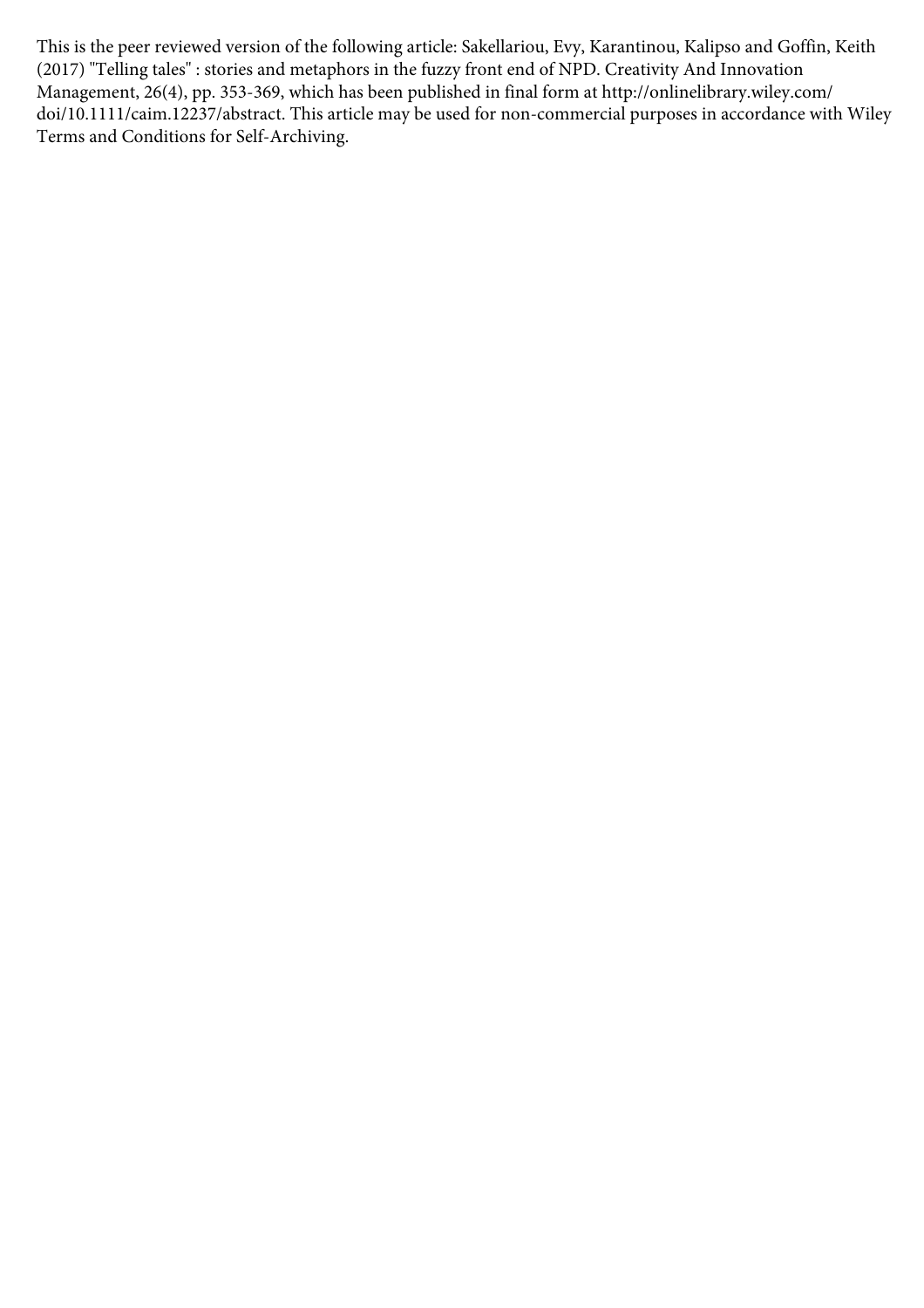# **'Telling Tales': Stories, Metaphors and Tacit Knowledge at the Fuzzy Front-End of NPD**

**Breakthrough ideas depend upon the generation of new knowledge, which emerge from the conversion of tacit knowledge at the fuzzy front-end (FFE) of NPD. The occurrence of stories and metaphors has been strongly linked to tacit knowledge, however, empirical studies that examine** *how* **stories** *and* **metaphors harness tacit knowledge in the FFE are lacking. In addition, how managers can use stories and metaphors to develop breakthrough product ideas is unclear. To address these gaps, an 'in-situ' empirical case study was conducted in the European subsidiary of a B2C multinational. This study investigated the role, characteristics and interplay of stories and metaphors emerging in discussions between managers and customers in a collaborative design workshop (CDW). Taking a knowledge management theoretical perspective, the data were analyzed using the well-known SECI framework. The results clearly show that significant new knowledge was created based on the discussions in a CDW and stories and metaphors were important mechanisms for this. Importantly, it was stories related to product usage triggered breakthrough ideas. The study extends the understanding of how breakthrough ideas emerge; it proposes a tentative conceptual framework; and it provides managers with recommendations of how to use stories and metaphors effectively during the FFE.**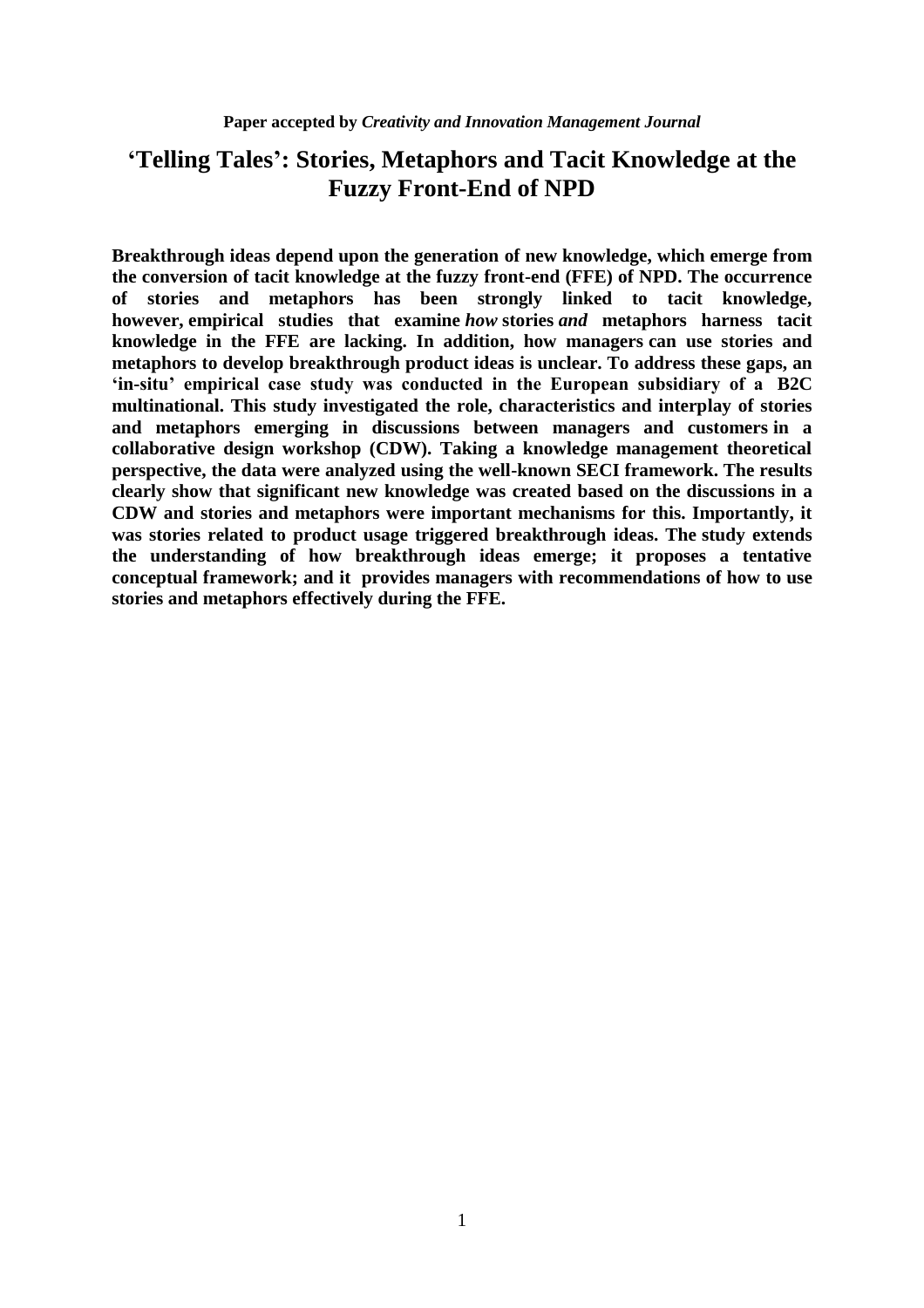## **Introduction**

The design of breakthrough products is dependent on new knowledge being generated during the *fuzzy front-end* (FFE) of new product development (NPD) (Dahan and Hauser, 2000; Maschitelli, 2000). Such knowledge is created through the interplay of *explicit knowledge* (which is easy to express and document) and *tacit knowledge* (which is difficult to express, and linked to experiences and unarticulated mental models) (Nonaka, 1994). The importance of tacit knowledge in the FFE of NPD has been recognized by many researchers (e.g. Leonard and Sensiper, 1998; O'Mara et al., 1999; Maschitelli, 2000). However, the ephemeral nature of tacit knowledge makes it difficult to manage and the creation of new knowledge in NPD becomes a daunting task (Bertels et al, 2011).

Different streams of literature have emphasized the value of *stories* and *metaphors* in the elicitation of tacit knowledge: the knowledge creation literature (e.g. Smith, 2001; Nonaka, 1994), the NPD literature (e.g. Maschitelli, 2000; Goffin and Koners, 2011), and the creativity literature (e.g. Couger, 1995; Runco, 2007). In a NPD context, stories are narratives that relate to individuals' experiences of using products. When stories are shared in discussions, they can lead to a deeper understanding of customer needs and, consequently, to more efficient product development (Escalas, 1998). Metaphors, on the other hand, involve perceiving a product in terms of another concept, through the use of an analogy or a comparison (Capelli and Jolibert, 2009). In FFE discussions, metaphors can potentially create new knowledge by juxtaposing abstract concepts with product characteristics (Nonaka, 1994).

Researchers have investigated the use of stories and metaphors in the later stages of NPD. For example, the role of stories and metaphors in communicating with customers and in advertising has been recognized (e,g, Gorry and Westbrook, 2011; Noble, Bing and Bogoviyeva, 2013). Similarly, the value of stories and metaphors in promoting project-toproject learning in NPD teams has been identified (Goffin and Koners, 2011). However, the role of stories and metaphors in the FFE of NPD is not well understood. Firstly, it is unclear how managers can utilize stories and metaphors in their discussions with customers (McConnell, 2014; Hoegl and Schulze, 2005). Secondly, extant research has largely viewed stories and metaphors as separate phenomena (e.g. Nonaka, 1994; Stewart, 1997; Sole and Wilson, 2002), rather than as, potentially, related phenomena. Thirdly, although it has been claimed that stories and metaphors lead to breakthrough products (Maschitelli, 2000), empirical evidence has not been provided. This leaves significant gaps in our understanding of the role of stories and metaphors in the FFE discussions—so it is not surprising that many researchers have said further investigation is of this area is urgently required (e.g. Teichert, von Wartburg, Braterman, 2006; Goffin and Koners, 2011).

This study first aimed to determine how stories and metaphors stimulate the generation of tacit knowledge and breakthrough ideas, in discussions between managers and customers in the FFE. Secondly, it aimed to identify the characteristics of such FFE stories and metaphors. Since empirical researchers have established that stories and metaphors have to be studied in real-time, as they emerge (Boje, 1991), observation was chosen as the main source of data. Unique access to a large multinational business to consumer (B2C) corporation and to one of its European subsidiaries was negotiated. This allowed a detailed study of one business unit to be made, with numerous market reports being inspected, and field visits to conduct ethnographic market research being shadowed. In addition, a *co-development workshop* (CDW)—where managers and customers developed breakthrough product concepts—was observed and video recorded. The data collected included video recordings; field notes; and copies of material shared before, during, and after the workshop. The data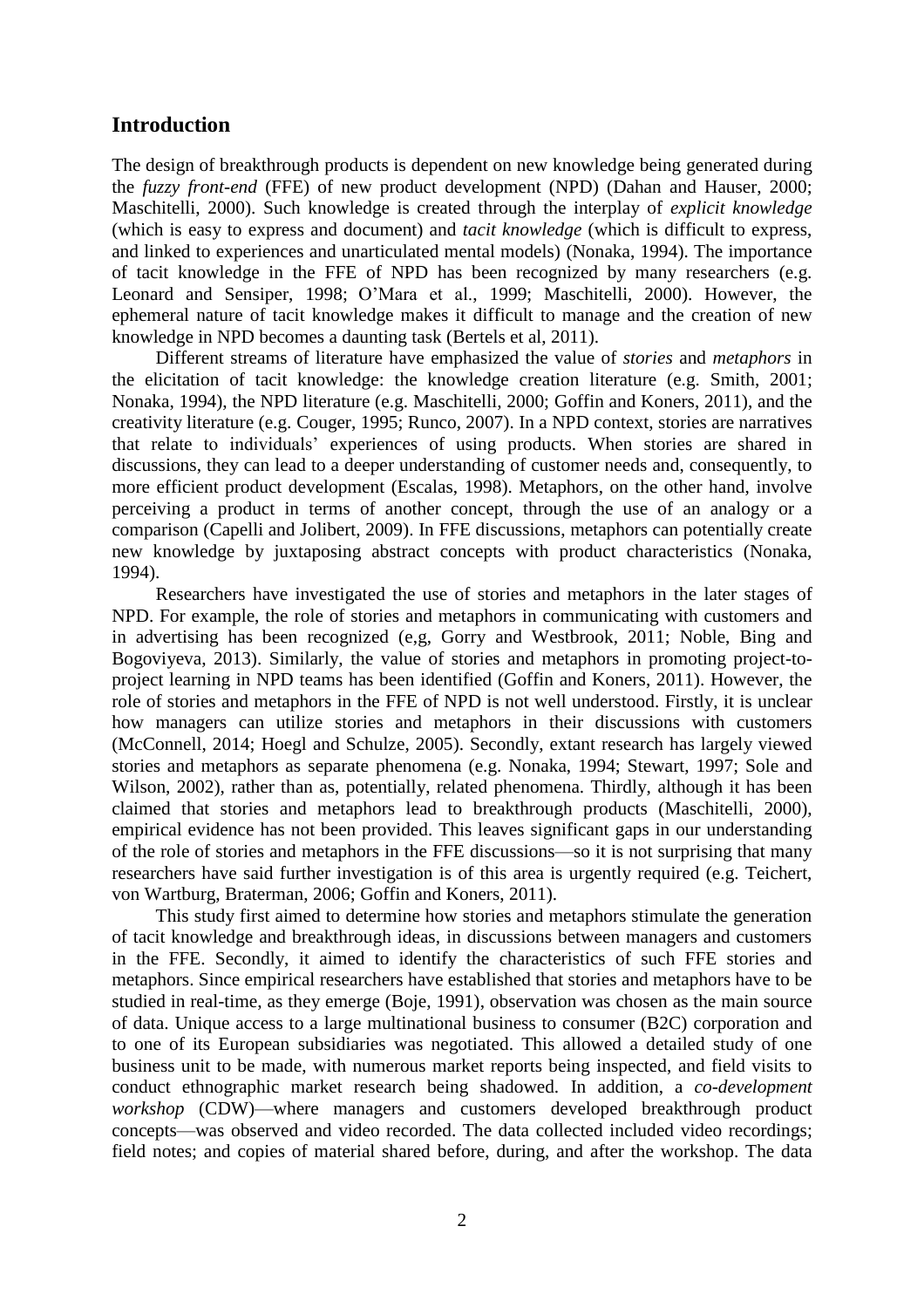were systematically analyzed using the Nonaka's well known *socialization, externalization, combination*, and *internalization* (SECI) framework of knowledge creation (Nonaka, 1994).

The present study contributes to the NPD literature by providing the first empirical evidence of the role of stories and metaphors in stimulating breakthrough product ideas. The research also contributes to knowledge creation theory by providing evidence of the interplay between stories and metaphors, their role in eliciting tacit knowledge, and the creation of new knowledge. For practitioners, the research indicates possible ways in which managers can use stories and metaphors during the FFE to stimulate ideas for breakthrough products.

The rest of the paper is presented in five sections:

- The relevant literature is reviewed to build a solid theoretical basis for the research.
- The research design is presented including the data collection mechanisms; and the process of analysis.
- The third section describes the empirical results.
- The forth section discusses the broader findings, conclusions and implications.
- The final section is a short summary of the research.

#### **Literature Review and Theoretical Perspective**

This section first reviews the NPD and creativity literatures, to provide a clear understanding of the FFE, including creativity and ideation, the processes involved, the actors, and CDWs. Secondly, the knowledge management literature is used to explain the phenomena that are central to this study: types of knowledge; Nonaka's SECI framework; stories, metaphors and tacit knowledge; and to provide a suitable theoretical perspective. Thirdly, previous empirical studies are discussed, to identify suitable methodological approaches. Finally, the conclusions reached from reviewing the different literatures are summarized.

#### *The FFE of NPD*

To be successful, organizations need to develop and launch breakthrough new products (Brown and Eisenhardt, 1995). Although NPD is a resource-intensive process, much of the value of the investment is lost because more than 75% of new products fail (Cooper and Kleinschmidt, 2007). A meta-analysis by Henard and Szymanski (2001) found that the activities that take place during the FFE are less resource-intensive and entail less risk than the later, more costly phases of NPD.

The FFE is the early part of NPD, from the identification of a market opportunity, through idea generation (*ideation*), to concept development (Cooper 1990; Smith and Reinertsen, 1991). At the FFE, it is necessary to identify customer needs by interpreting market data (Ulrich and Eppinger, 2000) and FFE ideation must generate two types of ideas. Firstly, ideas must emerge on the issues customers face (typically identified through market research). Secondly, ideas must be generated on how these customer issues can be solved. And, "most important in the innovation process is the problem creation moment. That is, the positioning of the correct problem, which allows the solution to be discovered" (Nonaka and Kenney, 1995: 68). If appropriate solutions can be discovered early, the whole process of NPD becomes more cost and resource efficient.

Ideas about how to solve customer problems can lead to the development of unique products. Morris (2006: 68) defines an *idea* as "a mental construct, an abstraction that tells a story". As an idea becomes more tangible and it is written down and accompanied by visual representations, it is termed a *product concept* (PDMA, 1998). New product concepts can range from incremental to breakthroughs ones (Mumford and Gustafson, 1988). Incremental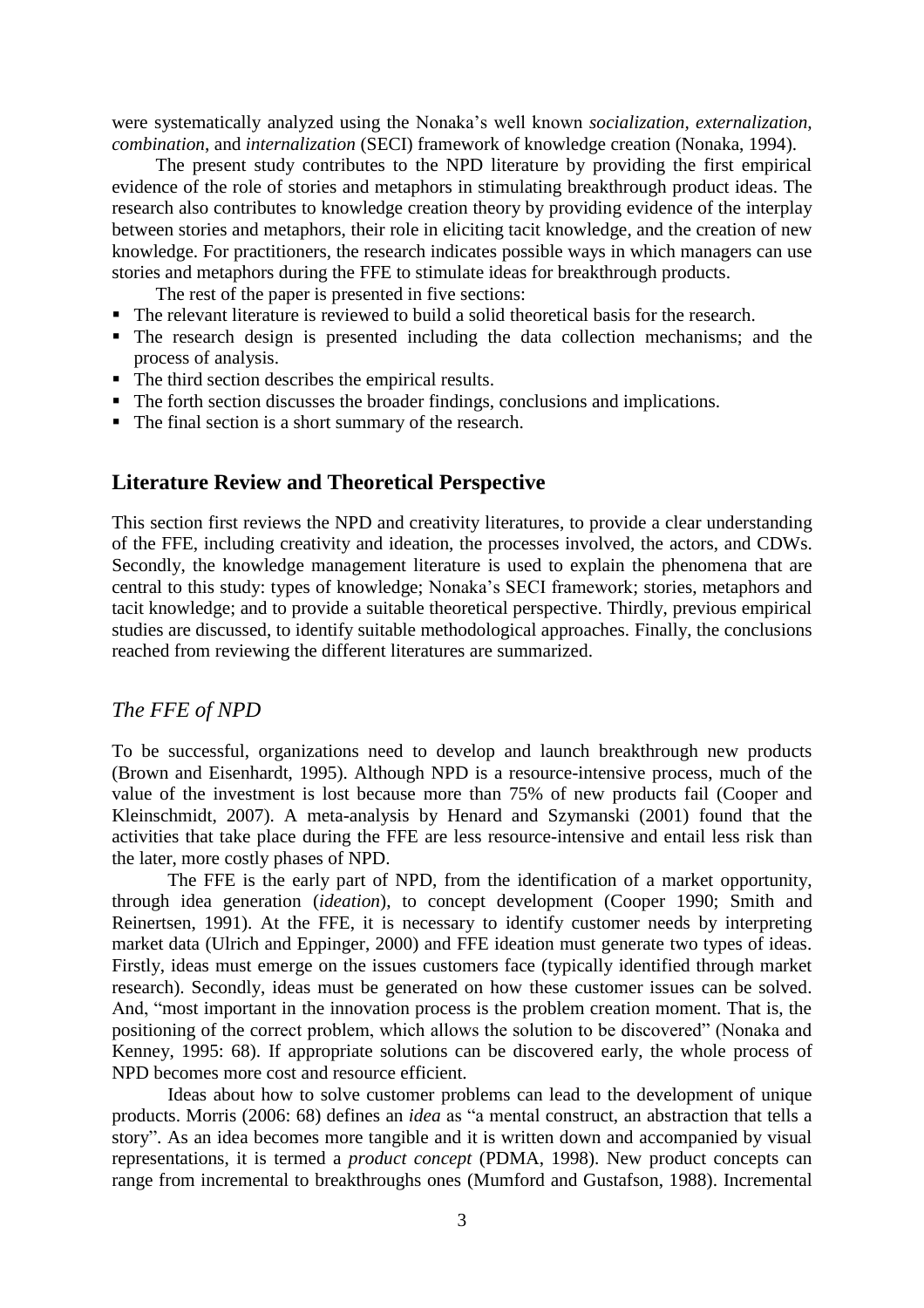ones involve minor adaptations, whereas, breakthrough concepts are based on ideas that differ substantially from an organization's current practices and existing knowledge (Dewar and Dutton, 1986). Deep customer insights are needed if breakthrough products are to be developed (Deszca, Munro and Noori, 1999). Despite the importance of the FFE to overall NPD success, too little attention has been paid by researchers to understanding ideation (Khurana and Rosenthal, 1998).

#### Creativity and Breakthrough Ideas in the FFE

The creativity literature evokes the notion of an idea being something original, unexpected, and sudden. New ideas can range from minor adaptations to existing products, to breakthrough products (Mumford and Gustafson, 1988). However, breakthrough ideas are substantially different from an organization's accumulated knowledge (Dewar and Dutton, 1986). A central assumption about the development of breakthrough ideas at the FFE is that these types of ideas are based on new knowledge. Such knowledge can emerge when experienced managers harness the potential of the tacit knowledge from their teams (Mascitelli, 2000). The literature has identified that breakthrough ideas often emerge from dialectic; for example, discussions based around the different perspectives and expertise of individuals within NPD teams (Harvey, 2014). However, research on how breakthrough ideas are generated has mainly focused on individuals rather than team cognitive processes; and on creativity techniques, for example, thinking in analogies/metaphors (Couger, 1995).

Significant research has been conducted on individuals' cognitive processes during problem-solving (e.g. Smith, Glenberg, Bjork, 1978). This stream of research dates back to Wallas (1926) who identified four stages in problem-solving: 1) A problem or issue is defined; 2) Data are collected; 3) After a period of unconscious thought, a solution emerges; and 4) Finally the solution is verified. Experimental studies started with *gestalt* researchers such as Max Wertheimer (1945). According to the gestalt tradition, a solution is viewed as a conceptual reorganization, a sudden transformation of thought, or the result of the individual understanding of the inner nature of things.

Most empirical studies of creativity have been conducted on individuals, in laboratory conditions and therefore are not applicable to real-world situations (Sternberg and Davidson, 1995), especially those involving teams (Simonton, 2003). Harvey (2014:328): states that "virtually no research to date has examined how some teams are able to come up with novel ways of understanding problems". This omission creates an important gap in the understanding of the FFE, where extraordinary levels of creativity are required (Amabile, 1988). Not enough is known about how teams identify customer problems, and how they identify potential solutions and thus ideas for breakthrough products.

#### FFE Actors

Scholars have identified the importance of different actors being involved at the FEE: both internal and external ones. Empirical evidence suggests that cross-functional teams with diverse perspectives and experience (knowledge) foster effective ideation (Morris, 2006; Khurana and Rosenthal, 1998; Dewar and Dutton, 1986). Such teams must facilitate effective communication and co-operation, to accelerate the overall NPD process and ensure the success of new products (Cooper, 2009; Knox and Mitchell, 2003).

Other researchers have stressed the importance of involving external actors in ideation, with the most obvious ones being customers. Customer involvement brings particular perspectives to the FFE, which can be different to those of managers and crossfunctional teams (Morris, 2006; Knox and Mitchell, 2003). According to Nonaka and colleagues (Nonaka and Toyama, 2005; Nonaka et al., 2000), the dialogue between internal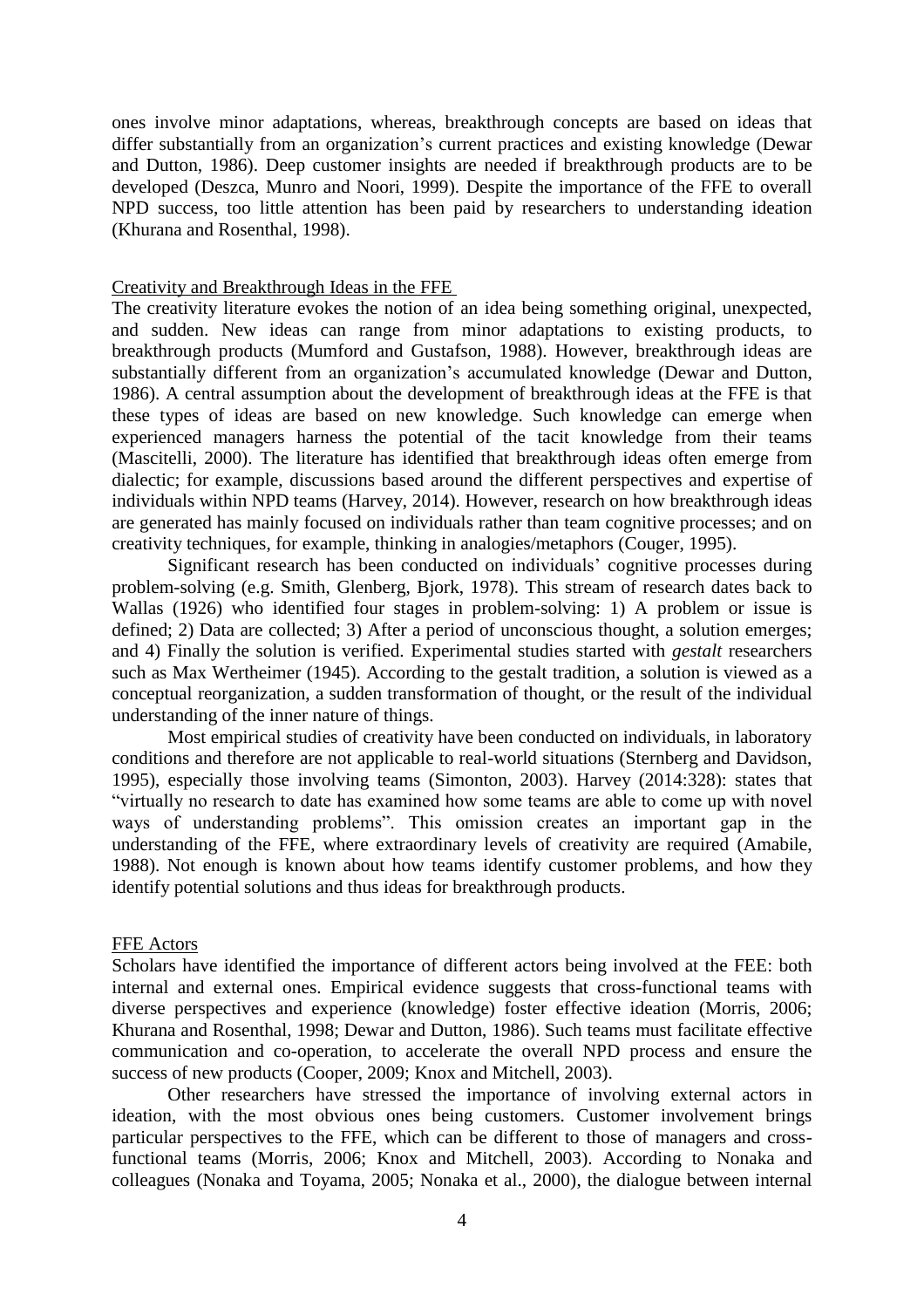and external actors (such as managers and customers) develops new perspectives and new knowledge. More specifically, customers can provide needs-related knowledge, as well as solution-related knowledge (Poetz and Schreier 2012). A meta-analysis conducted by Chang and Taylor (2016) has showed that involving customers in FFE ideation improves new product financial performance and accelerates time-to-market. Despite the recognition in the extant literature of the importance of external actors in the FFE, only sparse attention has been paid to the ways external and internal actors collaborate, their dialogue, and how this stimulates NPD ideas.

#### Collaborative Design Workshops

NPD scholars have stressed that internal workshops can be used to evaluate customer research data and generate new product ideas (Rosenthal and Capper, 2006; Khurana and Rosenthal, 1998; Leonard and Rayport, 1997). A survey among NPD practitioners from German-speaking countries showed that workshops are an effective way in which organizations can tap into tacit knowledge (Hoegl and Schuzle, 2005). Organizations typically involve different functional areas in collaborative workshops (Berger et al., 2005) but their influence on NPD is not well understood (De Luca and Atuahene-Gima, 2007).

Internal workshops are one approach but collaborating with customers can be very useful (Weber, Weggeman, Van Aken, 2012). Customers and managers can co-create new product ideas in *collaborative design workshops* (CDW—Plowman, Prendergast and Roberts, 2009)*.* In such workshops, customers share their experiences and perspectives with managers. This provides the opportunity for knowledge to be shared, and ideation within the context of a particular project to take place (Mascitelli, 2000). Co-creating with customers has been widely acknowledged as a useful approach, especially for the generation of breakthrough product ideas (e.g. Weber, Weggeman, Van Aken, 2012; Von Hippel, Thomke, Sonnack, 1999; Brown and Eisenhardt, 1995). Although the empirical evidence presented is sparse, many scholars (e.g. Dewar and Dutton, 1986; Cooper and Kleinschmidt, 1987; Hoban, 1998; Ernst, 2002; Schultz, 2013) and practitioners (e.g. Jaruzelski, Dehoff, and Bordia, 2006) have claimed that customers with a deep knowledge of a product category can generate breakthrough ideas, whereas customers with less experience only create incremental ideas (Von Hippel et al., 1999). Interestingly, although workshops with customers are claimed to be vital sources of ideas, only one study has observed how managers and customers collaborate in a CDW (Roberts, Baker, and Walker, 2005). Unfortunately, though, the analysis provided by this study was purely descriptive and it did not consider the way tacit knowledge helps generate breakthrough ideas.

### *Knowledge Theory*

The understanding of FFE ideation provided by the NPD and creativity literatures is incomplete. Therefore, it was necessary to find a suitable theoretical perspective to guide the research. The very substantial literature on knowledge management provided this, as it has identified different types of knowledge. Interestingly, research from a knowledge management perspective has noted that the NPD context is a particularly important one for knowledge generation.

#### Types of Knowledge

Knowledge is an eclectic mix of information embedded in interpretation, routines, processes and reflection (Davenport, 1993). A key perspective in the knowledge management literature is that breakthrough ideas are based upon *new knowledge*. Existing knowledge that has been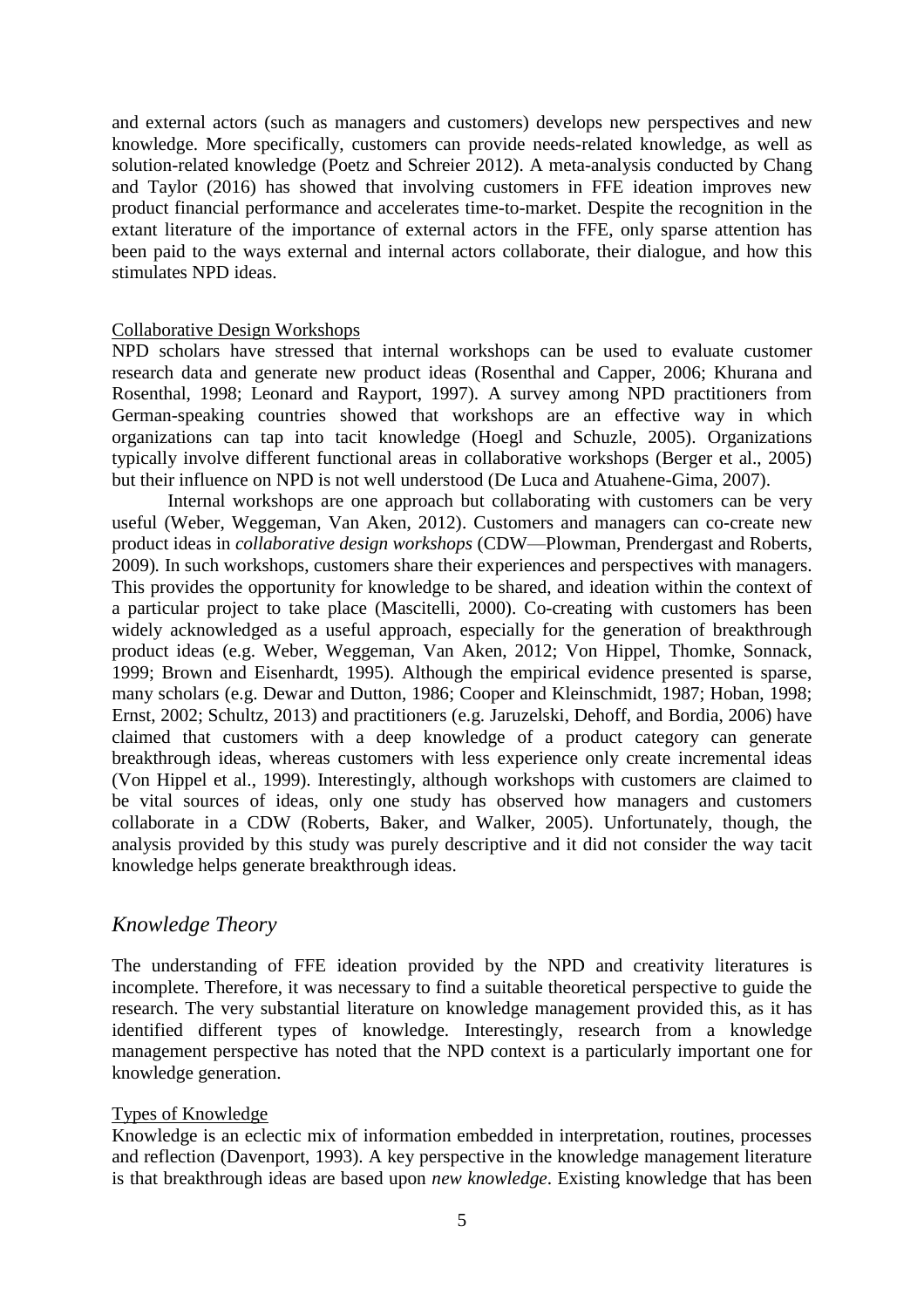captured in documents, reports and databases (Nonaka, 1994) can only lead to incremental ideas. (For this study, breakthrough ideas are defined as the outcome of the generation of new knowledge.)

It is widely accepted that knowledge has two dimensions: explicit and tacit. Explicit knowledge can be embodied in a code or language that can be communicated, stored and shared in the form of manuals, reports, databases or drawings. Explicit knowledge is objective, rational, and created in the "then and there", whereas the tacit dimension of knowledge is subjective, experiential, and created in the "here and now" (Leonard and Sensiper 1998). Tacit knowledge is based on subconscious, experience (Zhang et al, 2015), experimentation, learning by doing (Polanyi, 1966), and so it cannot be easily shared or documented. When tacit knowledge is articulated, it can help reveal new cognitive perspectives (Polanyi, 1996) and enable NPD teams to solve challenging problems (Nonaka, Toyama, and Konno, 2000; Zhang et al, 2015). Therefore tacit knowledge is a key factor in the creation of new knowledge in NPD (Nonaka, 1994). "Tacit knowledge is paramount but [it] confronts organizations with the challenging task of spreading something that is in the minds of individuals" (Bertels, et al, 2011: 760).

### The SECI Framework

Nonaka's much-cited SECI framework (1994, 2009) shows that the generation of new knowledge is dependent upon a continuous interplay between explicit and tacit knowledge among the individuals in a team—*knowledge conversion*. According to Nonaka's framework, there are four modes of conversion (SECI); each with a key triggering mechanism (Figure 1):

- 1) *Socialization* (from tacit to tacit) is where tacit knowledge is acquired by observing, imitating and practicing, or becoming socialized into a specific way of doing things. Knowledge is not explicit in this stage and the trigger for this mode of conversion is the formation of a team.
- 2) *Externalization* (from tacit to explicit) is the articulation of tacit knowledge by discussion and producing descriptions. Nonaka recognized triggers for externalization are *dialogue* within a team, and the use of *metaphors*.
- 3) *Combination* (from explicit to explicit) involves the reconfiguration of explicit knowledge through sorting, adding and re-categorization. Here the trigger is creating *documentation*.
- 4) *Internalization* (from explicit to tacit) is reframing or reinterpretation of explicit knowledge using one person's frame of reference in a way that knowledge can be understood and internalized by others. The trigger for this mode of conversion is learning through *trial and error*.

While each of the four modes of knowledge conversion can potentially create new knowledge independently, Nonaka (1994, 2009) suggested that it is the continuous spiral of knowledge conversion that drives the generation of new knowledge*.* Furthermore, Nonaka said that new knowledge involves novel (i.e. previously unknown) understandings. A large amount of new knowledge will be generated during FFE ideation but teams action only the new knowledge that is the most appropriate for the organization—Nonaka termed this *justified knowledge.*  And the *ultimate outcome* of new knowledge is the generation of new products (Nonaka et al, 2000; Nonaka 1994).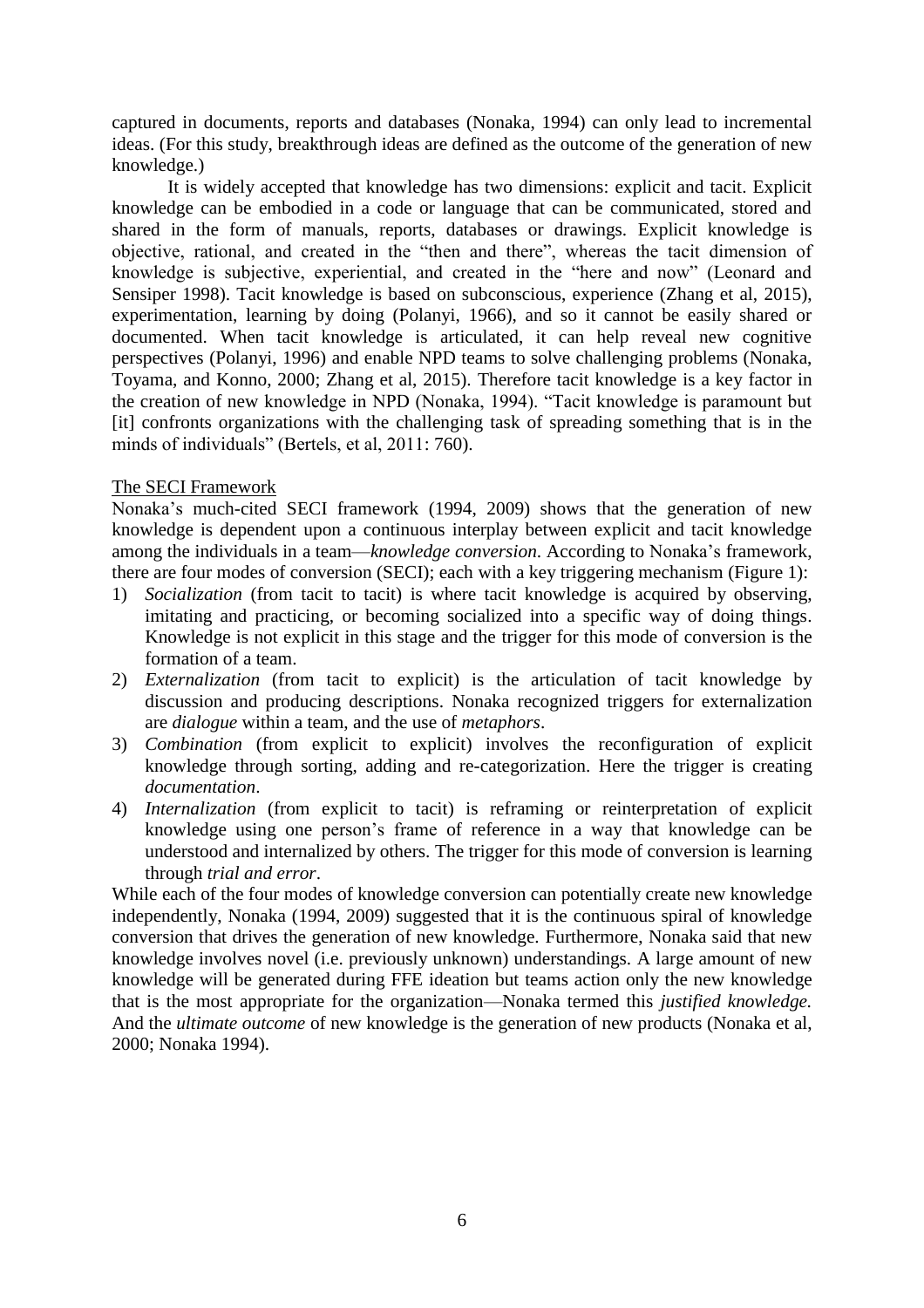

**Figure 1**: Nonaka's (1994) Knowledge Creation Framework

### Stories, Tacit Knowledge and Breakthrough Ideas

Converting tacit into explicit knowledge has been described as trying to find a way to express the inexpressible (Stewart, 1997). Individual memory is largely episodic (Schank, 1990) and so stories can trigger memories and the articulation of tacit knowledge (Stewart, 1997). The knowledge management literature views a story as "a tiny fuse that detonates tacit understanding in the mind of the listener" (Institute for Knowledge Management, 1999). Stories have a beginning, middle, and an end (Escalas, 1998), exhibiting a plot line and a protagonist (Thompson, 1997; Woodside et al., 2008).

Nonaka described the need to create environments in which individuals interact, exchange their knowledge and produce new knowledge (*interactive fields—*Nonaka's concept of *ba*). In such environments, stories can trigger the transformation of tacit to explicit knowledge (Smith, 2001; Wong and Radcliffe, 2000). It has been argued that listening to customers' stories gives deeper market understanding (Gorry and Westbrook, 2008), although only secondary examples were presented in support of this argument. Others have identified the value of stories for marketing campaigns that can build customer engagement (Escalas, 1998). Despite potential value of stories, it has been found that practitioners do not use storytelling in their work, as they do not know how to employ them effectively (Hoegl and Schuzle, 2005).

### Metaphors, Tacit Knowledge and Breakthrough Ideas

Knowledge management researchers have acknowledged the power of metaphors to convert tacit into explicit knowledge (Nonaka, 1994). Metaphors allow concepts that are far apart to be connected, stimulating imagination and new meanings (Tsoukas, 1991). Metaphors link "two knowledge domains by performing a transaction between them; to speak metaphorically is to relate two entities or terms through the verb "to be" or the copula "is" (Teichert, von Wartburg, Braterman, 2006: 452) and occasionally with the words "like" or "as".

From a marketing perspective, metaphors are known for their value in communicating new product benefits (Zaltman, and Coulter, 1995). Experiments across product categories have shown the value of metaphors in conveying the brand positioning in marketing campaigns in the later stages of NPD (Noble, Bing, Bogoviyeva, 2013). Although the knowledge management literature acknowledges the role of metaphors in juxtaposing concepts and creating new knowledge (Nonaka, 1994), empirical evidence is sparse.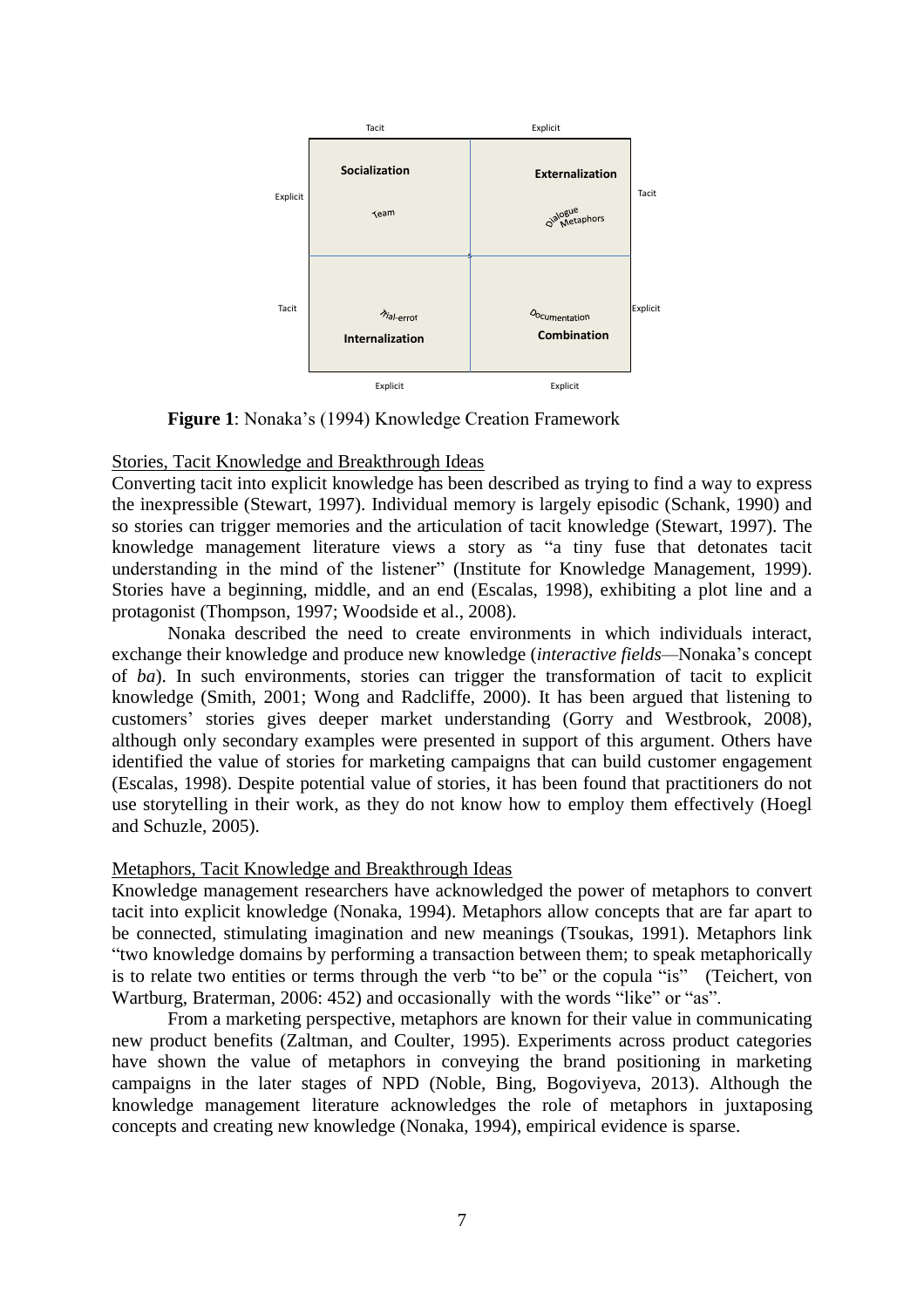#### *Empirical Studies*

Tacit knowledge is known to be crucial to NPD but, as it is a complex, ephemeral concept, there have been relatively few empirical studies. Table 1 shows that there have been nine main studies of tacit knowledge and NPD; these are listed chronologically, starting with the early work of Nonaka. The table summarizes key points about each paper including the methodology and sample; whether the FFE was considered; the types of knowledge investigated; whether stories and metaphors were studied; and main findings.

The first point to note from Table 1 is that although the role of tacit knowledge has been investigated in NPD, most of these studies look at later stages. For example, Richtner et al (2013) looked at product development rather than ideation and FFE. Another study, Goffin and Koners (2011) investigated the final stage of NPD—post-project reviews. Although these two studies did not consider the FFE, both used qualitative methodology in a systematic way that will be discussed later.

Five main studies have looked at tacit knowledge in the FFE. Nonaka, and Takeuchi (1995) used illustrative cases to provide support—rather than direct evidence—for the SECI theory. Hänninen and Kauranen (2006) used a single case study to investigate how a product concept must be built on a mix of knowledge from different functions. Although the paper stressed the importance of tacit knowledge "many essential forms of tacit knowledge… were not measured in the study" (p407); and the study was conducted retrospectively. Schulze and Hoegl (2008) used a survey of 33 firms to show that socialization (S) and internalization (I) were positively correlated to the novelty of (new) product ideas; whereas externalization (E) and combination (C) were negatively correlated. Their research created survey items to measure SECI modes, based on the ideas of Nonaka. The study by Bertels, Kleinschmidt and Koen (2011) stressed the importance of tacit knowledge in the FFE and used a survey of 116 business units to look at whether geographically dispersed teams can share such knowledge. They found that *communities of practice* (groups with a common professional interest, which share experience, information, their insights and tools—Bertels, Kleinschmidt, and Koen, 2011) and an open business climate supported the spread of tacit knowledge. The latest piece of research on tacit knowledge in the FFE is from Zhang, et al (2015). Unfortunately, the sample selected for this work was students and so, although it looked at the factors that impact ideation, it cannot be considered as having directly studied in the direct context of the FFE (and so the results should be treated cautiously). Considering both the rigour and content of the papers on tacit knowledge in the FFE, the main findings are the positive impact of socialization and internalization and groups exchanging practices.

From a methodology perspective, the nine studies of tacit knowledge have either taken a quantitative—mainly survey-based— approach (e.g. Nonaka et. al. 1994; Schulze and Hoegl, 2008); or a case study approach (e.g. Goffin and Koners, 2011; Richtner et al, 2013); or used an experiment (Zhang, et al 2015). A quantitative approach potentially allows a wider sample to be investigated but studying a difficult concept such as tacit knowledge using a questionnaire is not without challenges. Nonaka constructed a set of questions to identify tacit knowledge and these have been extended by others (e.g. Schulze and Hoegl, 2008) for survey-based research. It should be noted that Nonaka used the occurrence of metaphors as an indication of externalization. Unfortunately, Zhang, et al's (2015) experiment did not provide insights about real NPD teams.

The way case studies have been used to investigate tacit knowledge in NPD provides ideas on how to construct more valid and reliable research. Although Nonaka has had huge influence on thinking, the evidence he has produced using cases has limitations. He has said it "has been constructed mainly on the basis of hands-on research and practical experience of Japanese firms" (Nonaka, 1994: 459), rather than applying sample selection logic and a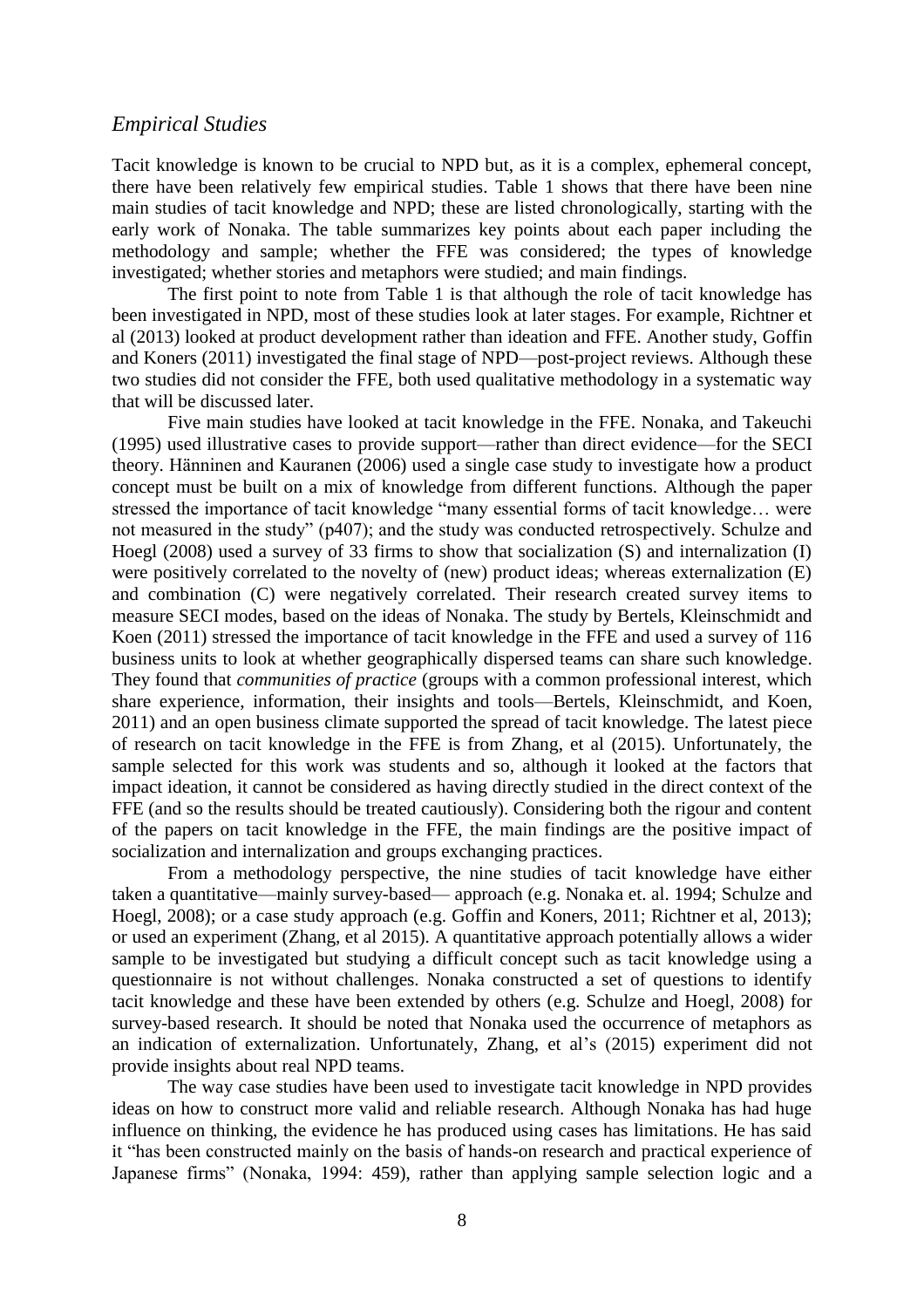systematic case study protocol. Interestingly, Richtner et al. (2013) decided that Nonaka's ideas for survey questions could be adapted to code qualitative data against SECI. A qualitative study by Goffin and Koners (2011) employed the emergence of stories and metaphors as a proxy measure for the creation of tacit knowledge. However, this study focused on post-projects reviews and did not use the SECI model (although it would have enabled triangulation with the stories and metaphors). Table 1 shows that no previous study has utilized both stories and metaphors as a means to investigate tacit knowledge in the FFE.

## *Key Conclusions*

The review of the literature led to the following four conclusions:

- 1) The FFE is critical to the success of NPD. There is a consensus in the literature that the FFE is dependent on the generation of new knowledge, and consequently on tacit knowledge being converted.
- 2) Breakthrough ideas can be generated through discussions between managers and customers in collaborative design workshops. However, in-situ empirical evidence of the novel understandings that can arise in such workshops is lacking.
- 3) The occurrence of stories and metaphors has been strongly linked to the elicitation of tacit knowledge. However empirical studies that examine *how* stories and metaphors harness tacit knowledge in the FFE are sadly lacking.
- 4) Despite the wide acknowledgement of the value of stories in NPD, practitioners do not use storytelling, as they do not have adequate know-how on how it could be employed.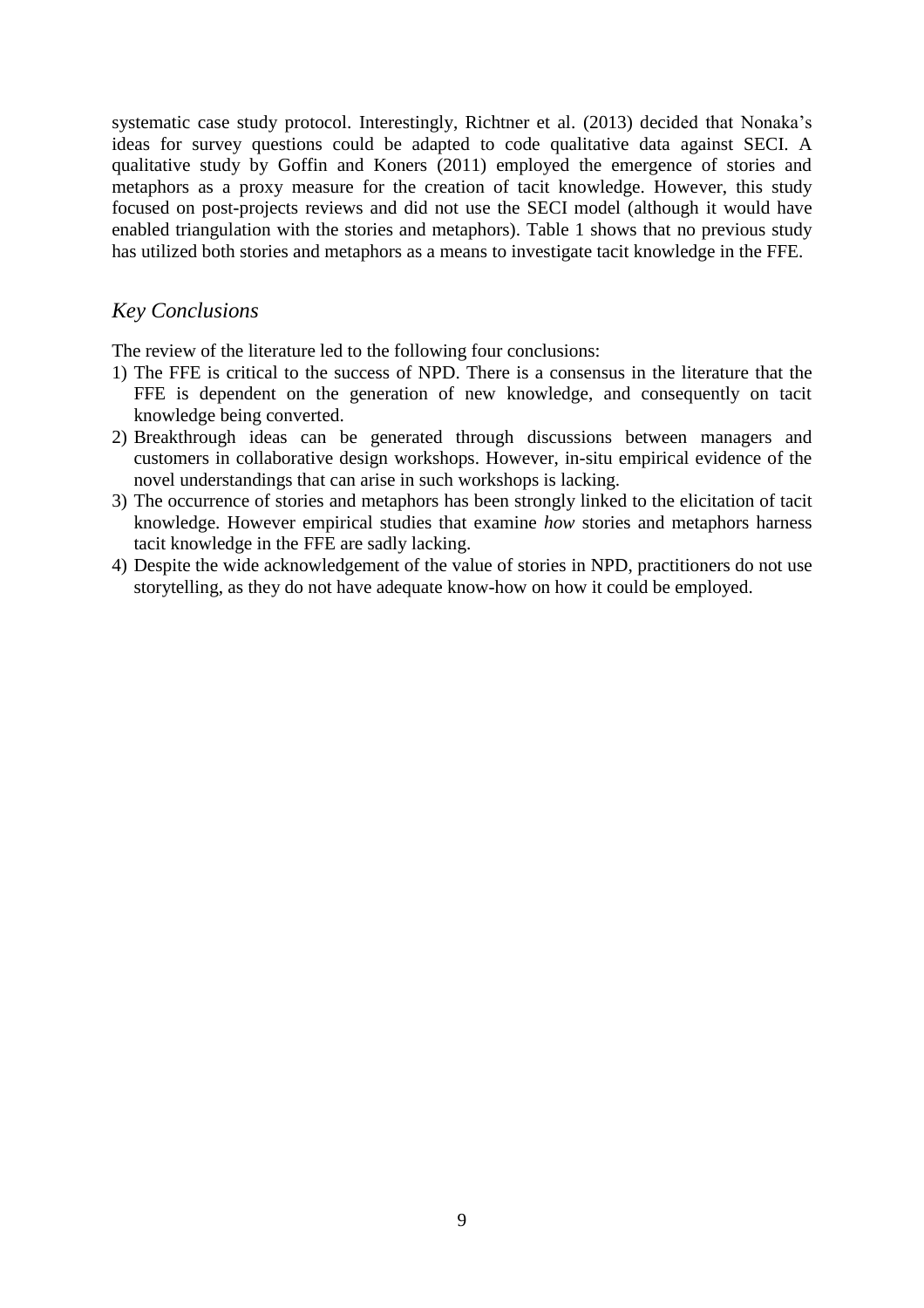| No.                     | <b>Reference</b>                        | Methodology /                                                            | <b>Factors Considered</b> |                  |                                   |                 |                  | <b>Key Findings</b>                                                                                                                                                    |  |
|-------------------------|-----------------------------------------|--------------------------------------------------------------------------|---------------------------|------------------|-----------------------------------|-----------------|------------------|------------------------------------------------------------------------------------------------------------------------------------------------------------------------|--|
|                         |                                         | <b>Sample</b>                                                            | <b>Tacit</b><br>Knowledge | <b>Fuzzy FFE</b> | <b>New</b><br>Knowledge           | <b>Stories</b>  | <b>Metaphors</b> |                                                                                                                                                                        |  |
| $\mathbf{1}$            | Nonaka et. al. 1994                     | Survey of convenience<br>sample of Japanese<br>managers                  | Yes                       | No               | N <sub>o</sub>                    | N <sub>o</sub>  | Yes              | Validation of the SECI model                                                                                                                                           |  |
| $\overline{2}$          | Nonaka, and<br>Takeuchi, 1995           | Illustrative case studies<br>of Japanese companies                       | Yes                       | Partially        | N <sub>o</sub>                    | N <sub>o</sub>  | Yes              | Validation of the SECI model                                                                                                                                           |  |
| $\mathbf{3}$            | Hänninen and<br>Kauranen, 2006          | Single case study                                                        | Yes                       | Yes              | N <sub>o</sub>                    | N <sub>o</sub>  | N <sub>o</sub>   | Verbalization of tacit subjective<br>associations, can be used as indicators of<br>cross-functional integration and as<br>suitable indicators of tacit knowledge       |  |
| $\overline{\mathbf{4}}$ | Schulze and Hoegl,<br>2006              | Survey on 94 projects<br>from 33 companies                               | Yes                       | $\overline{No}$  | $\overline{No}$                   | $\overline{No}$ | $\overline{No}$  | Socialization is positively related-<br>Externalization is negatively related to<br>new product success                                                                |  |
| 5                       | Schulze and Hoegl,<br>2008              | Survey of 33<br>companies                                                | Yes                       | Yes              | N <sub>o</sub>                    | No              | N <sub>o</sub>   | Positive relationships between<br>socialization/internalization and novelty<br>of ideas & negative relationships for<br>externalization/combination                    |  |
| 6                       | Goffin and Koners,<br>2011              | 5 case studies<br>(interviews and<br>observation) in German<br>companies | Yes                       | No               | Yes<br>(Stories and<br>metaphors) | Yes             | Yes              | Comprehensive list of lessons learned by<br>NPD teams.                                                                                                                 |  |
| $\overline{7}$          | Bertels, Kleinschmidt<br>and Koen, 2011 | Survey of 277<br>respondents in 174<br>business units in the US          | Yes                       | Yes              | No                                | No              | No               | Proficiency of dispersed collaboration is<br>not related at all to FFE of innovation<br>performance in business units with low<br>support for communities of practice. |  |
| 8                       | Richtnér et al., 2013                   | Case studies of 6<br>Swedish NPD projects                                | Yes                       | N <sub>o</sub>   | Yes<br>(SECI)                     | N <sub>o</sub>  | N <sub>o</sub>   | The creation of new knowledge in NPD<br>is susceptible to changes in<br>organizational slack                                                                           |  |
| 9                       | Zhang, et al 2015                       | Experiment with<br>students                                              | Yes                       | Not directly     | N <sub>o</sub>                    | N <sub>o</sub>  | <b>No</b>        | Tacit knowledge and challenge pressure<br>have a significant positive effect on idea<br>generation                                                                     |  |

**Table 1**: Previous Empirical Studies of Tacit Knowledge in NPD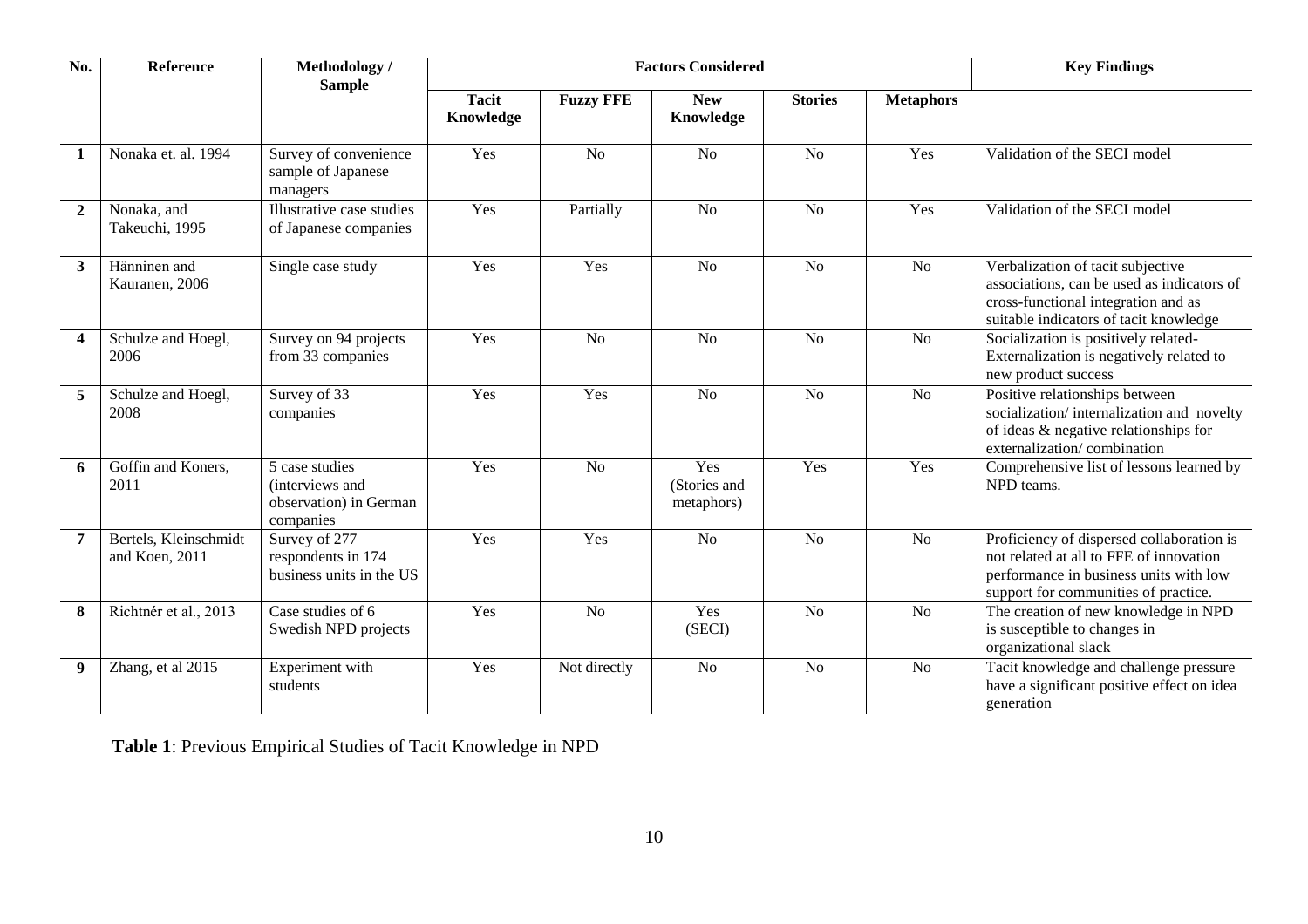## **Research Design**

Based on the conclusions from the literature review, two research questions were defined:

- RQ1: *How do stories and metaphors stimulate the generation of breakthrough ideas in discussions between managers and customers during CDW discussions in the FFE?*
- RQ2: *What are the characteristics of stories and metaphors that trigger breakthrough ideas in the FFE of NPD?*

The nascent state of theory on tacit knowledge, stories and metaphors during the FFE and the type of research questions selected were considered. Based on the guidance of Edmondson and McManus (2007), it was clear that an exploratory, qualitative approach was necessary. In addition, the particular characteristics of the FFE and of knowledge needed to be considered in deciding the most appropriate methodology.

## *Method*

Previous researchers have identified that collecting data at the FFE is particularly difficult (Koen et al., 2001), as activities are informal, ambiguous, and largely go undocumented (Barzcak, Griffin and Kahn, 2003; Smith and Reinertsen, 1991). In addition, studying knowledge creation is challenging as managers typically do not articulate their understanding (Polanyi, 2006), and therefore the emergence of new knowledge is neither planned, nor formally documented. Extant research has mainly relied on second-hand or third-hand accounts of the usage of stories and metaphors. However, it has been clearly recognized that they can only be accurately understood when are studied directly as they emerge, in situ (Boje, 1991).

Case study methodology with embedded non-participant observation (Silverman, 2003) was selected as the most appropriate approach. Non-participant observation is a common research approach to acquire an in-depth first-hand experience of a situation and recording of what is observed. The method has been increasingly adopted in recent NPD research (e.g. Occhiocupo, 2011; Berchicci and Tucci, 2010; Stuer, Husig, and Biala, 2010).

## *Sample*

Due to the exploratory nature of the study and the level of access required, a single case was selected. Case study methodology recognizes the value of single cases, where a phenomenon is being studied for the first time (as in this research), and where there is an opportunity for theory-building. One recent piece of research used a single case and ethnographic approaches to study product ideation in a design consultancy (Stigliani and Ravasi, 2012). In contrast, the focus of *this* research was deliberately chosen how FFE ideation occurs in a manufacturing company, as opposed to a consultancy company's processes.

To select the company for our study, the first criterion was that the company should have a strong focus on NPD and market research (including using CDWs)—accordingly the FMCG industry was selected. The second criterion was that the company should have a significant FFE project that could be studied 'live'. The European subsidiary of a Fortune 500 multinational B2C manufacturer was chosen and it will be referred to as *Corporation A*. This company makes significant investments in NPD in the household cleaners sector. *Corporation A* typically conducts substantial market research and the company website stresses that its products are designed to solve customers' real needs and that the corporation has special ways of achieving this. (Absolute confidentiality was a requirement for cooperation on the research and so the description of the case company has been made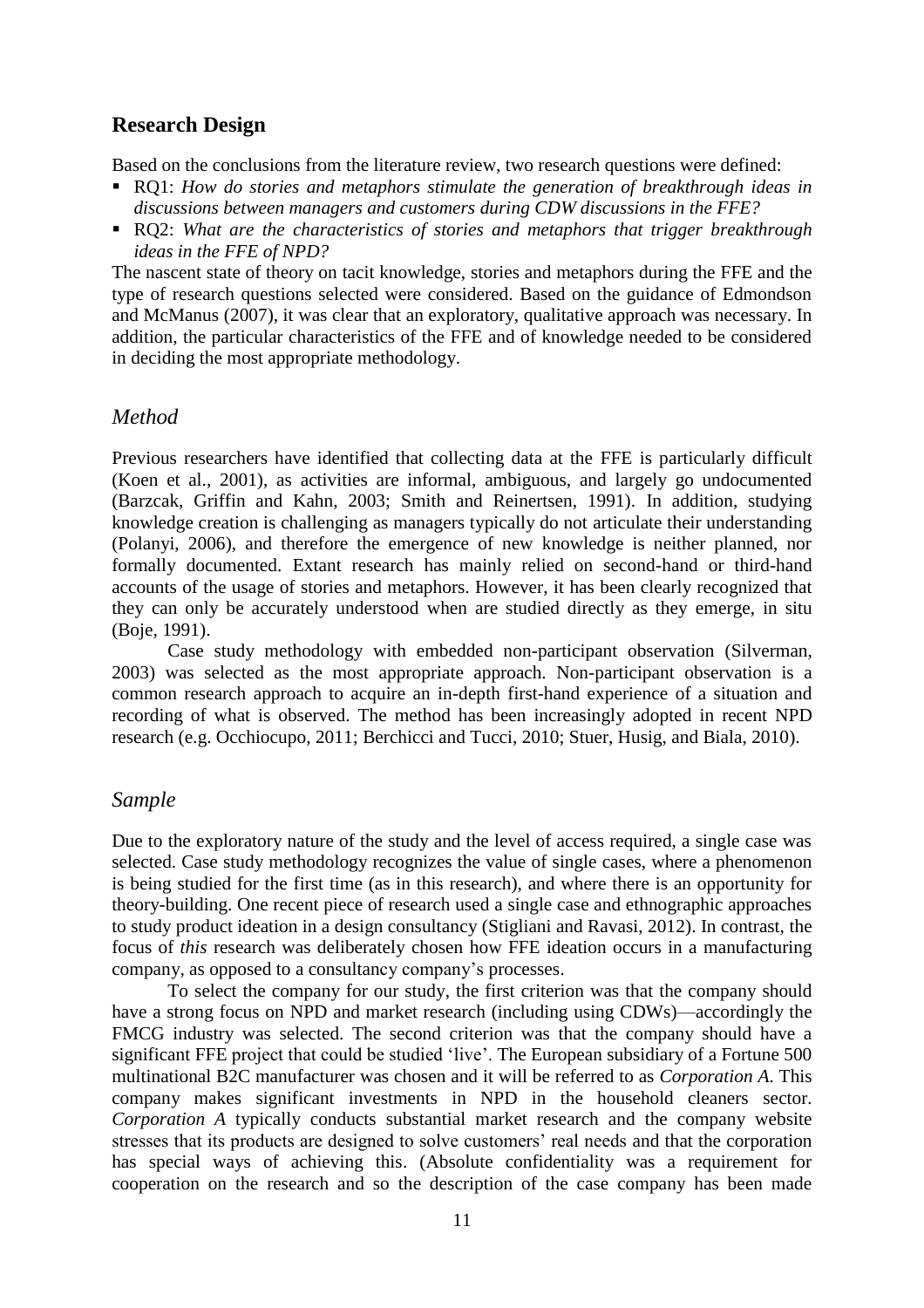generic.) The third criterion in selecting the case company was that it would be conducting a CDW to generate breakthrough product ideas. *Corporation A* had recently decided to use CDWs in one of its divisions and this enabled the researchers to study stories and metaphors as they occurred. It should be noted that the product ideas which emerged during the CDW were identified by *Corporation A* as potentially breakthrough ones (and new to the organization). Due to the commercial sensitivity of FFE ideas, *Corporation A* only allowed access to one project and thus only one CDW.

### *Data Collection*

The research team was granted unusually wide access to inspect confidential documentation on customer needs, and observe market research work in real time. Data collection took place before, during and after the CDW.

Extensive data were collected over a three-month period before the CDW. This consisted of a confidential market research report on customer needs; observations of product managers' visits to customers (using ethnographic market research principles); the video ethnographic data; and a summary report based on the ethnographic data. The data included 250 presentation slides on market trends and customer needs. Additional material shared by the company participants prior to the workshop was also collected.

The CDW was organized by the marketing managers of a FFE team of *Corporation A*. The workshop lasted seven hours and had 12 participants: a facilitator, 8 managers from different functions (two from marketing [a brand manager and assistant]; two from communications [the account director and an account manager]; the R&D manager; and the manufacturing manager); three customers (Customers A, B, C) and one designer. The workshop was observed in *real time* by one of the authors, making field notes and making a video-recording. Video-based fieldwork is an appropriate data collection medium as it enables researchers to review events offline, and with new perspectives. It is particularly suitable for studies that investigate sequences of events (Goldman and McDermott, 2009). Further material collected at the workshop included flipchart notes and the designer's sketches. It should be noted that the CDW workshop was observed (i.e. the researcher adopted a passive role) and so all of the discussion, the stories and the metaphors were spontaneous and unbiased.

After the CDW, the research team was still allowed access. That allowed verification that each of the previously unknown customer needs and the initial products concepts that were developed in the CDW were all considered important enough to be proposed as *Corporation A* NPD projects. It also allowed key findings to be discussed with managers.

### *Unit of Analysis*

A key element of case study research is deciding the *unit of analysis*. In this study, the focus was on new knowledge, as the literature review showed a consensus that breakthrough product ideas are based only on new knowledge. Therefore, in this research *new knowledge* was operationalized as new (i.e. *previously unknown*) customer needs that emerged directly from the CDW; and which were actioned by *Corporation A* as potentially breakthrough ideas.

Eight new customer needs emerged in the CDW, none of which was found in previous *Corporation A* documentation. Each of these could be identified on the videorecording, and then the discussions that led to them could be analyzed offline, in detail, by multiple researchers. Therefore, for RQ1, the unit of analysis was the needs identified in the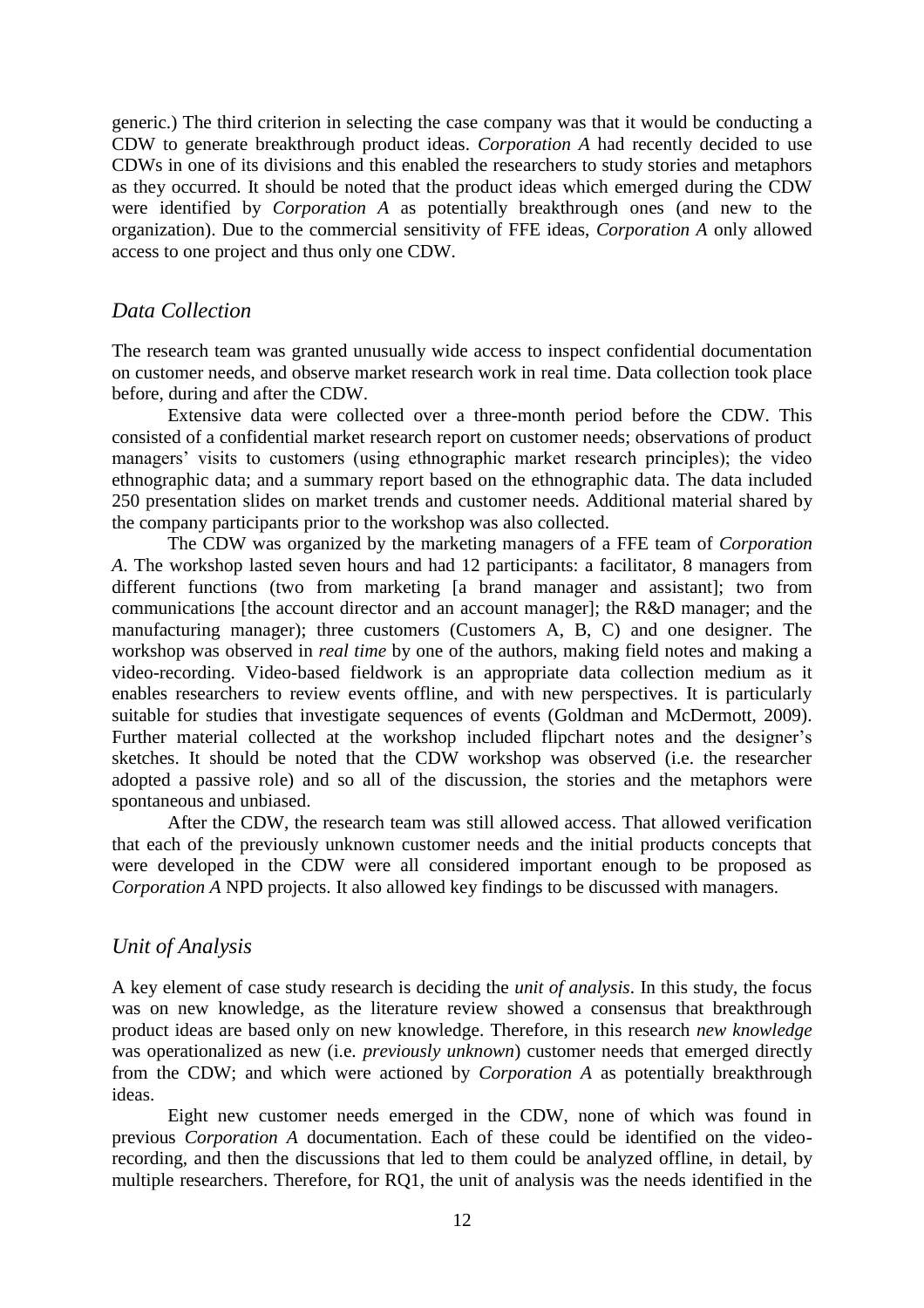CDW. For RQ2, the units of analysis were the occurrences of stories  $(n=18)$  and metaphors  $(n=33)$ .

## *Data Analysis*

The data analysis was conducted by the three authors and involved six main steps:

- 1) All of the data collected prior to the CDW were analyzed to see where customer needs were mentioned. This analysis included coding the business reports for every mention of customer needs. This work generated a 'List of Customer Needs—Prior to the CDW'. This list summarized the 19 distinct customer needs known to *Corporation A* prior to the CDW.
- 2) The video recordings from the CDW were transcribed by the one of the authors and this resulted in 181 pages.
- 3) The CDW videos were then coded to identify every occasion where customer needs were discussed—a total of 27 distinct needs. This led to a 'List of Customer Needs—From the CDW'. The two lists of customer needs were compared carefully and 8 *previously unknown customer needs* were found that emerged in the CDW (which were potentially breakthrough ideas for *Corporation A*). It was observed that at the end of the CDW, each of the *previously unknown customer needs* was clearly described, including the designer's sketches, with ideas on how the issue could be solved using technology i.e. each need was developed into an initial product concept. The marketing managers took these 8 initial breakthrough product ideas forward to be considered as *Corporation A* NPD projects (justified knowledge, in Nonaka's terms).
- 4) The next step was to analyze the genesis of each of the 8 *previously unknown customer needs*. The complete video and transcript were coded looking for knowledge conversion (SECI) and the usage of stories and metaphors. The two coding schemes used at this stage were:
	- a) Richtner et al's (2013) SECI coding scheme was used to identify knowledge conversion connected to the 8 previously unknown customer needs. (All explanations of the SECI coding scheme and abbreviations are presented in Appendix A.)
	- b) The incidence of stories and metaphors connected to the 8 previously unknown customer needs was identified (using an operationalization summarized in Appendix  $B$ ).

The frequency of each code was determined. This analysis identified incidents of knowledge conversion, new knowledge, and justified knowledge. The rules for operationalizing and anchoring the different types of knowledge are presented in Appendix B.

- 5) To identify links between stories, metaphors and new knowledge, a check was made of where the creation of new knowledge chronologically matched the narration of a story and/or the expression of a metaphor.
- 6) Next, the characteristics of each story and metaphor were identified using coding and timing approaches:
	- a) Each story was assigned a title and coded (including the storyteller; protagonist; plot and duration) (See Appendix B.)
	- b) To check how the stories and metaphors were connected to customer needs and to products, a product-related coding was applied on stories and metaphors (Goffin et al., 2012). (All explanations of the product related coding scheme and abbreviations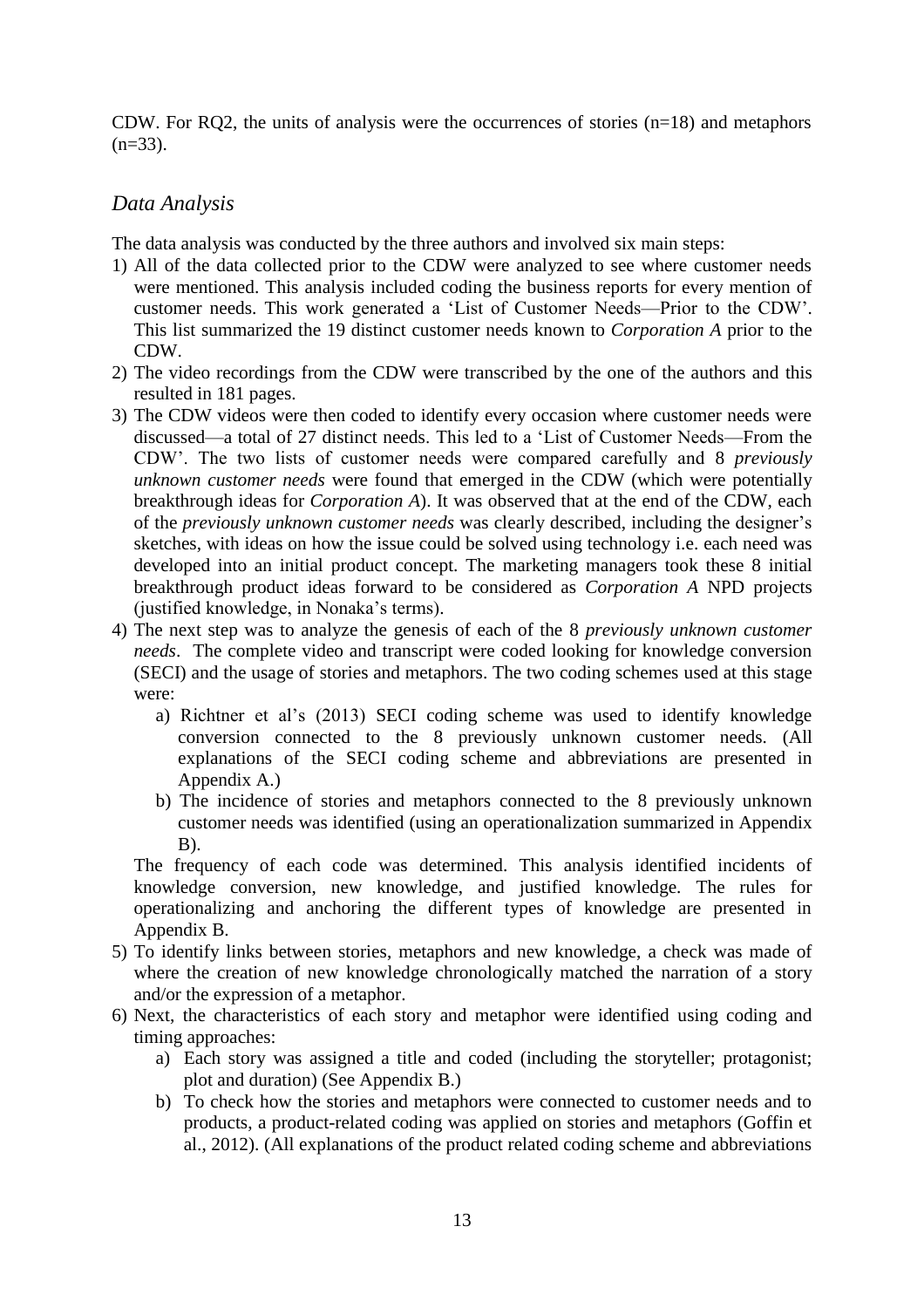are presented in Appendix C.) The number of product codes that were related to each incident of a story/metaphor was determined.

- c) A 'level' of impact was assigned to each story: 'strong trigger', 'medium trigger' or 'non-trigger'. (See Appendix B.)
- d) Finally, the length of the narration of each story was measured.

## *Validity and Reliability*

Two crucial aspects of case study research are validity and reliability (Miles and Huberman, 1984) and so these were carefully considered during the research design. Five main actions were taken to maximize the validity of the study. Firstly, the current study built on proven analysis methods: an existing coding scheme was used for SECI (Richtner et al, 2013); and an existing coding scheme for identifying aspects related to customer needs was also applied (Goffin et al, 2012). Secondly, multiple criteria were used to determine when new knowledge emerged and was justified during the CDW (customer needs that were previously unknown; and which were later adopted as potential breakthrough projects). Thirdly, the use of two main coding schemes in parallel, allowed the chronological relationships between different phenomena (for example, the relationship between the emergence of stories and breakthrough ideas) to be determined. Fourthly, the analysis was critiqued by colleagues not involved in the study. Lastly, the recommendations for practitioners that emerged from the research were shared with the CDW facilitator, to check her views on their validity.

To ensure reliability, three main actions were taken. Firstly, the data coding was conducted by two of the authors in parallel searching for not only confirmatory but also contradictory evidence. The weight of evidence was discussed and agreed with the third author as recommended by Miles and Huberman (1994). Secondly, anchoring rules were developed for the levels of impact. These anchoring rules were discussed and agreed among the three researchers and are presented in Appendix B. Stories and metaphors with 'high' and 'medium impact' were labelled as 'strong triggers'. Stories and metaphors with low or no impact were labelled as 'non-triggers'. Thirdly, as the CDW was available on video, this allowed enough time to be given to the coding and interpretation; and it allowed all the three authors to perform multiple confirmation checks.

## **Empirical Results**

Although it was not the main focus of the research, the ability to attend a CDW allowed the way it way it was conducted to be observed. It was seen that the CDW enabled lively debate between *Corporation A*'s managers and the customers. So, it did create an interactive field where new knowledge was created (c.f. Nonaka's *ba*), as evidenced by the many SECI codes, which were assigned (as will be discussed). The pivotal role of the external, professional facilitator was noted and there were five distinct phases to the workshop:

*Phase 1:* Introductions and Brainstorming. Here the whole group of participants introduced themselves and their background, sharing their ideas about the product category and the brand, and conducted some initial brainstorming.

*Phase 2:* Brainstorming and Justification. The group divided into small teams and managers shared the results of the ethnographic market research report. There was dialogue and some sketches were made, thus sharing different perspectives on customer needs. Ideas were capturing in writing on flip charts.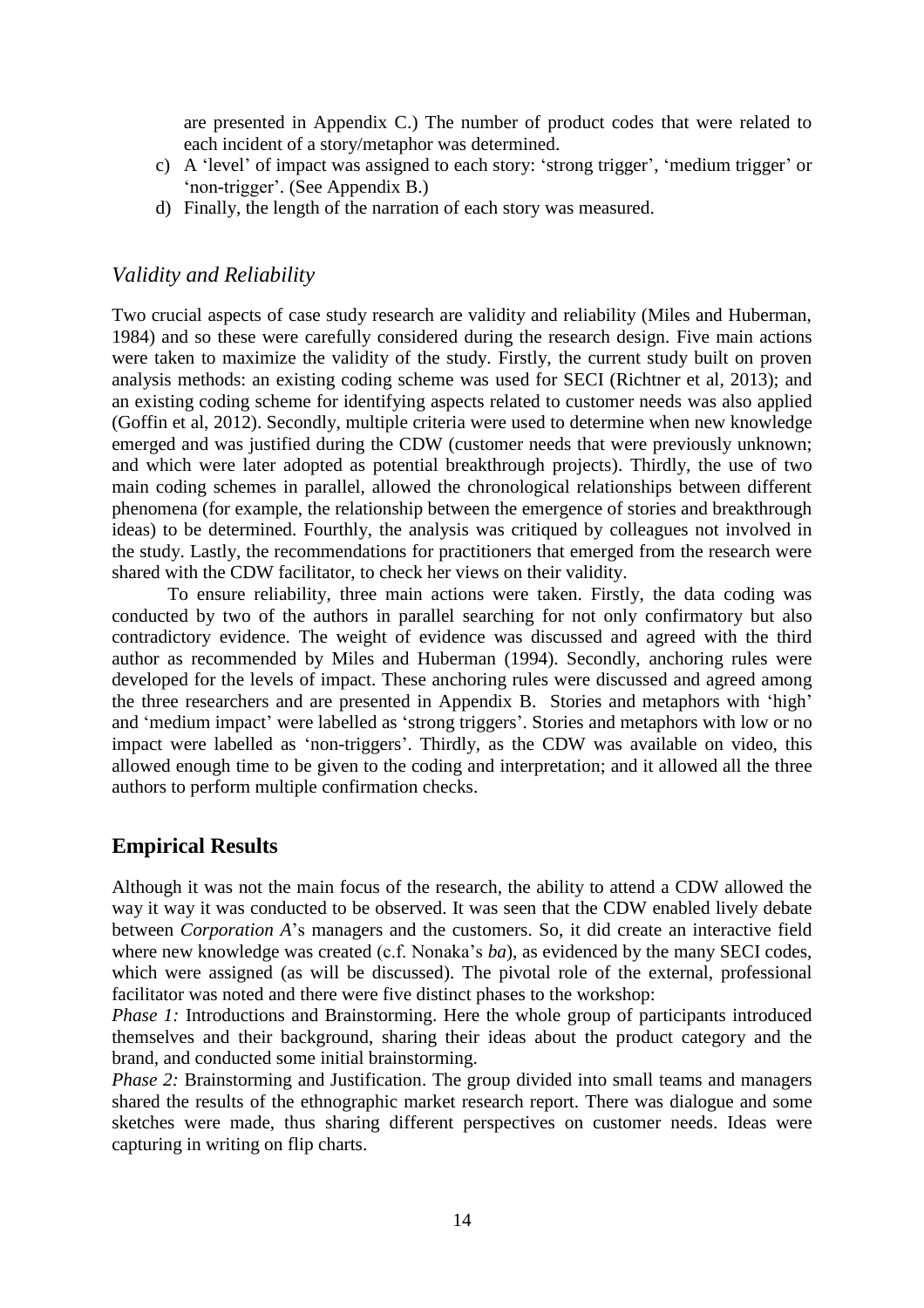*Phase 3:* Presentations. The whole group listened to the presentations of new ideas from each small team.

*Phase 4:* Screening. The whole group was involved in dialogue: justifying and screening the new ideas. The ideas were evaluated by the whole group, based on the following criteria: a) uniqueness/new to the organization, b) commercial potential, and c) relevance to the brand. All generated ideas were screened based on these criteria and 8 (the breakthrough ideas) were shortlisted.

*Phase 5*. Crystallization. In this last phase, the whole group was involved in detailed discussion on the selected ideas, producing sketches and thumbnails for refining the breakthrough ideas. Thus Phase 5 produced initial product concepts, based on 8 previously unknown needs.

## *Research Question 1*

The first research question was: *How do stories and metaphors stimulate the generation of breakthrough ideas in discussions between managers and customers during CDW discussions in the FFE?* Answering this consisted of working back from the 8 previously unknown customer needs that were documented as initial product concepts in Phase 5 of the CDW. The discussions connected to each customer need could be identified through multiple viewings of the video data, and coding the transcript. The process was complex, systematic and iterative and it is summarized in Table 2 (which, from left to right, reflects the chronology of the CDW).

Table 2 shows that the 7 hours of CDW video recordings corresponded to 181 pages of transcripts. Multiple viewings of the video data, in conjunction with reading the transcripts, led to SECI codes being identified, which were connected to the 8 previously unknown customer needs—a total of 429 incidents of knowledge conversion. It appeared that as customers and managers interacted, knowledge conversion took place. Linked to the incidents of knowledge conversion, a total of 18 stories (coded as E-US—externalization using stories) and 33 metaphors (coded as E-UM—externalization using metaphors) were identified. These appeared to stimulate the discussion and lead to the externalization of tacit knowledge (externalization codes: n=139). In addition, using Nonaka's definition of new knowledge, a total of 53 incidents of new knowledge emerged (code C-I&I—see Appendix A). These were mostly captured on flipcharts by the facilitator (and collected at the end of the CDW). Notes on the flipcharts described customer problems, such as the limitations of current products. Examples included: "*Cleaning sponges become very dirty… "they end up being germ collectors!" I would like my cleaning utensils to engage in active cleaning"*. Later, the discussions in the CDW led to the most important ideas being selected (justified) leading to 8 previously unknown customer needs (*justified knowledge* in Nonaka's terminology) and 8 breakthrough product ideas. Interestingly, metaphors mostly emerged in the context of stories. Stories and metaphors, therefore, functioned synergistically in the elicitation of tacit knowledge, with metaphors adding clarity to certain elements of the stories.

| <b>CDW</b> Data                               | Knowledge<br>Conversion                 | <b>Externalization of Tacit</b><br>Knowledge                                        | <b>New Knowledge</b><br>$(C-I&I)$               | <b>Justified</b><br>Knowledge<br>(CDW Phase 5)     | <b>Ultimate</b><br><b>Outcome</b><br>(Post CDW)              |
|-----------------------------------------------|-----------------------------------------|-------------------------------------------------------------------------------------|-------------------------------------------------|----------------------------------------------------|--------------------------------------------------------------|
| workshop hours<br>181 pages of<br>transcripts | Frequency of SECI<br>codes<br>$(n=429)$ | - Externalization $(n=139)$<br>- Stories E-US $(n=18)$<br>- Metaphors E-UM $(n=33)$ | Customer needs<br>and product ideas<br>$(n=53)$ | Previously<br>unknown<br>customer needs<br>$(n=8)$ | Breakthrough ideas<br>proposed as NPD<br>projects<br>$(n=8)$ |

**Table 2:** Overview of Findings on Knowledge Conversion (SECI) to Breakthrough Ideas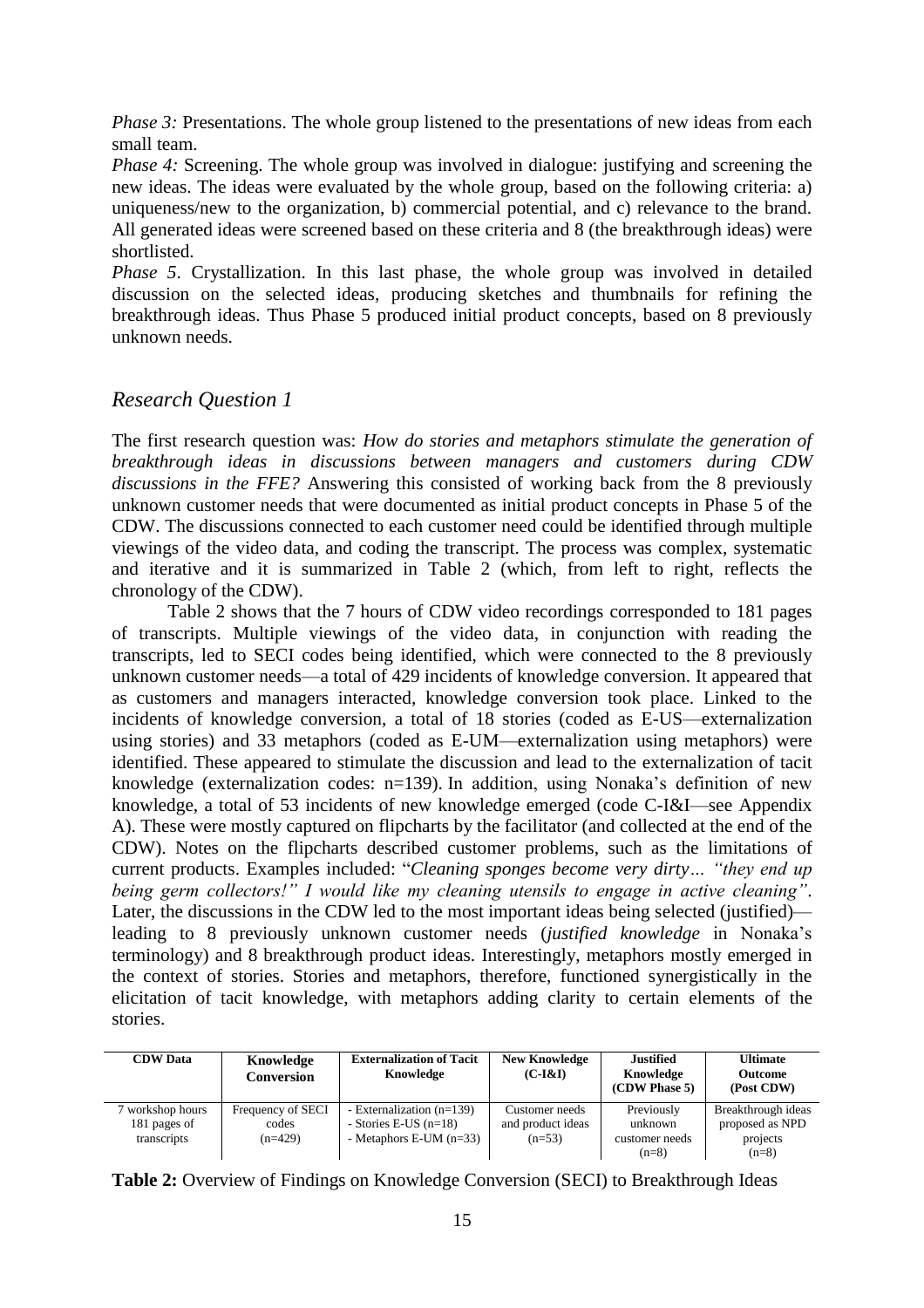An example of how previously unknown customer needs were analyzed is given in Table 3. This is the idea for a 'Color-changing Formula'; a kitchen cleaning product that would indicate when germs had been eradicated. The idea emerged from a single story but one that was powerful enough to galvanize group discussions. One customer explained that her family particularly likes chicken recipes but, after preparing meat on a work-surface, she worries whether there could be residual salmonella even after cleaning. Here she embellished the story with her professional experience as a clinician, knowing that bacteria are a huge issue in hospitals that microbiologists must deal with. In discussion linked to the story, 7 metaphors emerged (coding E-UM), one of which was about the product changing from "*pink to blue…* [to say] *'I've killed all the germs'*". Another metaphor was that the product would be, "*a color detection system… Sherlock Holmes* [for germs]*"*. As shown in Table 3, at the end of the workshop the group created an initial product concept, including a flipchart description; a designer's sketch of possible product packaging; and the R&D Manager's description of the chemical reactions that could be used to make a color change possible (truncated in Table 3 for reasons of confidentiality).

| <b>Externalization of</b>          | Knowledge         |          | <b>New Knowledge</b>           | <b>Justified Knowledge</b>                                                                                                                                                                                                                                                                                                                                                                                                           |  |
|------------------------------------|-------------------|----------|--------------------------------|--------------------------------------------------------------------------------------------------------------------------------------------------------------------------------------------------------------------------------------------------------------------------------------------------------------------------------------------------------------------------------------------------------------------------------------|--|
| <b>Tacit Knowledge</b>             | Conversion        |          |                                | (Product Concept)                                                                                                                                                                                                                                                                                                                                                                                                                    |  |
| <b>Story: The microbiologist</b>   | S-WO              | $n = 3$  | Customer need: "I need to be   | Color-changing formula:                                                                                                                                                                                                                                                                                                                                                                                                              |  |
| who kills all the germs            | S-WI              | $n=0$    | certain, I want proof of the   | "The new bleach not only has a                                                                                                                                                                                                                                                                                                                                                                                                       |  |
| <b>Beg: Presentation of</b>        | S-TTK             | $n=0$    | disinfecting effect on certain | disinfecting effect, but also offers                                                                                                                                                                                                                                                                                                                                                                                                 |  |
| situation (yes)                    | <b>TOTAL SCL</b>  | $n=3$    | surfaces that have many and    | visual proof of its effectiveness.                                                                                                                                                                                                                                                                                                                                                                                                   |  |
| <b>Middle: Inciting incident</b>   |                   |          | dangerous germs and            | The color changes where the product                                                                                                                                                                                                                                                                                                                                                                                                  |  |
| ( <b>ves</b> )                     | E-UM (Metaphors)  | $n=7$    | <i>hacteria.</i> "             | comes in contact with germs.                                                                                                                                                                                                                                                                                                                                                                                                         |  |
| <b>End: Resolution (yes)</b>       | E-DCC             | $n = 16$ | [Customer A]                   | It has a sensing system to let us know                                                                                                                                                                                                                                                                                                                                                                                               |  |
|                                    | E-DCM             | $n=4$    |                                | where the germs are and gets to                                                                                                                                                                                                                                                                                                                                                                                                      |  |
| <b>Metaphor: "The bleach tells</b> | E-US (Stories)    | $n=1$    |                                | them.                                                                                                                                                                                                                                                                                                                                                                                                                                |  |
| you: ok, now that I have           | <b>TOTAL EXT</b>  | $n=28$   |                                | Guaranteed results." [Customer A]                                                                                                                                                                                                                                                                                                                                                                                                    |  |
| become pink from blue it           | (E-AS Co-creation | $n=1$    |                                |                                                                                                                                                                                                                                                                                                                                                                                                                                      |  |
| means that I've cleaned, I've      |                   |          |                                | The product could be based on                                                                                                                                                                                                                                                                                                                                                                                                        |  |
| killed all the germs"              | $C-AI$            | $n=0$    |                                | chemical reaction XXX. It would use                                                                                                                                                                                                                                                                                                                                                                                                  |  |
|                                    | $C-SP$            | $n=6$    |                                | skin-friendly chemicals.                                                                                                                                                                                                                                                                                                                                                                                                             |  |
| Externalization $(N=28)$ and       | $C-D$             | $n=1$    |                                | [R&D Manager]                                                                                                                                                                                                                                                                                                                                                                                                                        |  |
| internalization $(N=25)$ of        | $C-I&I$           | $n=10$   |                                |                                                                                                                                                                                                                                                                                                                                                                                                                                      |  |
| knowledge were most                | <b>TOTAL COMB</b> | $n=17$   |                                | The packaging should be easy to hold                                                                                                                                                                                                                                                                                                                                                                                                 |  |
| frequently used by the             |                   |          |                                | so it can 'target' the stains.                                                                                                                                                                                                                                                                                                                                                                                                       |  |
| workshop participants to           | I-PE              | $n=2$    |                                |                                                                                                                                                                                                                                                                                                                                                                                                                                      |  |
| combine new knowledge. To          | <b>I-RWKA</b>     | $n=16$   |                                |                                                                                                                                                                                                                                                                                                                                                                                                                                      |  |
| externalize knowledge              | $I-SE$            | $n=7$    |                                |                                                                                                                                                                                                                                                                                                                                                                                                                                      |  |
| (from tacit to explicit),          | <b>I-VWKA</b>     | $n=0$    |                                |                                                                                                                                                                                                                                                                                                                                                                                                                                      |  |
| numerous metaphors $(N=7)$         | I-NKAW            | $n=0$    |                                | $\begin{array}{l} \mathbb{R}^{n+1}\\ \mathbb{R}^{n}\\ \mathbb{R}^{n}\\ \mathbb{R}^{n}\\ \mathbb{R}^{n}\\ \mathbb{R}^{n}\\ \mathbb{R}^{n}\\ \mathbb{R}^{n}\\ \mathbb{R}^{n}\\ \mathbb{R}^{n}\\ \mathbb{R}^{n}\\ \mathbb{R}^{n}\\ \mathbb{R}^{n}\\ \mathbb{R}^{n}\\ \mathbb{R}^{n}\\ \mathbb{R}^{n}\\ \mathbb{R}^{n}\\ \mathbb{R}^{n}\\ \mathbb{R}^{n}\\ \mathbb{R}^{n}\\ \mathbb{R}^{n}\\ \mathbb{R}^{n}\\ \mathbb{R}^{n}\\ \mathbb{$ |  |
| were mentioned and a story         | <b>TOTAL INTR</b> | $n=25$   |                                |                                                                                                                                                                                                                                                                                                                                                                                                                                      |  |
| $(N=1)$ was initiated and co-      |                   |          |                                |                                                                                                                                                                                                                                                                                                                                                                                                                                      |  |
| created $(N=1)$ .                  | <b>TOTAL SECI</b> | $n=75$   |                                | [Designer]                                                                                                                                                                                                                                                                                                                                                                                                                           |  |
|                                    |                   |          |                                |                                                                                                                                                                                                                                                                                                                                                                                                                                      |  |

**Table 3:** Example Analysis for the 'Color-changing Formula' Product Concept (see Appendix A for an explanation of the coding.)

Using the same process described for the Color-changing Formula, all previously unknown customer needs were analyzed. The analysis traced back through the video data and showed that the first stories  $(n=11)$  emerged in the Introduction/Brainstorming phase of the workshop (Phase 1). Some of these were powerful enough to influence the thinking throughout the CDW. Other stories  $(n=7)$  emerged in the screening and crystallization phases (Phases 4 & 5). A higher number of SECI codes appeared to be associated with more radical ideas (e.g. the 'Color-changing Formula' idea exhibited SECI n=75, whereas the 'Carpet Cleaning Product' only exhibited SECI n=46.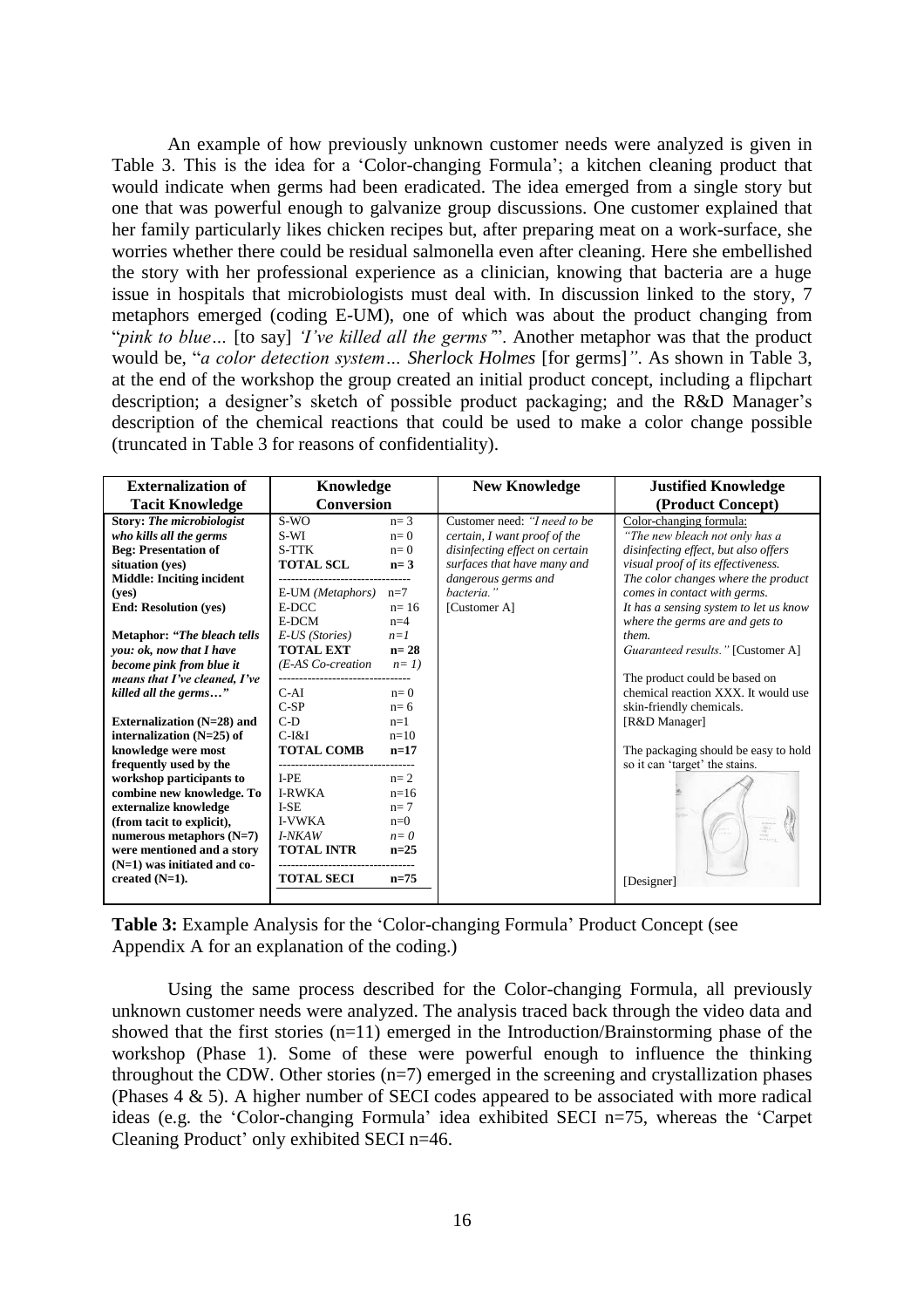## *Research Question 2*

The second research question was: *What are the characteristics of stories and metaphors that trigger breakthrough ideas in the FFE of NPD?* The answer to this question was based on analyzing all 18 stories and 33 metaphors that emerged in the CDW. The analysis looked at their characteristics and their relationship to product discussions (using the product coding scheme), and breakthrough ideas.

#### Stories, Tacit Knowledge and Breakthrough Ideas

The characteristics of stories are summarized in Table 4, contrasting those that triggered new knowledge with those that did not. In total, 12 of the 18 stories were 'strong' or 'medium' triggers of new knowledge. All 18 stories were short and narration took approximately 3 to 8 minutes.

Analysis showed that the stories with the most impact were told by workshop participants with extensive experience with the product category, either from their work at *Corporation A* (e.g. the Product Manager)*,* or from the perspective of a customer who regularly uses the products (e.g. Customer A). Perhaps for this reason, the protagonist in the impactful stories was always the storyteller themselves. All 12 impactful stories had plots that involved the storyteller's relationship to a product, and the storyteller's narration skills played a role. The most impactful stories had plots based on engaging real-life experiences, some of which were unexpected, accompanied by a product-related issue that needed resolving. Stories became triggers for ideas, particularly when they included a novel, unexpected twist that related to the product category. A common characteristic of the nontrigger stories was the lack of a product-related solution to a problem. Finally, it was evident from the data that 10 out of the 12 trigger stories were co-created with other participants who had different backgrounds and perspectives from the storyteller. It should be noted that all 12 impactful (trigger) stories led to product ideas but only 8 of these were selected in Phase 5 of the CDW as breakthrough ideas.

| <b>Trigger-Stories</b>                                          | <b>Non-Trigger-Stories</b>                          |
|-----------------------------------------------------------------|-----------------------------------------------------|
| • Context-related and condensed plots                           | • Could be longer                                   |
| • Told by storytellers who experience with the product category | • Less demonstration of product knowledge           |
| • Storytellers show narrative ability                           | • Storytellers do not demonstrate narrative ability |
| • With engaging and unexpected incidents                        | • Incidents not engaging                            |
| • Involve the resolution to a product-related problem           | • Less related to product problem                   |
| • Can inspire a sequel                                          | • Do not lead to sequels                            |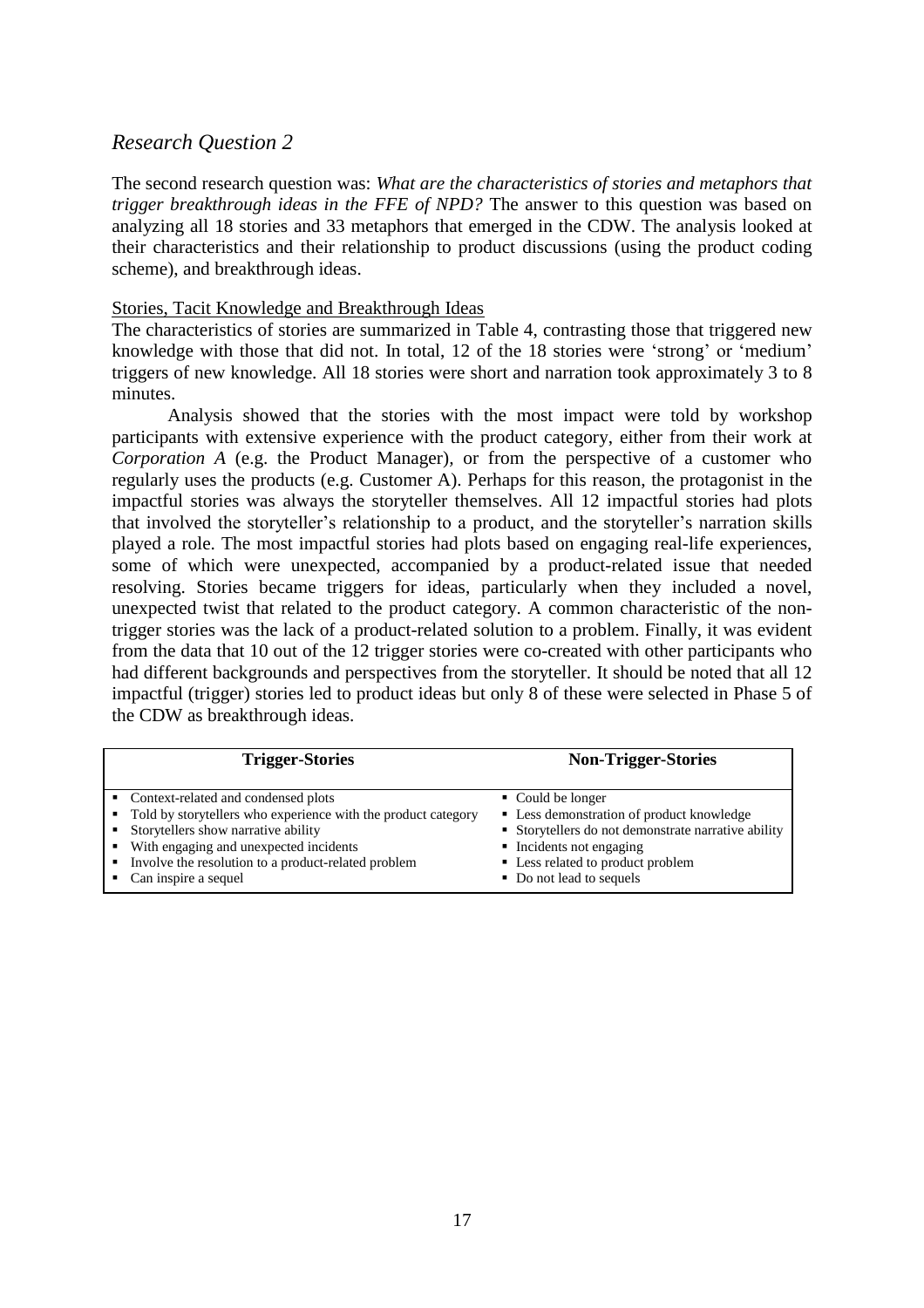| <b>Example Trigger-Story</b>                                                 | <b>Example Non-Trigger Story</b>                       |
|------------------------------------------------------------------------------|--------------------------------------------------------|
| <b>Assigned Title: 'Shoes in the Rain'.</b>                                  | <b>Assigned Title:</b> 'My Grandmother's Allergy'.     |
| <b>Storyteller:</b> Customer A (female; $35+$ with family, lots of           | <b>Storyteller:</b> Finance Manager (female, 30+, with |
| household experience).                                                       | family, 7 years' working experience).                  |
| <b>Co-creation: Finance Manager</b>                                          | <b>Co-creation:</b> Customer A, Facilitator, Account   |
| <b>Quotes from Plot:</b> <i>I want something like magic. A magic product</i> | Director, Customer B                                   |
| to polish, to clean. To do all these for the shoes. For me this one          | <b>Quotes from Plot:</b> "My grandmother gets sick"    |
| will be magic. All in one. Because cleaning the shoes of my family           | very easilyshe is old and gets tired easily. She       |
| is like climbing the Golgotha mountain. I want something to do               | needs to clean very well all her appliances and        |
| everything, to clean, to polish, to dust, to disinfect [storyteller          | <i>utensils of course but she never uses bleach</i> ;  |
| shows with her hands how she performs the household chores.                  | otherwise she goes to the hospital  This product       |
| Because shoes have so much accumulated dirt. I have purchased                | may cause damage to the skin or breathing              |
| a kind of magic sponges that are supposed to dust, to polish and             | problems. It can be so dangerous. It is very bad       |
| at the same time to clean. However, cleaning is questionable.                | [storyteller's tone of voice is low and slow].         |
| After the rain, streets become so watery; when you walk on the               | Duration: 2.5 minutes                                  |
| watery streets of the city you have a problem: shoes become                  |                                                        |
| [storyteller shows a facial expression of disgust]. So, I need               |                                                        |
| something like a wipe, brush, liquid, crème. Maybe it has to be a            |                                                        |
| soaked brush, like a soaked spongea soaked sponge which will                 |                                                        |
| have all those three things in one. This means that by apply it onto         |                                                        |
| the shoe; this will become clean, polished and disinfected!                  |                                                        |
| [storyteller moves her hands indicating a sign of closure].                  |                                                        |
| Duration:4 minutes                                                           |                                                        |
|                                                                              |                                                        |

**Table 4: C**haracteristics of 'Trigger' versus 'Non-trigger' Stories

#### Metaphors, Tacit Knowledge and Breakthrough Ideas

A surprising result was that metaphors in isolation appeared not to trigger of new knowledge. Instead they emerged within the context of stories. It appeared that a lone metaphor does not convey the understanding and richness of a story and so cannot generate breakthrough ideas in the way that a story does.

The data showed that metaphors helped resolve ambiguious points during the crystallization phase of the workshop. Each metaphor linked two mental domains, one of which was product-related. By linking a product to an unrelated or unfamiliar concept, metaphors helped clarify vague or complex new ideas, as it is evident from this example, Metaphors also triggered the narration of a new story. For example, the metaphor *"We want little crystals in the formulation of the product to do some kind of exfoliation… peeling on the surface"* inspired the story 'Little Crystals in My Shower' that, in turn, led to the breakthrough idea of a new cleaner for bathroom mold. Overall, it appeared that within the context of a specific story, metaphors helped to generate ideas on how customer problems could be solved in novel ways. Metaphors also helped make these solutions more understandable, enabling discussions that led to new product concepts.

## **Discussion and Conclusions**

NPD is crucially dependent on ideation but there have been few studies that have been able to study ideation in real time and in-situ. This exploratory study offers a rare glimpse into knowledge generation in a CDW during the FFE, and how this new knowledge evolves into breakthrough product ideas.

## *Theoretical Contributions*

The study contributes to NPD, creativity and knowledge management theory in different ways. Firstly, the study demonstrated empirically that plenty of knowledge conversion takes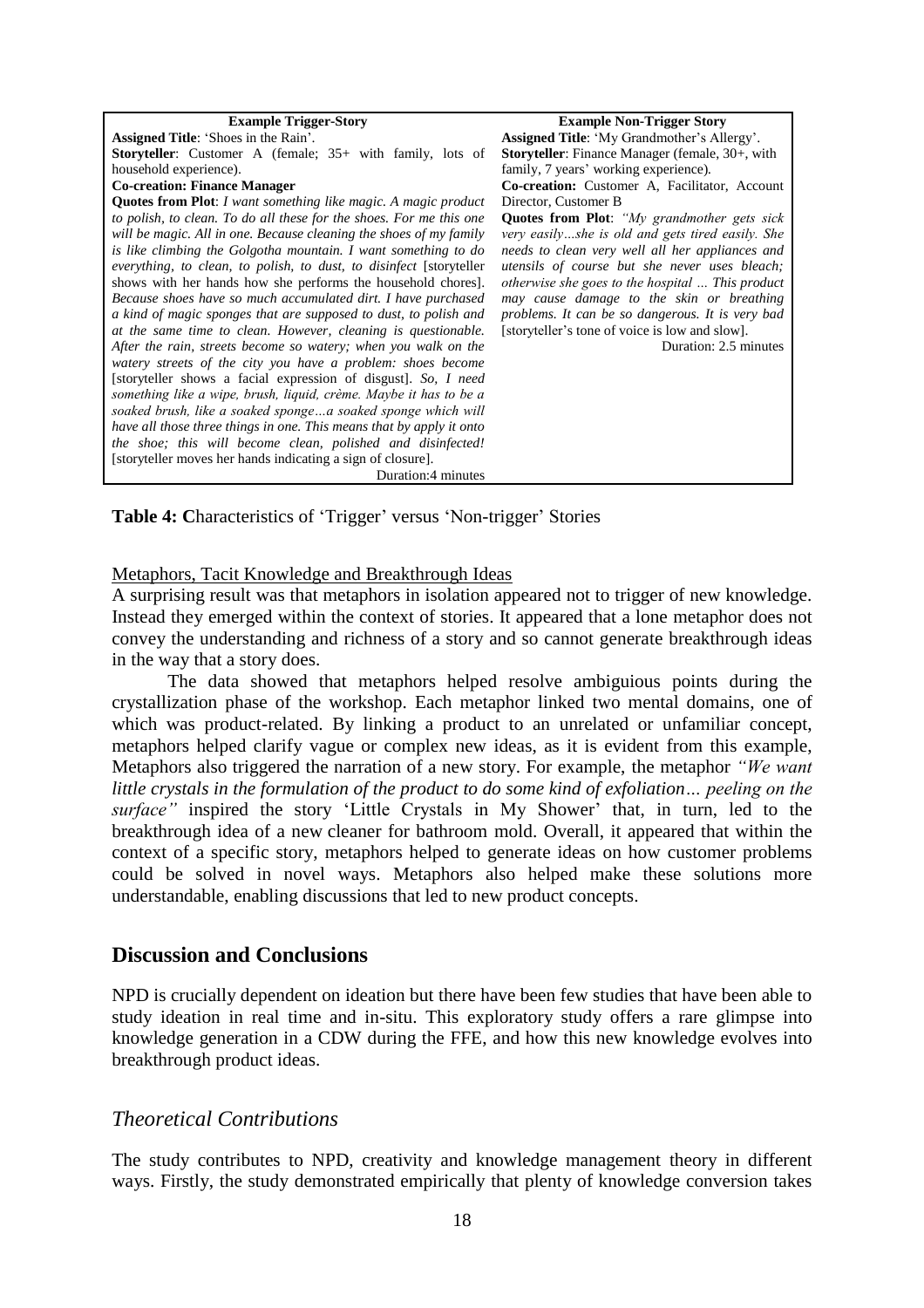place during FFE discussions (e.g. SECI n=75 for the 'Color-changing Formula'), with stories and tacit knowledge triggering the generation of new knowledge generation. The data showed that tacit knowledge tapped by stories helped uncover identify previously unknown customer needs. Metaphors, in turn, were found to stimulate ideas for solving customer problems and so to lead to breakthrough product concepts. Although other researchers have said that FFE is dependent on the conversion of tacit knowledge to generate new knowledge (e.g. Maschitelli, 2000), the current study is the first to show this empirically, documenting the genesis of 8 breakthrough product ideas in a CDW. Importantly, this study extends the findings of Goffin and Koners (2011), which showed the importance of stories and metaphors at the end of NPD, to the FFE.

The research also contributes by identifying the characteristics of impactful (trigger) stories during the FFE. In contrast to previous research on storytelling in marketing (Woodside et al., 2008), the current study showed that trigger stories in FFE discussions are not lengthy narratives but rather condense plots. The findings also showed that 'trigger stories' are told by storytellers who had specific experiences with products (either professionally or as a user), accompanied by a natural ability to narrate (and thus capturing the attention of their audience). Moreover, the study showed that trigger stories were mostly co-created by two or more participants, who enriched the stories with incidents from their own experience. The findings on stories particularly contribute to the knowledge management literature. They extend Nonaka's knowledge creation framework (1994; 2000), which only focused on metaphors.

Another original finding is that although stories and metaphors both trigger the externalization of tacit knowledge, they appeared to play different roles in the creation of breakthrough ideas. Stories led to the identification of previously unknown customer problems whereas metaphors helped spark ideas on the ways in which the customer problems could be solved. The current study extends previous NPD research (Noble et al., 2013) by showing how metaphors can complement stories in the generation of breakthrough ideas.

The current study also adds clarity to previous NPD studies that mention the importance of workshops (e.g. Leonard and Rayport, 1997; Khurana and Rosenthal, 1998; Rosenthal and Capper, 2006), by providing details as to how such a workshop is structured, the discussions that took place, and the ideas that emerged. Similarly, the results contribute to the knowledge management literature, demonstrating that a CDW does provide a vehicle for interaction.

#### Tentative Conceptual Model

The study focused on different phenomena and the data gathered indicated relationships between these phenomena, as indicated by Figure 2. This tentative conceptual model shows that a storyteller's experiences, narrative skills and their category knowledge all influence the stories they tell in a CDW, and the way they tell them. Other participants may help create the storyline, and the stories cause enable previously unknown customer problems to be identified. Interwoven with the stories, metaphors spark ideas for ways in which to solve customer problems, and this lead to breakthrough product ideas. The whole 'process' appears to be closely related to the externalization of tacit knowledge and generation of new knowledge through SECI modes (as indicated by the dark grey shading). In addition, metaphors linked to the stories enable CDW participants to discuss ways in which customers' problems can be solved.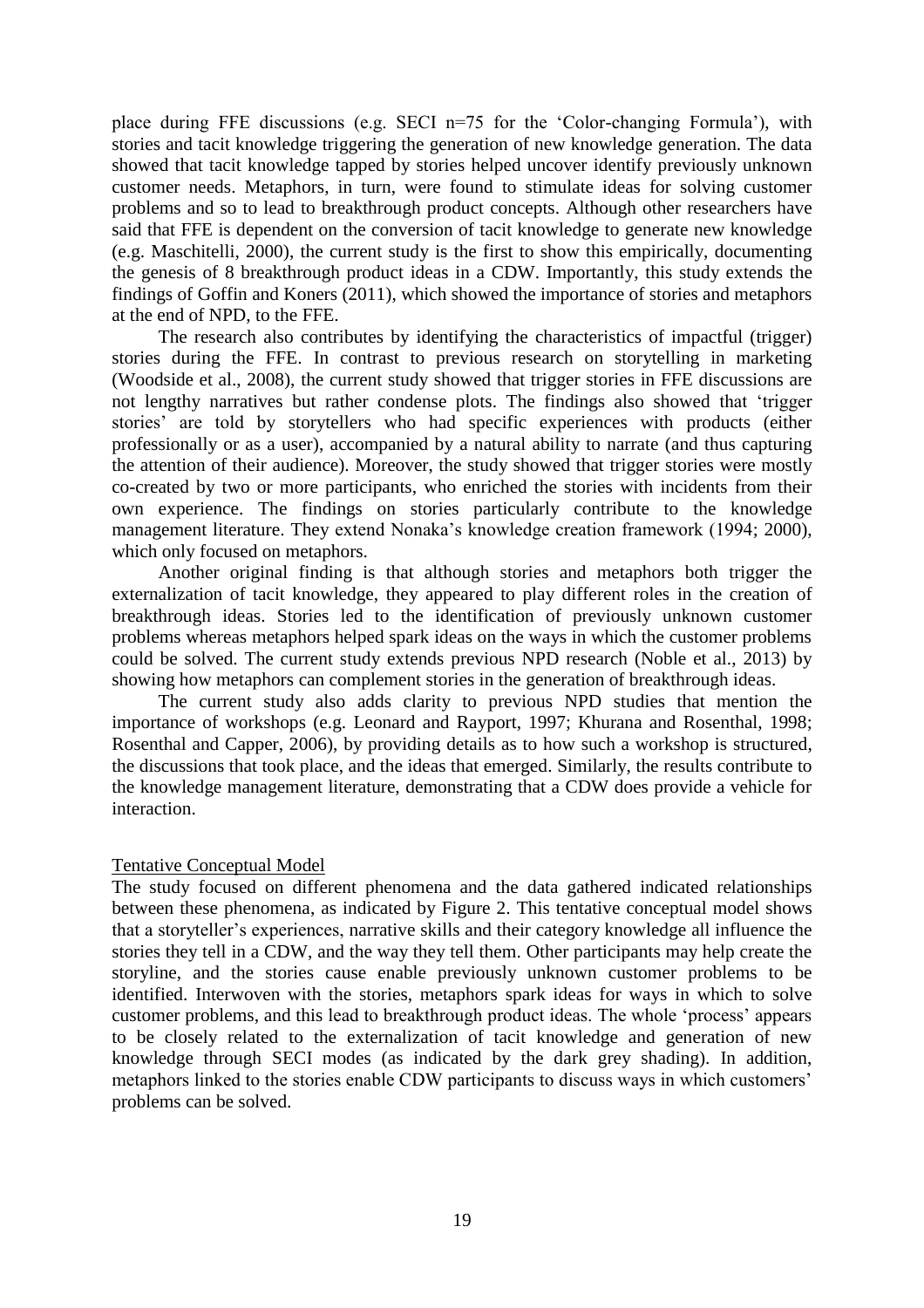

**Figure 2**: A Model of Stories and Metaphors in the Creation of Breakthrough Ideas

## *Limitations and Further Research*

Although extreme care was taken to design a valid and reliable study, it had significant limitations, which must be acknowledged. Firstly, only a single company with one CDW could be studied. This was because the collection of confidential data was only possible after protracted negotiations and *Corporation A* did not want further CDWs to be observed. Therefore, there is a need for similar studies to observe more CDWs and wider FFE activities, to study the role of tacit knowledge, stories and metaphors. As *Corporation A*'s FFE activities may not be typical, future research needs to observe more CDWs, determining their structure, and the impact of the facilitator on the generation of breakthrough ideas. Such studies would provide the evidence to confirm or challenge the findings of the current study (including the tentative conceptual model—Figure 2). Much previous research on tacit knowledge has been via survey work, whereas the authors of this study believe the real insights about ideation must come from similar in-depth observations of the phenomena as they occur.

The data collected only opened a partial 'window' on *Corporation A*'s FFE; observation of the day-to-day interactions between NPD team members was not possible. Ideally, a full ethnographic study is needed, with constant observation of the NPD team throughout the FFE. Then the full context in which the new knowledge emerges during the FFE could be better understood. Such a study would require several months of on-site data collection and thus even greater access than granted for the current study. Obviously, the presence of a researcher could have some impact on the phenomena being studied. In the present study, the presence of the researcher and video camera during the CDW could have influenced the behavior of the workshop attendees. To minimize this, the camera was fixed (with a wide-angle lens) to make it less intrusive and the researcher remained at the back of the room taking notes.

The current study adopted a perspective from knowledge theory. In general, more FFE studies need to adopt a knowledge theoretical perspective stories and metaphors with other research methods in the creation of new knowledge. Lastly, the study extends the methodological ideas of previous empirical qualitative studies that have taken a knowledge theory perspective in NPD research (Goffin and Koners, 2011; Richtner et al., 2013) and has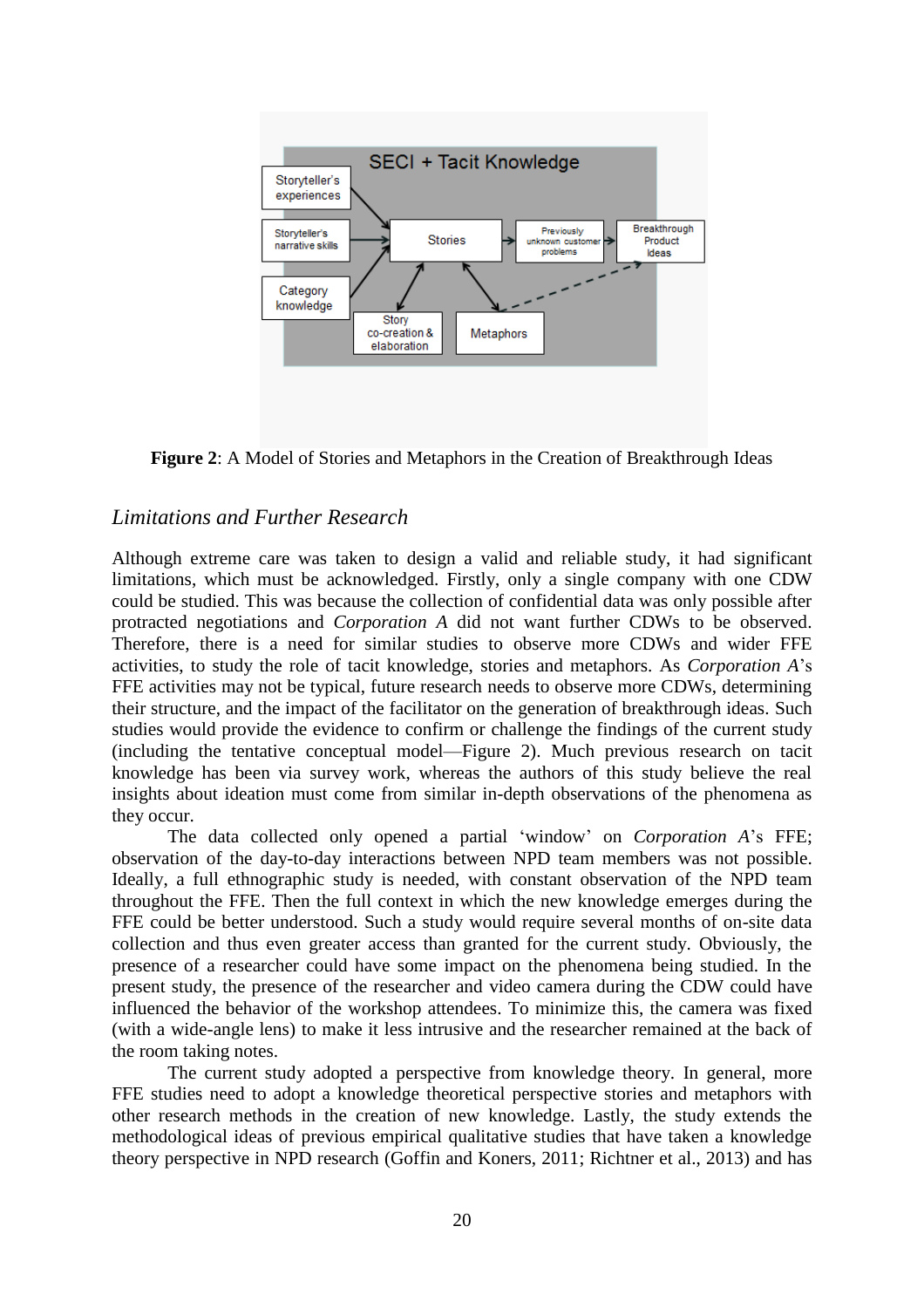again demonstrated the viability of qualitative coding schemes based on SECI, stories and metaphors.

## *Managerial Implications*

The results are based on a single case study and so further studies are needed to confirm them. However, the importance of the FFE to NPD and the current dearth of advice for practitioners on how to stimulate tacit knowledge mean that recommendations need to be made (albeit tentatively). Tacit knowledge, stories and metaphors all apparently make valuable contributions to the creation of new knowledge in a CDW. This means that such workshops should be exploited more often by companies, as they can develop breakthrough rather than incremental ideas. Also, the current study suggests that care should be taken with selecting CDW participants. They should have extensive experience of the particular product category (either professionally or as a regular user); they should be good narrators; and a good facilitator is also crucial.

Within a CDW, stories appear to spur the identification of previously unknown customer needs and so managers should encourage customer and NPD teams to integrate storytelling into CDWs. Creativity theory points to the value of metaphors in problemsolving (Cougar, 1995) and so they should be encouraged within the context of stories, rather than in isolation. Another useful idea from the current study is that videotaped triggering stories can be stored in databases and shared among teams to serve as valuable tools later in NPD, in developing brand positioning and marketing communications. The recommendations for practitioners are summarized in Table 5.

A preliminary version of the recommendations for practitioners given in Table 5 was shown to the CDW facilitator at the end of the research for her views. She confirmed certain points and suggested others, thus increasing the validity of the recommendations. For example, she stressed the importance of stories accessing tacit knowledge, saying too many companies are, *"using models based on explicit knowledge…* [which] *confines their thinking to… the well-known and misses the opportunities that could be explored with processes capitalizing on tacit knowledge*.*"* She proposed that stories and metaphors need to become part of the 'thinking culture' within an organization: *"Metaphors and stories are the toolkit through which executives can challenge existing paradigms and can take their understanding of customers' needs and a product's impact to a much richer perspective."*

| # | <b>Topic</b>  | <b>Tentative Recommendations</b>                                    |
|---|---------------|---------------------------------------------------------------------|
|   | Using stories | • Encourage participants to think about stories that capture their  |
|   |               | experiences around the use of products.                             |
|   |               | • Ask particularly for stories with unexpected incidents, or        |
|   |               | ways to resolve product-related problems.                           |
|   |               | • Urge participants to co-create stories.                           |
|   |               | Remind participants that all good stories have a beginning, a       |
|   |               | plot, and an end.                                                   |
|   |               | Requite storytellers to be concise.                                 |
|   |               | • Have facilitators try to recognize 'non-trigger' stories, so that |
|   |               | dead ends can be avoided.                                           |
|   |               | • Ask the participants whether they think this is new thinking      |
|   |               | (knowledge).                                                        |
|   |               | • Make stories (and metaphors) part of the 'thinking culture' of    |
|   |               | the organization.                                                   |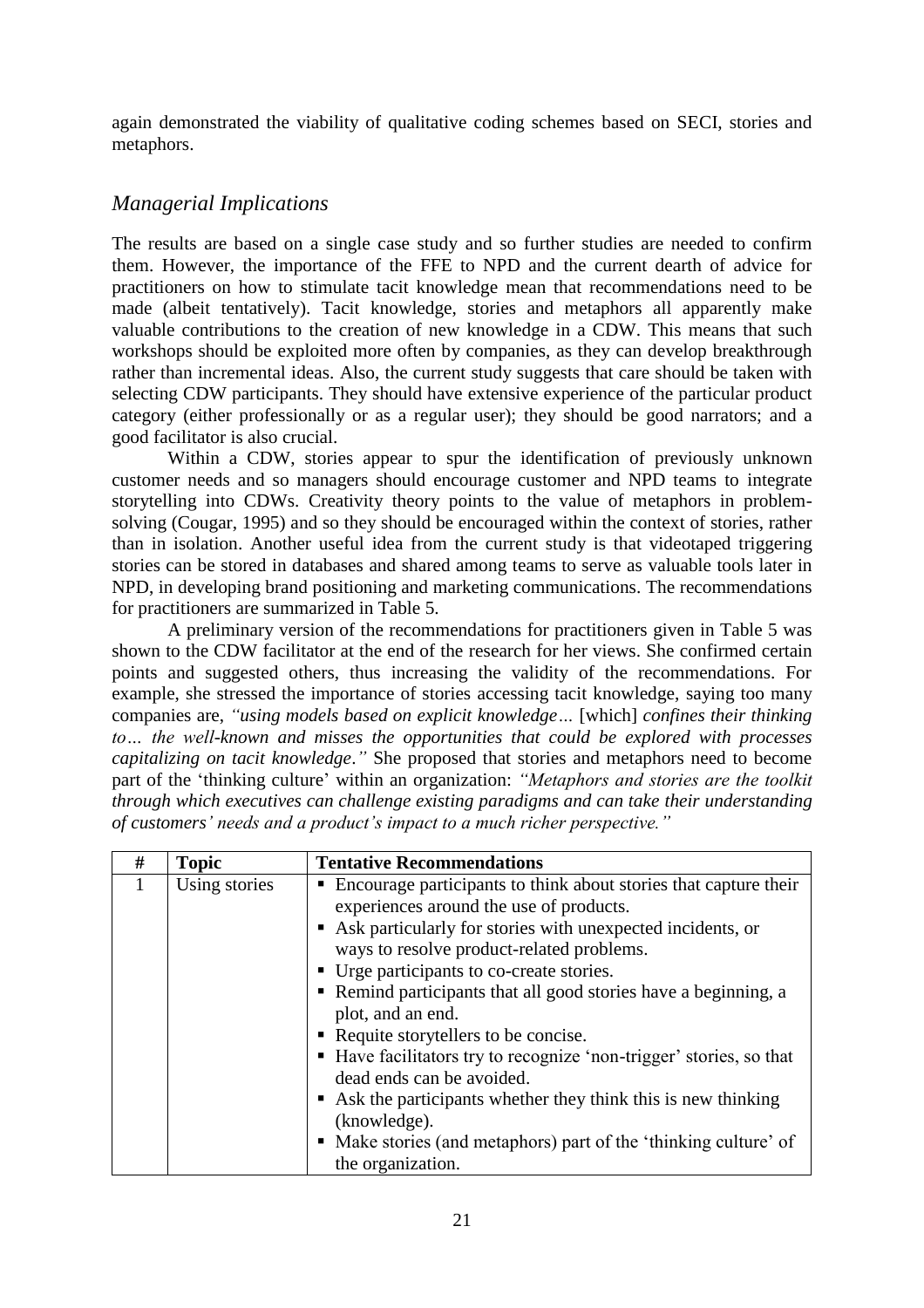| Using     | • After a story has been told, encourage participants identify the |
|-----------|--------------------------------------------------------------------|
| metaphors | product-related problems it illustrates.                           |
|           | • Encourage participants to think of metaphors that match the      |
|           | product-related problems raised by the story.                      |
|           | • Use metaphors to trigger ideas for potential solutions to        |
|           | customers' problems.                                               |

**Table 5:** Tentative Recommendations for Using Stories and Metaphors within CDWs

## **Summary**

The fuzzy front-end (FFE) is the crucial ideation phase of innovation, where tacit knowledge plays a central role. However, few studies have looked at how tacit knowledge emerges and how it can lead to breakthrough ideas. Addressing this gap in the literature, a single case study looked at how a company used a collaborative design workshop (CDW) to generate breakthrough ideas. Using a knowledge management perspective and systematic coding scheme for the video data, this research empirically demonstrated for the first time how stories are a mechanism by which tacit knowledge can be shared and can identify previously unknown customer needs. Within the CDW data, 8 breakthrough ideas were identified and the stories and metaphors associated with each of these was analyzed. Interestingly, metaphors in isolation were not found to trigger breakthrough ideas; rather metaphors were interwoven within stories and helped articulate ways in which customers' problems could be solved. This study contributes to the knowledge management and NPD literatures by demonstrating empirically how stories and metaphors harness tacit knowledge leading to new knowledge and breakthrough ideas. The results also led to recommendations that can help practitioners use stories and metaphors effectively in discussions with customers. Although the research generated many insights, further research is needed because the FFE is much more dependent on storytelling—telling tales—than previously thought.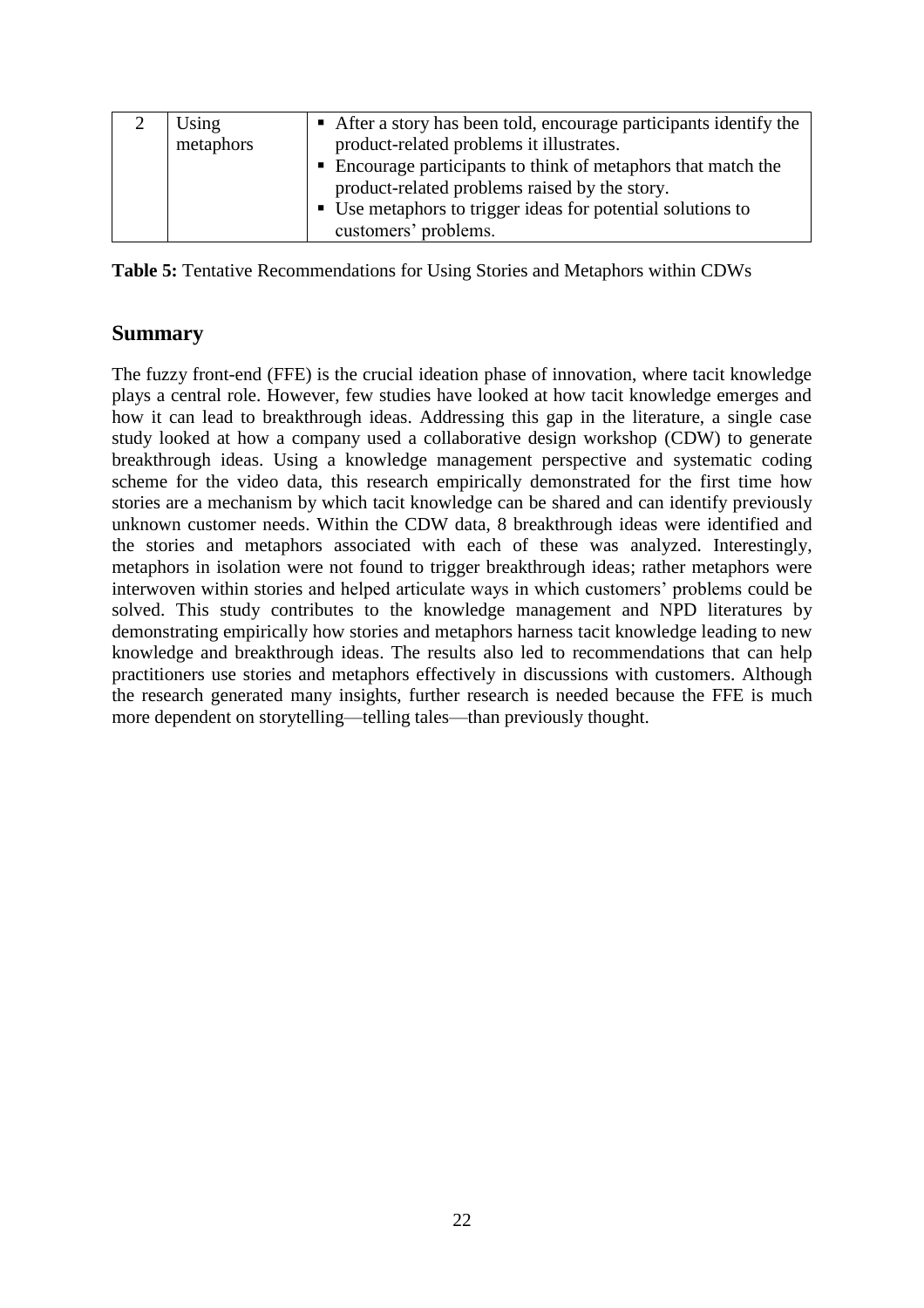## **References**

- Amabile, T. (1988). "A model of creativity and innovation in organizations" in B.M. Staw & L.L. Cunnings (eds.), *Research in Organizational Behavior.* CT: JAI, Greenwich, 1988
- Arnould, E. J., and Wallendorf, M. (1994). "Market-orientated ethnography: Interpretation building and marketing strategy formulation". *Journal of Marketing Research*, 31, 484– 503.
- Berchicci, L. and Tucci, C. L. (2010). "There is more to market learning than gathering good information: The role of share team values in radical concept definition". *Journal of Product Innovation Management,* 27(7): 972-990.
- Bertels, H.M.J., Kleinschmidt, E.J and Koen, P.A. (2011). "Communities of practice versus organizational climate: Which one matters more to dispersed collaboration in the front end of Innovation?" *Journal of Product Innovation Management,* 28 (5): 757.
- Boje, D.M. (1991). "The storytelling organization: A study of story performance in an office-supply firm". *Administrative Science Quarterly*, 36 (1): 106-126.
- Bonoma, T. V. (1985). "Case research in marketing: Opportunities, problems and a process". *Journal of Marketing Research*, 22: 199-208.
- Brown, S. and Eisenhardt, K. (1995). "Product development: Past research. Present findings, and future directions". *Academy of Management Review,* 20 (2): 343-78.
- Capelli, S., and A. Jolibert. (2009). "Metaphor's validity in marketing research". *Psychology and Marketing,* 26 (12): 1079–90.
- Cooper, R. (1990). "Stage-gate systems: A new tool for managing new products". *Business Horizons,* 33( 3): 44-54.
- Cooper, R. (1988) "Predevelopment activities determine new product success". *Industrial Marketing Management,* 17(2)**,** 237-248.
- Cooper, R. G. and Kleinschmidt, E. J. (2007). "Winning business in product development: The critical success factors". *Research Technology Management*, 51 (2): 47-58.
- Couger, J.D. (1995) *Creative Problem Solving and Opportunity Finding*. Boyd and Fraser, 1995.
- Dahan, E. and Hauser, J. (2000). "Product development Managing a dispersed process", in *The Handbook of Marketing,* Barton Weitz and Robin Wensley, Editors.
- Davenport, T. (1994), "Saving IT's Soul: Human Centered Information Management". *Harvard Business Review*, March-April, 72 (2)pp. 119-131.
- Deszca, G., Munro, H. and Noori, H. (1999) "Developing Breakthrough Products: Challenges and Options for Market Assessment." *Journal of Operations Management*, Vol. 17, No. 6, 1999, pp613-630.
- Dewar, R. D., and Dutton, J. E. (1986). "The adoption of radical and incremental innovations: An empirical analysis". *Management Science*, 32, 1422–1433.
- Duhon, B. (1998), "It's all in our heads". *Inform*, September, 12 (8).
- Edmondson, A. and McManus, S. (2007). "Methodological fit in management field research". *Academy of Management Review*, 32, 1155-1179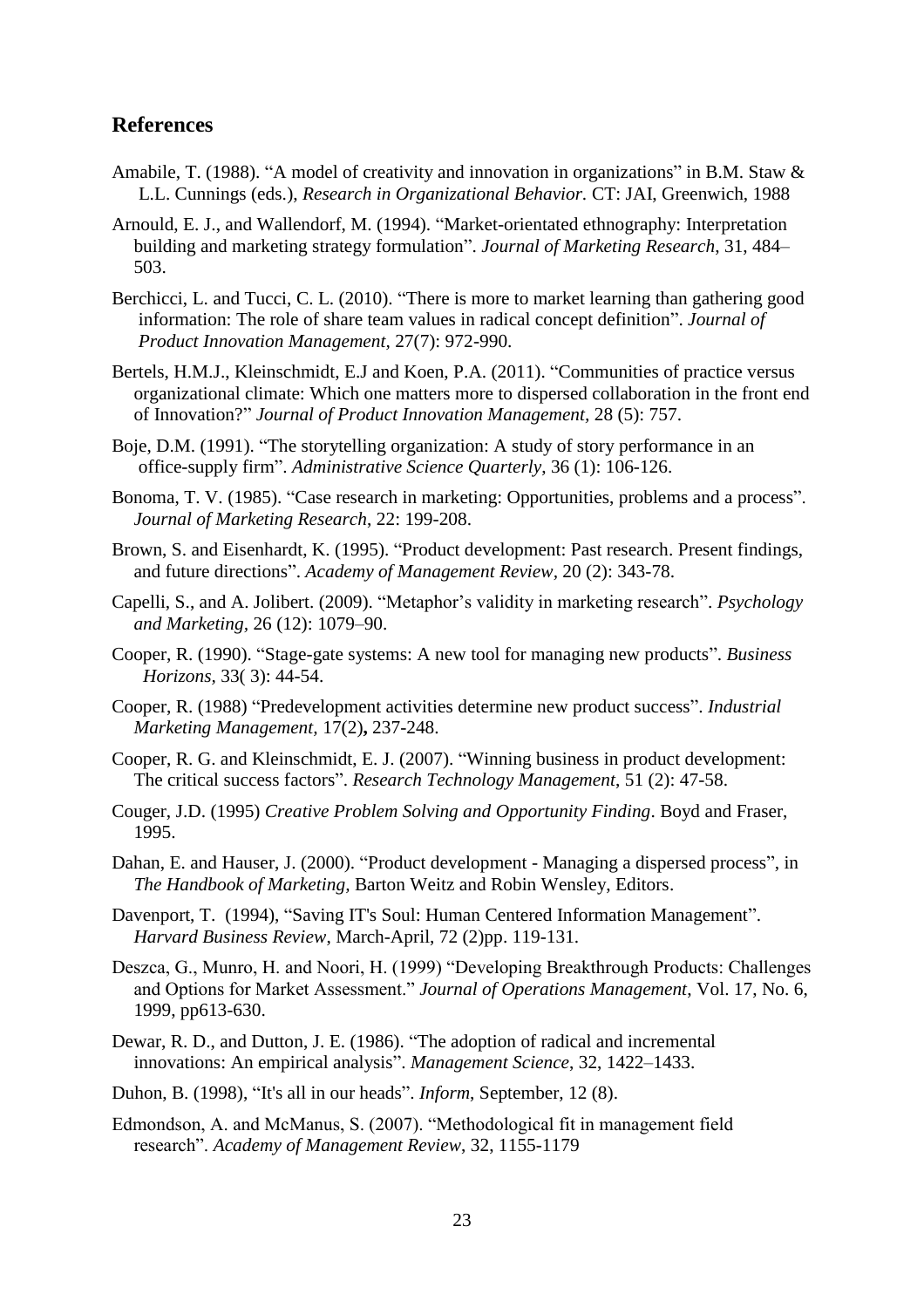- Ernst, H. (2002). "Success factors of new product development: A review of the empirical literature". *International Journal of Management Review,* 4 (1): 1-40.
- Escalas, J. E. (1998). "Advertising narratives: What are they and how do they work?" In B. Stern (Ed.), *Representing consumers: Voices, views, and visions* (p. 267–289). New York: Routledge Press.
- Goldman, S. and McDermott, R. (2009) "Staying the course with video analysis", in Goldman, R., Pea, R., Barron and Derry *Video Research in the learning sciences.* Routledge: New York: 101-114.
- Goffin, K. and Koners, U. (2011). "Tacit knowledge, lessons learnt and new product development". *Journal of Product Innovation Managem*ent, 28 (2): 300-318.
- Goffin, K., Vaernes, C., Koners, U. and van der Hoven, C. (2012). "Beyond the Voice-of-the Customer: Ethnographic market research". *Research Technology Management,* 55 (4): 45- 53.
- Gorry, A. and Westbrook, R. (2011). "Can you hear me now? Learning from customer stories". *Business Horizon*, 54: 575-584.
- Harvey, S. (2014). [Creative synthesis: Exploring the process of extraordinary group](http://dx.doi.org/10.5465/amr.2012.0224)  [creativity.](http://dx.doi.org/10.5465/amr.2012.0224) *Academy of Management Review* 39 (3): 324-343.
- Henard, D. and Szymanski, D. (2001). "Why some new products are more successful than others". *Journal of Marketing Research*, 38 (1): 362-75.
- Hoban T. (1998). "Improving the success of new product development". *Food Technology Journal,* 54(1):46-49.
- Hoegl, M. and Schuzle, A. (2005) "How to support knowledge creation in new product development: An investigation of knowledge management methods". *European Management Journal,* 23(3): 263–273.
- Jaruzelski B., Dehoff K., and Bordia R. (2006). "Smart spenders: The Global Innovation 1000". *Strategy and Business* (Booz, Allen and Hamilton), 45: 41-67 (Winter).
- Koen, P., Ajamian, G., Burkart, R., Clamen, A., Davidson, J., D'Amore, R., Elkine, C., Herald, K., Incorvia, M., Johnson, A., Karol, R., Seibert, R., Slavejkov, A. and Wagner, K. (2001). "Providing clarity and a common language to the fuzzy FFE". *Research- Technology Management*, 44 (2): 46-55.
- Khurana, A. and Rosenthal, S. (1998). "Towards holistic "front ends" in new product development". *Journal of Product Innovation Management*, 15(1):57-74.
- Knox, B. and Mitchell, P. (2003). "What separates the winners from the losers in new food product development?" *Trends in Food Science and Technology* 14(1-2): 58-64.
- Leonard, D., S. and Sensiper, (1998). "The role of tacit knowledge in team innovation". *California Management Review*, 40(3): 112–132.
- Maschitelli, R. (2000). "From experience: Harnessing tacit knowledge to achieve breakthrough innovation". *Journal of Product Innovation Management*, 17(3): 179-193.
- McConnell, R. (2015). "Storytelling for consumer insights". at: [http://us.kantar.com/business/brands/2013/storytelling-for-consumer](http://us.kantar.com/business/brands/2013/storytelling-for-consumer-%20%20%20%20insights/#sthash.xIfPdBuJ.dpuf)  [insights/#sthash.xIfPdBuJ.dpuf](http://us.kantar.com/business/brands/2013/storytelling-for-consumer-%20%20%20%20insights/#sthash.xIfPdBuJ.dpuf)
- Morris, L. (2006). *Permanent Innovation: The Definitive Guide to the Principles, Strategies and Methods of Successful Innovators.* InnovationLabs, Walnut Creek, CA.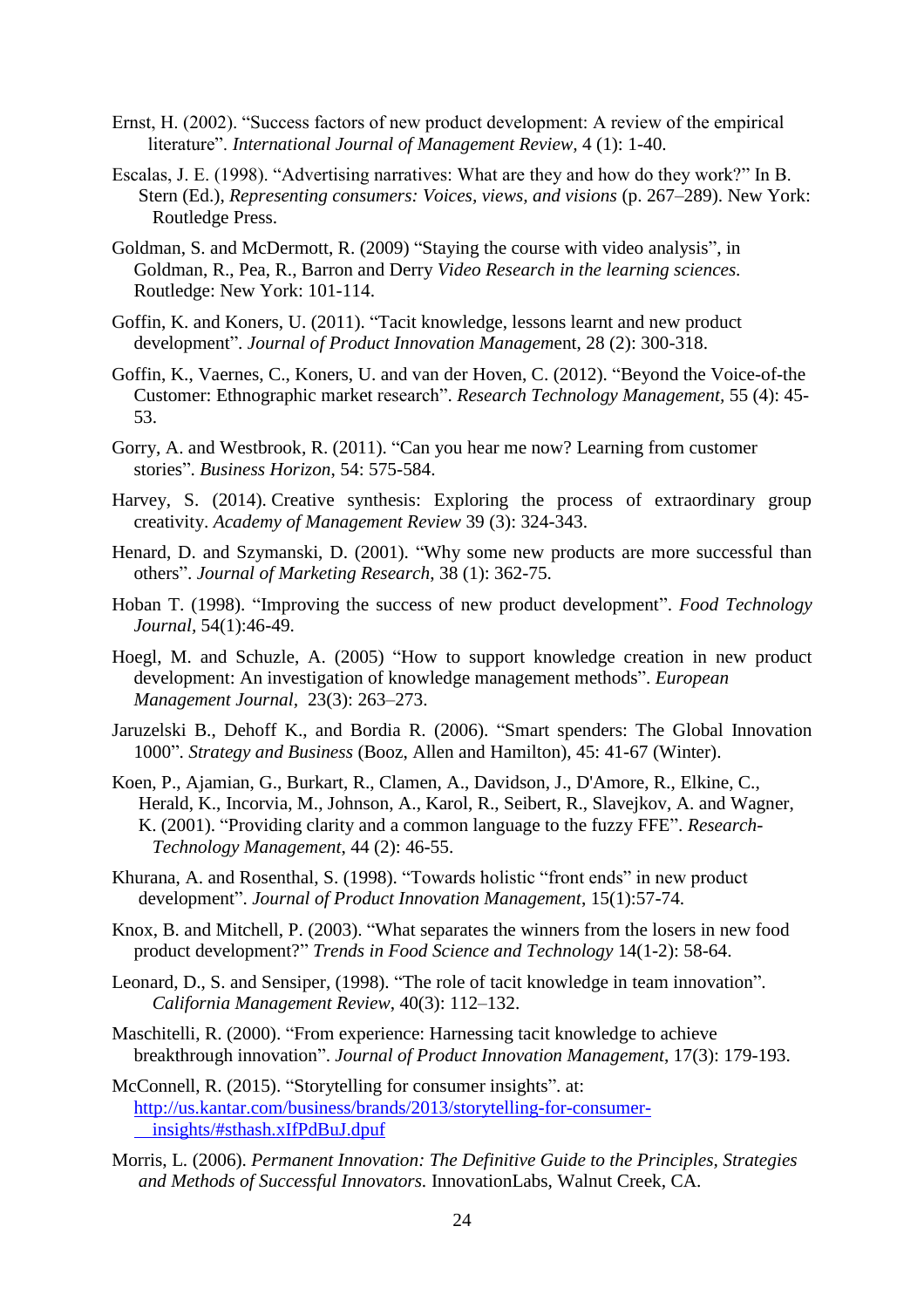Miles, M. and Huberman, A. M. (1984). *Qualitative Data Analysis*, Sage, Beverly Hills, CA

- Mumford, M. D., and Gustafson, S. B. (1988). "Creativity syndrome: Integration, application, and innovation". *Psychological Bulletin*, 103, 27– 43.
- Noble, C.; Bing, M.; Bogoviyeva, E. (2013). "The effects of brand metaphors as design innovation: A test of congruency hypotheses". *Journal of Product Innovation Management*, 30:126-141.
- Nonaka, I. and Katsumi, A. (2006). "Seiko no honshitsu: Matsuda Rodosuta (The Essence of Success: Mazda Roadster)", *Works,* (74):45–49.
- Nonaka, I. (2009). "Tacit knowledge and knowledge conversion: Controversy and advancement in organizational knowledge creation theory". *Organizational Science*, 20(3): 635-652.
- Nonaka, I. and Kenney, M. (1995) Towards a New Theory of Innovation Management.

European Management Review, Vol. xx, No. xx, Summer 1995, pp2-9.

- Nonaka, I. and Toyama, R. (2003). The knowledge-creating theory revisited: knowledge creation as a synthesizing process. *Knowledge Management Research and Practice,* (1) 1:.2–10.
- Nonaka, I., Toyama, R. and Konno, N. (2000). "SECI, Ba, and leadership: a unified model of dynamic knowledge creation". *Long Range Planning*, 33: 5-34.
- Nonaka, I. and Takeuchi, H. (1995) *The Knowledge-Creating Company: How Japanese Companies Create the Dynamics of Innovation*. Oxford University Press, New York
- Nonaka, I. (1994). "A dynamic theory of organizational knowledge creation". *Organizational Science,* 5(1): 14–37.
- Nonaka, I., Byosiere, P., Borucki, C.C. and Konno, N. (1994). "Organizational Knowledge Creation Theory: a first comprehensive test". *International Business Review*, 3(4): 337- 351.
- Occhiocupo, N. (2011). "Innovation in foodservice: the case of a world leading Italian company". *The Marketing Review,* 11(2): 189-201.
- O'Mara, E., Hyland, P. and Sloan, T. (1999). "Knowledge transfer in new product development". Paper presented at the International Conference on Management of Engineering and Technology, July 25–29, Portland, OR.
- Poetz, M. and Schreier, M. (2012). "The value of crowdsourcing: Can users really compete with professionals in generating new product ideas?" *Journal of Product Innovation Management*, 29 (2): 245–56.
- Poolton, P. (2000). "New developments in innovation", *Journal of Managerial Psychology,* 15(8): 795-811.
- Roberts, D., Baker, S. and Walker, D. (2005) "Can We Learn Together? Co-creating with Consumers". *International Journal of Market Research*, Vol. 47, No. 4, 2005, pp1-21.
- Richtnér, A.; Åhlström, P.; Goffin, K. (2013). "Squeezing R&D: A study of organizational slack and knowledge creation in NPD, using the SECI model", *Journal of Product Innovation Management*, 31 [\(6\):](http://onlinelibrary.wiley.com/doi/10.1111/jpim.2014.31.issue-6/issuetoc) 1268–1290.
- Runco, M.A. (2007) *Creativity⸺Theories and Themes: Research, Development and Practice.*  Amsterdam: Elsevier Academic Press.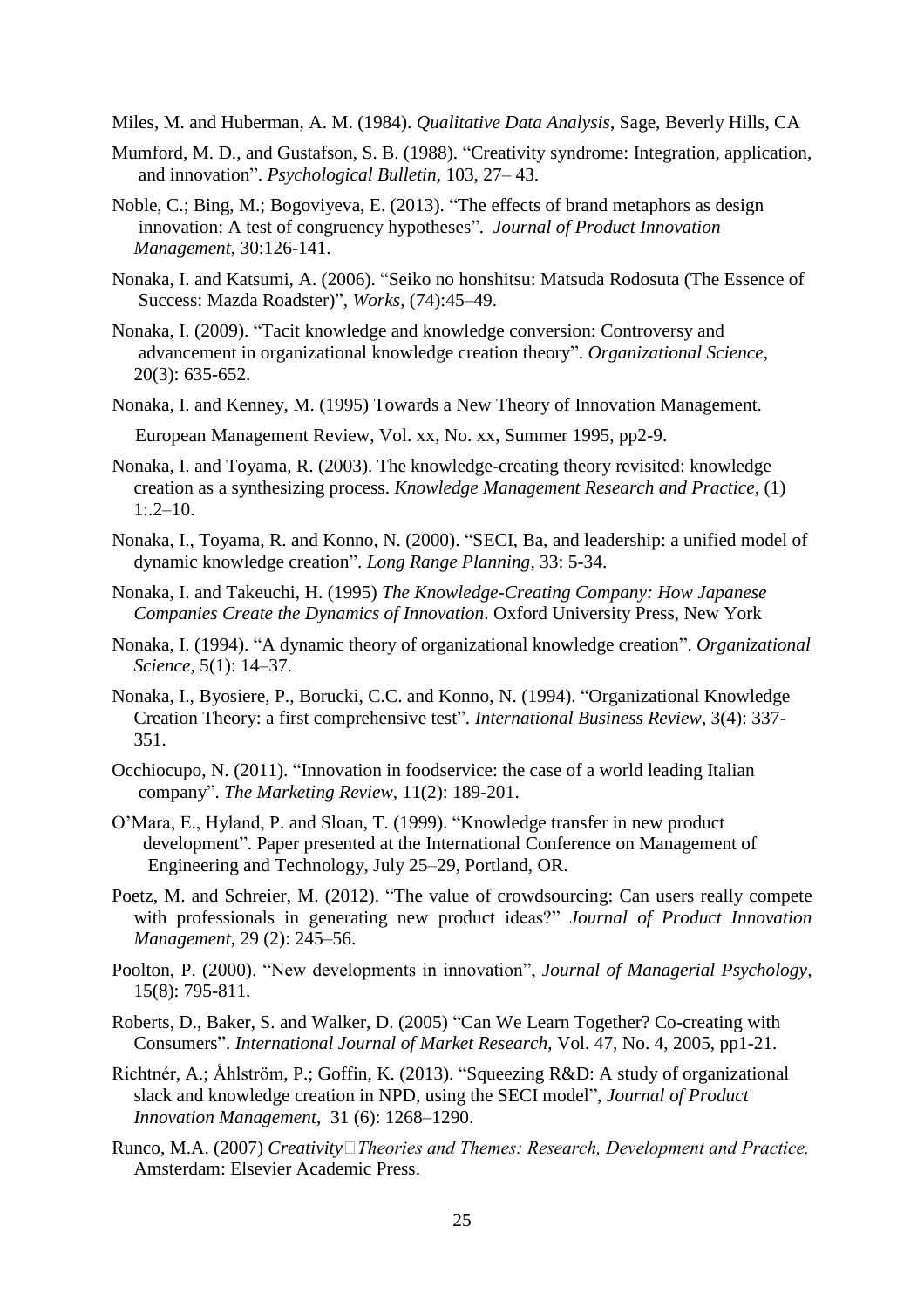- Schank, R. C. (1990). *Tell me a story: A new look at real and artificial memory*. Cambridge, U.K.: Cambridge University Press.
- Seppo, H. and Ilkka, K. (2006). "A [multidimensional](http://web.a.ebscohost.com.acg.idm.oclc.org/ehost/viewarticle/render?data=dGJyMPPp44rp2%2fdV0%2bnjisfk5Ie46bZOsau0SrOk63nn5Kx95uXxjL6qrVGtqK5JtZawUq6muEy2ls5lpOrweezp33vy3%2b2G59q7SbOns1C1pq9Ktpzqeezdu33snOJ6u9jygKTq33%2b7t8w%2b3%2bS7SrGor061r7E%2b5OXwhd%2fqu37z4uqM4%2b7y&vid=13&sid=f5ca7ed4-d2c4-4b94-af4e-04bb953391ca@sessionmgr4009&hid=4207) product concept model enhancing [cross-functional](http://web.a.ebscohost.com.acg.idm.oclc.org/ehost/viewarticle/render?data=dGJyMPPp44rp2%2fdV0%2bnjisfk5Ie46bZOsau0SrOk63nn5Kx95uXxjL6qrVGtqK5JtZawUq6muEy2ls5lpOrweezp33vy3%2b2G59q7SbOns1C1pq9Ktpzqeezdu33snOJ6u9jygKTq33%2b7t8w%2b3%2bS7SrGor061r7E%2b5OXwhd%2fqu37z4uqM4%2b7y&vid=13&sid=f5ca7ed4-d2c4-4b94-af4e-04bb953391ca@sessionmgr4009&hid=4207) knowledge creation in the product innovation process: The case of the Suunto 16 training wrist [computer".](http://web.a.ebscohost.com.acg.idm.oclc.org/ehost/viewarticle/render?data=dGJyMPPp44rp2%2fdV0%2bnjisfk5Ie46bZOsau0SrOk63nn5Kx95uXxjL6qrVGtqK5JtZawUq6muEy2ls5lpOrweezp33vy3%2b2G59q7SbOns1C1pq9Ktpzqeezdu33snOJ6u9jygKTq33%2b7t8w%2b3%2bS7SrGor061r7E%2b5OXwhd%2fqu37z4uqM4%2b7y&vid=13&sid=f5ca7ed4-d2c4-4b94-af4e-04bb953391ca@sessionmgr4009&hid=4207) *Creativity and Innovation Management*, 15 (4): 400-409.
- Silverman, D. (2003). *Doing qualitative research. A practical handbook*, Sage, London.
- Smith, A. E. (2001). "The role of tacit and explicit knowledge in the workplace". *Journal of Knowledge Management*, 5 (4): 311-321.
- Smith, P. and Reinertsen, D. (1991), *Developing Products in Half the Time.* New York: Van Nostrand Reinhold.
- Smith, S., Glenberg, A., Bjork, R. (1978). "Environmental context and human memory". *Memory and Cognition*, 6 (4): 342-353.
- Schultz, D. (2013). "From research to insights". *Marketing Insights,* 25(1): 16-17.
- Schulze, A. and Hoegl, M. (2008). "Organizational knowledge creation and the creation of new product ideas: a behavioral approach". *Research Policy*, 37: 1742–1750.
- Schulze, A. and Hoegl, M. (2006). "Knowledge creation in new product development projects" *Journal of Management*, 32(2):210–236.
- Simonton, D. K. (2003). "Scientific creativity as constrained stochastic behaviour: The integration of product, person, and process perspectives". *Psychological Bulletin,* (129): 475-494.
- Smith, S., Glenberg, A., Bjork, R. (1978). "Environmental context and human memory". *Memory and Cognition*, 6 (4): 342-353.
- Sternberg, J. and Davidson, E. 1995. *The nature of insight*. Cambridge, MA: MIT Press.
- Stigliani, I and Ravasi, D. 2012. "Organizing thoughts and connecting brains: Material practices and the transition from individual to group-level prospective sense-making" , Academy of Management Review 55 (5): 1232-1259.
- Stuer, C., Husig, S., Biala, S. (2010). How to create and sustain an open and radical innovation capability in the fuzzy front end: the case of Vodafone Team Rand Germany and selected ongoing radical innovations projects". *International Journal of Product Development*, 11(3): 196-219
- Ulrick, K.T. and Eppinger, S.D. (2000). *Product Design and Development*. 2nd Edition. Boston: McGraw-Hill.
- Teichert,T.; von Wartburg, I.; Braterman, R. (2006). Tacit meaning in disguise: Hidden metaphors in new product development and market making. *Business Horizons,* 49(6):451-461.
- Thompson, C. (1997)."Interpreting consumers: A hermeneutical framework for deriving marketing insights from the texts of consumers' consumption stories". *Journal of Marketing Research*, 34(4):438-455.
- Tsoukas, H. (1991). "The missing link: A transformational view of metaphors in organizational science". *Academy of Management Review*, 16(3), 566– 585.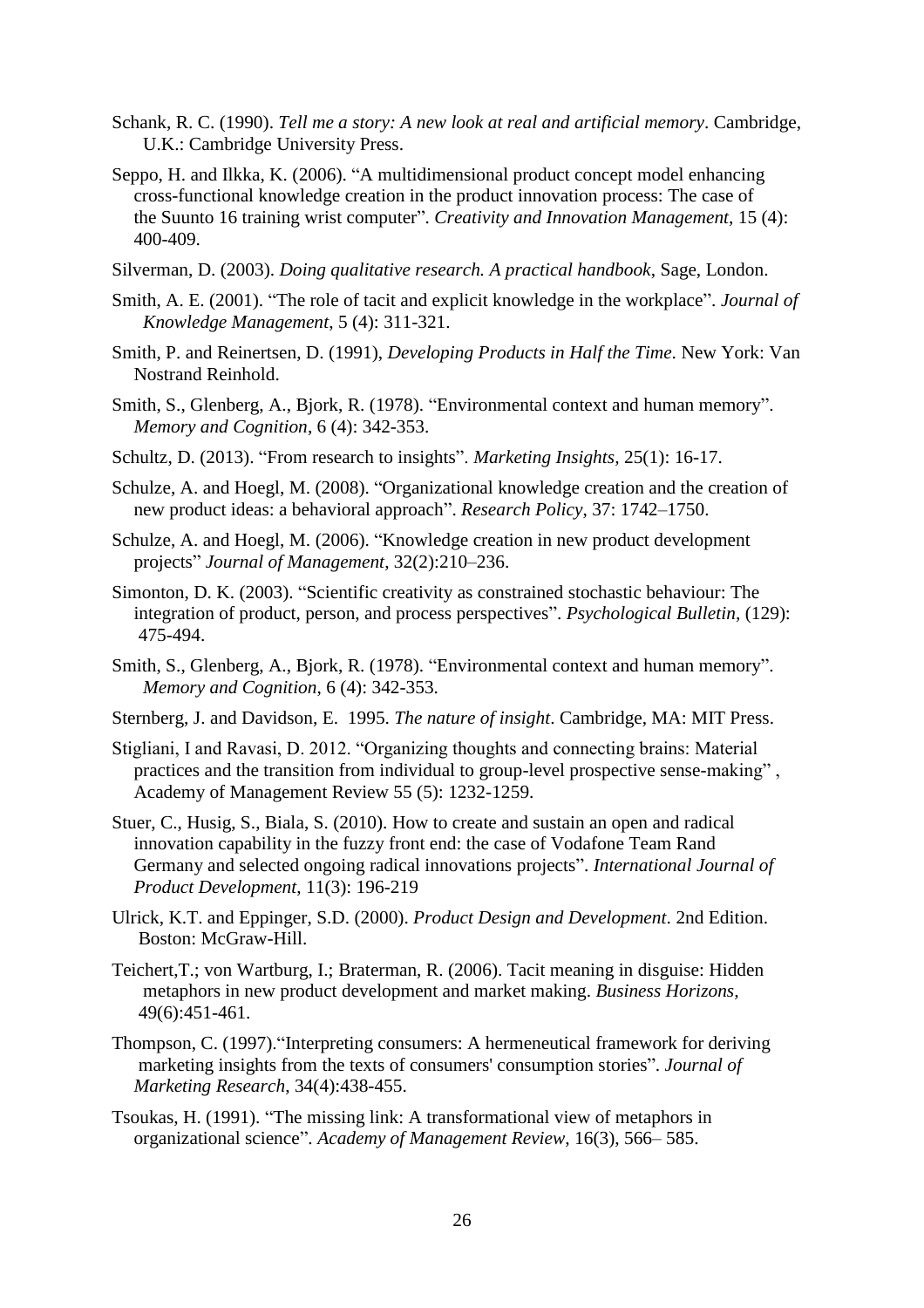- Von Hippel, E. Thomke, S, Sonnack, M. (1999). "Creating breakthroughs at 3M". *Harvard Business Review*, 97 (5): 47-57.
- Wallas, G. 1926. *The art of thought.* New York, NY: Harcourt, Brace.
- Wertheimer, M. 1959. *Productive thinking*. New York: Harper.
- Weber, M., Weggeman, M., Van Aken, J. (2012). "Developing what customers really want: Involving customers in innovations". *International Journal of Innovation and Technology Management,* 9 (3):1-15.
- Woodside, A. G., and Chebat, J-C. (2001). "Updating Heider's balance theory in consumer behavior". *Psychology & Marketing*, 18, 475–496.
- Woodside, A.; Sood, S.; Miller, K. E. (2008). "When consumers and brands [talk: Storytelling](http://web.a.ebscohost.com.acg.idm.oclc.org/ehost/viewarticle?data=dGJyMPPp44rp2%2fdV0%2bnjisfk5Ie46bZOsau0SrOk63nn5KyF8%2bLygb6nrUq3pbBIr6yeT7irtlKurp5Zy5zyit%2fk8Xnh6ueH7N%2fiVausrkuzrLJMtqakhN%2fk5VXj5KR84LPgjOac8nnls79mpNfsVbCuskyxrbJOpNztiuvX8lXk6%2bqE8tv2jAAA&hid=4214)  [theory and research in psychology and marketing".](http://web.a.ebscohost.com.acg.idm.oclc.org/ehost/viewarticle?data=dGJyMPPp44rp2%2fdV0%2bnjisfk5Ie46bZOsau0SrOk63nn5KyF8%2bLygb6nrUq3pbBIr6yeT7irtlKurp5Zy5zyit%2fk8Xnh6ueH7N%2fiVausrkuzrLJMtqakhN%2fk5VXj5KR84LPgjOac8nnls79mpNfsVbCuskyxrbJOpNztiuvX8lXk6%2bqE8tv2jAAA&hid=4214) *Psychology & Marketing,* 25 (9) 2:97- 145.
- Woojung, C. and Taylor, S. 2016. "The effectiveness of customer participation in new product development: A meta-analysis". *Journal of Marketing*, 80 (1): 47-64
- Wong, W. L. P., and D. F. Radcliffe. (2000). "The tacit nature of design knowledge". *Technology Analysis and Strategic Management*,12 (4):493–512.
- Zaltman, G., and Coulter, R. (1995). "Seeing the voice of the customer: Metaphor-based advertising research". *Journal of Advertising Research*, 35(4): 35– 51.
- Zhang, W., Zhang, Q. and Song, M. (2015). "How do individual-level factors affect the creative solution formation process of teams?" *Creativity and Innovation Management*, 24 (3): 508-524.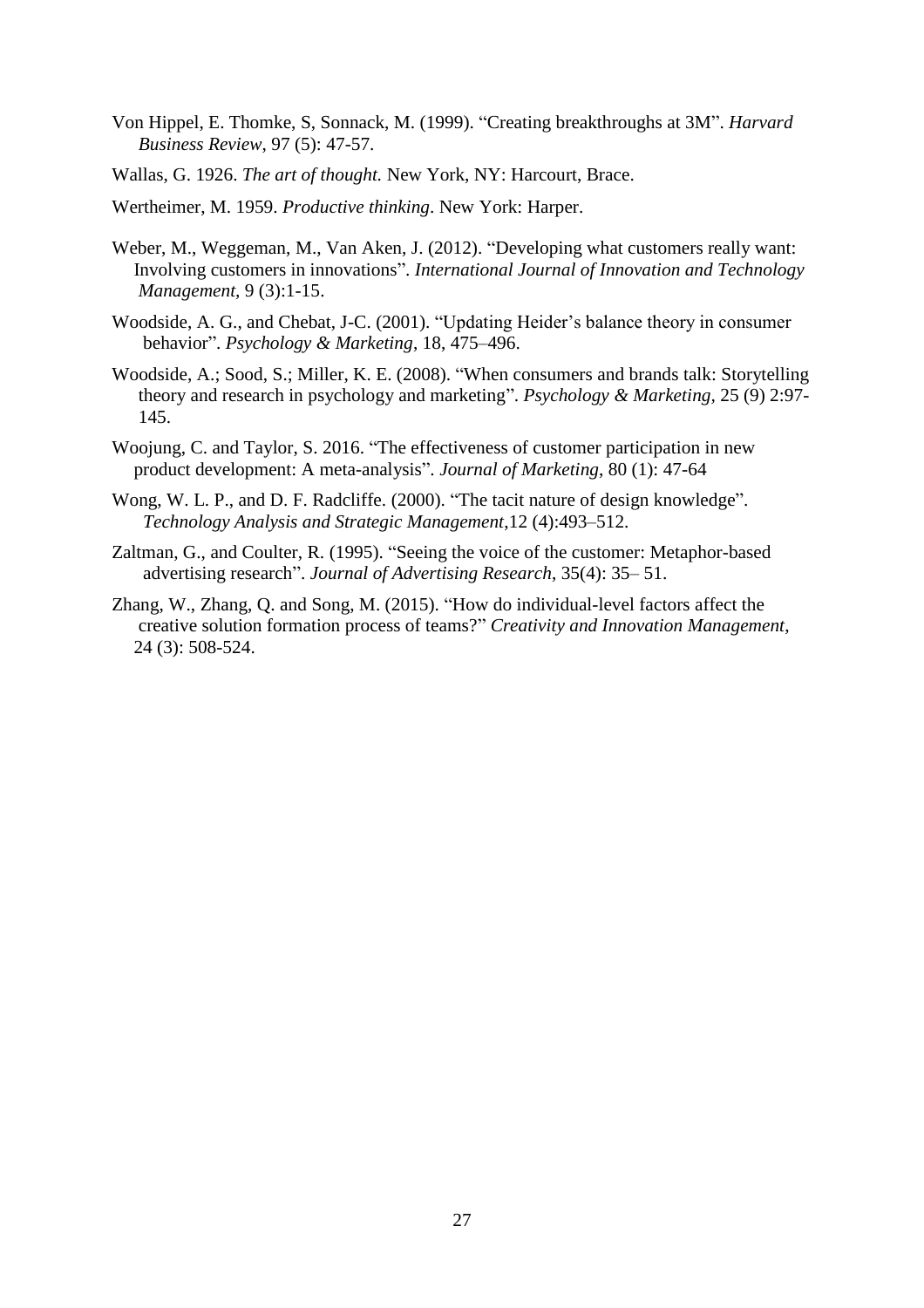## **APPENDIX A Final SECI codes & Abbreviations**

| Tacit to Tacit<br>Through sharing experiences, observing others, and practice, training sessions, labs, team discussions.<br><b>S-WO</b> Extra-firm social information collection (wandering outside)<br>The extent to which managers and/or project participants gather information from sales and production sites, share experiences with<br>suppliers and customers, and interact with external experts and have informal meetings with competitors.<br>S-WI Intra-firm social information collection (wandering inside)<br>The extent to which managers and/or project participants gather new information, on for instance new strategies and market<br>opportunities, by wandering inside the firm.<br>S-TTK Transfer of tacit knowledge<br>The extent to which managers and/or project participants create a working environment that allows peers to understand craftsmanship and<br>expertise through practice and demonstrations by a master.<br>2. Externalization (EXT)<br>Tacit to Explicit<br>stories and metaphors; writing ideas on paper<br>E-UM Use of metaphors The extent to which managers and/or project participants use metaphors, concepts, prototypes, or models,<br>in dialogue and concept creation. Refers to the activity of using the information (in the form text, models, concepts, metaphors) in a<br>dialogue.<br>E-US Use of stories The extent to which managers and/or project participants use short or long stories in dialogue and concept creation.<br>Refers to the activity of using the information (in the form stories) in a dialogue. (addition by the authors of this study)<br>E-AS Addition in the stories/Co-creation The extent to which managers and/or workshop participants add short input in the stories used<br>by others in dialogue and concept creation. Refers to the activity of using the information (in the form of short additions/refinements in<br>the stories) in a dialogue. (addition by the authors of this study)<br><b>E-DCC</b> Dialogue in concept creation<br>The extent to which managers and/or project participants perform facilitation of creative and essential dialogue. Refers to all activities<br>and practices that facilitate dialogue (such as, e.g., sitting close together).<br><b>E-DCM</b> Dialogue about concepts and models<br>The extent to which managers and/or project participants involve industrial designers in teams, and the use of "abductive thinking."<br>3. Combination (COMB)<br>Explicit to Explicit conversion-New Knowledge<br>creating manuals, documents, drawings and databases<br><b>C-AI</b> Acquisition and integration<br>The extent to which managers and/or project participants are engaged in planning strategies and operations, assembling accumulated data,<br>both internal and external, by using published literature, computer simulations, and forecasting, and market research. Refers to the task of<br>gathering the information.<br><b>C-SP</b> Synthesizing and processing<br>The extent to which managers and/or project participants process the data by creating manuals, documents, and databases on products and<br>services or build up material by gathering management figures or technical information from all over the company. Refers to the task of<br>collating (analyzing and synthesizing) the information that has been gathered.<br><b>C-D</b> Dissemination<br>The extent to which managers and/or project participants engage in planning, implementation of presentations, to transmit newly created<br>concepts.<br>C-I&I New Knowledge discovery<br>The extent to which managers discover and share new consumer needs and new product ideas.<br>4. Internalization (INTR)<br><b>Explicit to Tacit</b><br>sharing mental models and technical know-how; explaining consequences; learning by doing<br>I-PE Personal experience The extent to which managers and/or project participants engage in "enactive liaising" activities, which take<br>place when people from different functional departments are put together in cross-functional development teams in order to create<br>overlapping competencies in product development. In these teams the participants search for and share new values and thoughts.<br><b>I-RWKA</b> Real world knowledge acquisition<br>The extent to which managers and/or project participants share and try to understand accumulated customer needs through<br>communications with fellow participants in the organization.<br>I-SE Simulation and experimentation<br>The extent to which managers and/or project participants facilitate prototyping, benchmarking, reversed engineering, and test marketing.<br>Refers more to physical prototypes, and the process of creating them, including activities such as demonstration, prototyping, crafting<br>initial new product designs and so on.<br><b>I-NKAW</b> New knowledge acquisition through writing (addition by the authors of this study)<br>I-VWKA Virtual world knowledge acquisition<br>The extent to which managers and/or project participants form virtual teams and conduct experiments and share results with their entire<br>department. | 1. Socialization (SCL) |
|--------------------------------------------------------------------------------------------------------------------------------------------------------------------------------------------------------------------------------------------------------------------------------------------------------------------------------------------------------------------------------------------------------------------------------------------------------------------------------------------------------------------------------------------------------------------------------------------------------------------------------------------------------------------------------------------------------------------------------------------------------------------------------------------------------------------------------------------------------------------------------------------------------------------------------------------------------------------------------------------------------------------------------------------------------------------------------------------------------------------------------------------------------------------------------------------------------------------------------------------------------------------------------------------------------------------------------------------------------------------------------------------------------------------------------------------------------------------------------------------------------------------------------------------------------------------------------------------------------------------------------------------------------------------------------------------------------------------------------------------------------------------------------------------------------------------------------------------------------------------------------------------------------------------------------------------------------------------------------------------------------------------------------------------------------------------------------------------------------------------------------------------------------------------------------------------------------------------------------------------------------------------------------------------------------------------------------------------------------------------------------------------------------------------------------------------------------------------------------------------------------------------------------------------------------------------------------------------------------------------------------------------------------------------------------------------------------------------------------------------------------------------------------------------------------------------------------------------------------------------------------------------------------------------------------------------------------------------------------------------------------------------------------------------------------------------------------------------------------------------------------------------------------------------------------------------------------------------------------------------------------------------------------------------------------------------------------------------------------------------------------------------------------------------------------------------------------------------------------------------------------------------------------------------------------------------------------------------------------------------------------------------------------------------------------------------------------------------------------------------------------------------------------------------------------------------------------------------------------------------------------------------------------------------------------------------------------------------------------------------------------------------------------------------------------------------------------------------------------------------------------------------------------------------------------------------------------------------------------------------------------------------------------------------------------------------------------------------------------------------------------------------------------------------------------------------------------------------------------------------------------------------------------------------------------------------------------------------------------------------------------------------------------------------------------------------------------------------------------------------------------------------------------------------------------------------------------------------------------------------------------------------------------------------------------------------------------------------------------------------------------------------------------------------------------------------------------------------------------------------------------------------------------------------------------------------------------------------------|------------------------|
|                                                                                                                                                                                                                                                                                                                                                                                                                                                                                                                                                                                                                                                                                                                                                                                                                                                                                                                                                                                                                                                                                                                                                                                                                                                                                                                                                                                                                                                                                                                                                                                                                                                                                                                                                                                                                                                                                                                                                                                                                                                                                                                                                                                                                                                                                                                                                                                                                                                                                                                                                                                                                                                                                                                                                                                                                                                                                                                                                                                                                                                                                                                                                                                                                                                                                                                                                                                                                                                                                                                                                                                                                                                                                                                                                                                                                                                                                                                                                                                                                                                                                                                                                                                                                                                                                                                                                                                                                                                                                                                                                                                                                                                                                                                                                                                                                                                                                                                                                                                                                                                                                                                                                                                                                          |                        |
|                                                                                                                                                                                                                                                                                                                                                                                                                                                                                                                                                                                                                                                                                                                                                                                                                                                                                                                                                                                                                                                                                                                                                                                                                                                                                                                                                                                                                                                                                                                                                                                                                                                                                                                                                                                                                                                                                                                                                                                                                                                                                                                                                                                                                                                                                                                                                                                                                                                                                                                                                                                                                                                                                                                                                                                                                                                                                                                                                                                                                                                                                                                                                                                                                                                                                                                                                                                                                                                                                                                                                                                                                                                                                                                                                                                                                                                                                                                                                                                                                                                                                                                                                                                                                                                                                                                                                                                                                                                                                                                                                                                                                                                                                                                                                                                                                                                                                                                                                                                                                                                                                                                                                                                                                          |                        |
|                                                                                                                                                                                                                                                                                                                                                                                                                                                                                                                                                                                                                                                                                                                                                                                                                                                                                                                                                                                                                                                                                                                                                                                                                                                                                                                                                                                                                                                                                                                                                                                                                                                                                                                                                                                                                                                                                                                                                                                                                                                                                                                                                                                                                                                                                                                                                                                                                                                                                                                                                                                                                                                                                                                                                                                                                                                                                                                                                                                                                                                                                                                                                                                                                                                                                                                                                                                                                                                                                                                                                                                                                                                                                                                                                                                                                                                                                                                                                                                                                                                                                                                                                                                                                                                                                                                                                                                                                                                                                                                                                                                                                                                                                                                                                                                                                                                                                                                                                                                                                                                                                                                                                                                                                          |                        |
|                                                                                                                                                                                                                                                                                                                                                                                                                                                                                                                                                                                                                                                                                                                                                                                                                                                                                                                                                                                                                                                                                                                                                                                                                                                                                                                                                                                                                                                                                                                                                                                                                                                                                                                                                                                                                                                                                                                                                                                                                                                                                                                                                                                                                                                                                                                                                                                                                                                                                                                                                                                                                                                                                                                                                                                                                                                                                                                                                                                                                                                                                                                                                                                                                                                                                                                                                                                                                                                                                                                                                                                                                                                                                                                                                                                                                                                                                                                                                                                                                                                                                                                                                                                                                                                                                                                                                                                                                                                                                                                                                                                                                                                                                                                                                                                                                                                                                                                                                                                                                                                                                                                                                                                                                          |                        |
|                                                                                                                                                                                                                                                                                                                                                                                                                                                                                                                                                                                                                                                                                                                                                                                                                                                                                                                                                                                                                                                                                                                                                                                                                                                                                                                                                                                                                                                                                                                                                                                                                                                                                                                                                                                                                                                                                                                                                                                                                                                                                                                                                                                                                                                                                                                                                                                                                                                                                                                                                                                                                                                                                                                                                                                                                                                                                                                                                                                                                                                                                                                                                                                                                                                                                                                                                                                                                                                                                                                                                                                                                                                                                                                                                                                                                                                                                                                                                                                                                                                                                                                                                                                                                                                                                                                                                                                                                                                                                                                                                                                                                                                                                                                                                                                                                                                                                                                                                                                                                                                                                                                                                                                                                          |                        |
|                                                                                                                                                                                                                                                                                                                                                                                                                                                                                                                                                                                                                                                                                                                                                                                                                                                                                                                                                                                                                                                                                                                                                                                                                                                                                                                                                                                                                                                                                                                                                                                                                                                                                                                                                                                                                                                                                                                                                                                                                                                                                                                                                                                                                                                                                                                                                                                                                                                                                                                                                                                                                                                                                                                                                                                                                                                                                                                                                                                                                                                                                                                                                                                                                                                                                                                                                                                                                                                                                                                                                                                                                                                                                                                                                                                                                                                                                                                                                                                                                                                                                                                                                                                                                                                                                                                                                                                                                                                                                                                                                                                                                                                                                                                                                                                                                                                                                                                                                                                                                                                                                                                                                                                                                          |                        |
|                                                                                                                                                                                                                                                                                                                                                                                                                                                                                                                                                                                                                                                                                                                                                                                                                                                                                                                                                                                                                                                                                                                                                                                                                                                                                                                                                                                                                                                                                                                                                                                                                                                                                                                                                                                                                                                                                                                                                                                                                                                                                                                                                                                                                                                                                                                                                                                                                                                                                                                                                                                                                                                                                                                                                                                                                                                                                                                                                                                                                                                                                                                                                                                                                                                                                                                                                                                                                                                                                                                                                                                                                                                                                                                                                                                                                                                                                                                                                                                                                                                                                                                                                                                                                                                                                                                                                                                                                                                                                                                                                                                                                                                                                                                                                                                                                                                                                                                                                                                                                                                                                                                                                                                                                          |                        |
|                                                                                                                                                                                                                                                                                                                                                                                                                                                                                                                                                                                                                                                                                                                                                                                                                                                                                                                                                                                                                                                                                                                                                                                                                                                                                                                                                                                                                                                                                                                                                                                                                                                                                                                                                                                                                                                                                                                                                                                                                                                                                                                                                                                                                                                                                                                                                                                                                                                                                                                                                                                                                                                                                                                                                                                                                                                                                                                                                                                                                                                                                                                                                                                                                                                                                                                                                                                                                                                                                                                                                                                                                                                                                                                                                                                                                                                                                                                                                                                                                                                                                                                                                                                                                                                                                                                                                                                                                                                                                                                                                                                                                                                                                                                                                                                                                                                                                                                                                                                                                                                                                                                                                                                                                          |                        |
|                                                                                                                                                                                                                                                                                                                                                                                                                                                                                                                                                                                                                                                                                                                                                                                                                                                                                                                                                                                                                                                                                                                                                                                                                                                                                                                                                                                                                                                                                                                                                                                                                                                                                                                                                                                                                                                                                                                                                                                                                                                                                                                                                                                                                                                                                                                                                                                                                                                                                                                                                                                                                                                                                                                                                                                                                                                                                                                                                                                                                                                                                                                                                                                                                                                                                                                                                                                                                                                                                                                                                                                                                                                                                                                                                                                                                                                                                                                                                                                                                                                                                                                                                                                                                                                                                                                                                                                                                                                                                                                                                                                                                                                                                                                                                                                                                                                                                                                                                                                                                                                                                                                                                                                                                          |                        |
|                                                                                                                                                                                                                                                                                                                                                                                                                                                                                                                                                                                                                                                                                                                                                                                                                                                                                                                                                                                                                                                                                                                                                                                                                                                                                                                                                                                                                                                                                                                                                                                                                                                                                                                                                                                                                                                                                                                                                                                                                                                                                                                                                                                                                                                                                                                                                                                                                                                                                                                                                                                                                                                                                                                                                                                                                                                                                                                                                                                                                                                                                                                                                                                                                                                                                                                                                                                                                                                                                                                                                                                                                                                                                                                                                                                                                                                                                                                                                                                                                                                                                                                                                                                                                                                                                                                                                                                                                                                                                                                                                                                                                                                                                                                                                                                                                                                                                                                                                                                                                                                                                                                                                                                                                          |                        |
|                                                                                                                                                                                                                                                                                                                                                                                                                                                                                                                                                                                                                                                                                                                                                                                                                                                                                                                                                                                                                                                                                                                                                                                                                                                                                                                                                                                                                                                                                                                                                                                                                                                                                                                                                                                                                                                                                                                                                                                                                                                                                                                                                                                                                                                                                                                                                                                                                                                                                                                                                                                                                                                                                                                                                                                                                                                                                                                                                                                                                                                                                                                                                                                                                                                                                                                                                                                                                                                                                                                                                                                                                                                                                                                                                                                                                                                                                                                                                                                                                                                                                                                                                                                                                                                                                                                                                                                                                                                                                                                                                                                                                                                                                                                                                                                                                                                                                                                                                                                                                                                                                                                                                                                                                          |                        |
|                                                                                                                                                                                                                                                                                                                                                                                                                                                                                                                                                                                                                                                                                                                                                                                                                                                                                                                                                                                                                                                                                                                                                                                                                                                                                                                                                                                                                                                                                                                                                                                                                                                                                                                                                                                                                                                                                                                                                                                                                                                                                                                                                                                                                                                                                                                                                                                                                                                                                                                                                                                                                                                                                                                                                                                                                                                                                                                                                                                                                                                                                                                                                                                                                                                                                                                                                                                                                                                                                                                                                                                                                                                                                                                                                                                                                                                                                                                                                                                                                                                                                                                                                                                                                                                                                                                                                                                                                                                                                                                                                                                                                                                                                                                                                                                                                                                                                                                                                                                                                                                                                                                                                                                                                          |                        |
|                                                                                                                                                                                                                                                                                                                                                                                                                                                                                                                                                                                                                                                                                                                                                                                                                                                                                                                                                                                                                                                                                                                                                                                                                                                                                                                                                                                                                                                                                                                                                                                                                                                                                                                                                                                                                                                                                                                                                                                                                                                                                                                                                                                                                                                                                                                                                                                                                                                                                                                                                                                                                                                                                                                                                                                                                                                                                                                                                                                                                                                                                                                                                                                                                                                                                                                                                                                                                                                                                                                                                                                                                                                                                                                                                                                                                                                                                                                                                                                                                                                                                                                                                                                                                                                                                                                                                                                                                                                                                                                                                                                                                                                                                                                                                                                                                                                                                                                                                                                                                                                                                                                                                                                                                          |                        |
|                                                                                                                                                                                                                                                                                                                                                                                                                                                                                                                                                                                                                                                                                                                                                                                                                                                                                                                                                                                                                                                                                                                                                                                                                                                                                                                                                                                                                                                                                                                                                                                                                                                                                                                                                                                                                                                                                                                                                                                                                                                                                                                                                                                                                                                                                                                                                                                                                                                                                                                                                                                                                                                                                                                                                                                                                                                                                                                                                                                                                                                                                                                                                                                                                                                                                                                                                                                                                                                                                                                                                                                                                                                                                                                                                                                                                                                                                                                                                                                                                                                                                                                                                                                                                                                                                                                                                                                                                                                                                                                                                                                                                                                                                                                                                                                                                                                                                                                                                                                                                                                                                                                                                                                                                          |                        |
|                                                                                                                                                                                                                                                                                                                                                                                                                                                                                                                                                                                                                                                                                                                                                                                                                                                                                                                                                                                                                                                                                                                                                                                                                                                                                                                                                                                                                                                                                                                                                                                                                                                                                                                                                                                                                                                                                                                                                                                                                                                                                                                                                                                                                                                                                                                                                                                                                                                                                                                                                                                                                                                                                                                                                                                                                                                                                                                                                                                                                                                                                                                                                                                                                                                                                                                                                                                                                                                                                                                                                                                                                                                                                                                                                                                                                                                                                                                                                                                                                                                                                                                                                                                                                                                                                                                                                                                                                                                                                                                                                                                                                                                                                                                                                                                                                                                                                                                                                                                                                                                                                                                                                                                                                          |                        |
|                                                                                                                                                                                                                                                                                                                                                                                                                                                                                                                                                                                                                                                                                                                                                                                                                                                                                                                                                                                                                                                                                                                                                                                                                                                                                                                                                                                                                                                                                                                                                                                                                                                                                                                                                                                                                                                                                                                                                                                                                                                                                                                                                                                                                                                                                                                                                                                                                                                                                                                                                                                                                                                                                                                                                                                                                                                                                                                                                                                                                                                                                                                                                                                                                                                                                                                                                                                                                                                                                                                                                                                                                                                                                                                                                                                                                                                                                                                                                                                                                                                                                                                                                                                                                                                                                                                                                                                                                                                                                                                                                                                                                                                                                                                                                                                                                                                                                                                                                                                                                                                                                                                                                                                                                          |                        |
|                                                                                                                                                                                                                                                                                                                                                                                                                                                                                                                                                                                                                                                                                                                                                                                                                                                                                                                                                                                                                                                                                                                                                                                                                                                                                                                                                                                                                                                                                                                                                                                                                                                                                                                                                                                                                                                                                                                                                                                                                                                                                                                                                                                                                                                                                                                                                                                                                                                                                                                                                                                                                                                                                                                                                                                                                                                                                                                                                                                                                                                                                                                                                                                                                                                                                                                                                                                                                                                                                                                                                                                                                                                                                                                                                                                                                                                                                                                                                                                                                                                                                                                                                                                                                                                                                                                                                                                                                                                                                                                                                                                                                                                                                                                                                                                                                                                                                                                                                                                                                                                                                                                                                                                                                          |                        |
|                                                                                                                                                                                                                                                                                                                                                                                                                                                                                                                                                                                                                                                                                                                                                                                                                                                                                                                                                                                                                                                                                                                                                                                                                                                                                                                                                                                                                                                                                                                                                                                                                                                                                                                                                                                                                                                                                                                                                                                                                                                                                                                                                                                                                                                                                                                                                                                                                                                                                                                                                                                                                                                                                                                                                                                                                                                                                                                                                                                                                                                                                                                                                                                                                                                                                                                                                                                                                                                                                                                                                                                                                                                                                                                                                                                                                                                                                                                                                                                                                                                                                                                                                                                                                                                                                                                                                                                                                                                                                                                                                                                                                                                                                                                                                                                                                                                                                                                                                                                                                                                                                                                                                                                                                          |                        |
|                                                                                                                                                                                                                                                                                                                                                                                                                                                                                                                                                                                                                                                                                                                                                                                                                                                                                                                                                                                                                                                                                                                                                                                                                                                                                                                                                                                                                                                                                                                                                                                                                                                                                                                                                                                                                                                                                                                                                                                                                                                                                                                                                                                                                                                                                                                                                                                                                                                                                                                                                                                                                                                                                                                                                                                                                                                                                                                                                                                                                                                                                                                                                                                                                                                                                                                                                                                                                                                                                                                                                                                                                                                                                                                                                                                                                                                                                                                                                                                                                                                                                                                                                                                                                                                                                                                                                                                                                                                                                                                                                                                                                                                                                                                                                                                                                                                                                                                                                                                                                                                                                                                                                                                                                          |                        |
|                                                                                                                                                                                                                                                                                                                                                                                                                                                                                                                                                                                                                                                                                                                                                                                                                                                                                                                                                                                                                                                                                                                                                                                                                                                                                                                                                                                                                                                                                                                                                                                                                                                                                                                                                                                                                                                                                                                                                                                                                                                                                                                                                                                                                                                                                                                                                                                                                                                                                                                                                                                                                                                                                                                                                                                                                                                                                                                                                                                                                                                                                                                                                                                                                                                                                                                                                                                                                                                                                                                                                                                                                                                                                                                                                                                                                                                                                                                                                                                                                                                                                                                                                                                                                                                                                                                                                                                                                                                                                                                                                                                                                                                                                                                                                                                                                                                                                                                                                                                                                                                                                                                                                                                                                          |                        |
|                                                                                                                                                                                                                                                                                                                                                                                                                                                                                                                                                                                                                                                                                                                                                                                                                                                                                                                                                                                                                                                                                                                                                                                                                                                                                                                                                                                                                                                                                                                                                                                                                                                                                                                                                                                                                                                                                                                                                                                                                                                                                                                                                                                                                                                                                                                                                                                                                                                                                                                                                                                                                                                                                                                                                                                                                                                                                                                                                                                                                                                                                                                                                                                                                                                                                                                                                                                                                                                                                                                                                                                                                                                                                                                                                                                                                                                                                                                                                                                                                                                                                                                                                                                                                                                                                                                                                                                                                                                                                                                                                                                                                                                                                                                                                                                                                                                                                                                                                                                                                                                                                                                                                                                                                          |                        |
|                                                                                                                                                                                                                                                                                                                                                                                                                                                                                                                                                                                                                                                                                                                                                                                                                                                                                                                                                                                                                                                                                                                                                                                                                                                                                                                                                                                                                                                                                                                                                                                                                                                                                                                                                                                                                                                                                                                                                                                                                                                                                                                                                                                                                                                                                                                                                                                                                                                                                                                                                                                                                                                                                                                                                                                                                                                                                                                                                                                                                                                                                                                                                                                                                                                                                                                                                                                                                                                                                                                                                                                                                                                                                                                                                                                                                                                                                                                                                                                                                                                                                                                                                                                                                                                                                                                                                                                                                                                                                                                                                                                                                                                                                                                                                                                                                                                                                                                                                                                                                                                                                                                                                                                                                          |                        |
|                                                                                                                                                                                                                                                                                                                                                                                                                                                                                                                                                                                                                                                                                                                                                                                                                                                                                                                                                                                                                                                                                                                                                                                                                                                                                                                                                                                                                                                                                                                                                                                                                                                                                                                                                                                                                                                                                                                                                                                                                                                                                                                                                                                                                                                                                                                                                                                                                                                                                                                                                                                                                                                                                                                                                                                                                                                                                                                                                                                                                                                                                                                                                                                                                                                                                                                                                                                                                                                                                                                                                                                                                                                                                                                                                                                                                                                                                                                                                                                                                                                                                                                                                                                                                                                                                                                                                                                                                                                                                                                                                                                                                                                                                                                                                                                                                                                                                                                                                                                                                                                                                                                                                                                                                          |                        |
|                                                                                                                                                                                                                                                                                                                                                                                                                                                                                                                                                                                                                                                                                                                                                                                                                                                                                                                                                                                                                                                                                                                                                                                                                                                                                                                                                                                                                                                                                                                                                                                                                                                                                                                                                                                                                                                                                                                                                                                                                                                                                                                                                                                                                                                                                                                                                                                                                                                                                                                                                                                                                                                                                                                                                                                                                                                                                                                                                                                                                                                                                                                                                                                                                                                                                                                                                                                                                                                                                                                                                                                                                                                                                                                                                                                                                                                                                                                                                                                                                                                                                                                                                                                                                                                                                                                                                                                                                                                                                                                                                                                                                                                                                                                                                                                                                                                                                                                                                                                                                                                                                                                                                                                                                          |                        |
|                                                                                                                                                                                                                                                                                                                                                                                                                                                                                                                                                                                                                                                                                                                                                                                                                                                                                                                                                                                                                                                                                                                                                                                                                                                                                                                                                                                                                                                                                                                                                                                                                                                                                                                                                                                                                                                                                                                                                                                                                                                                                                                                                                                                                                                                                                                                                                                                                                                                                                                                                                                                                                                                                                                                                                                                                                                                                                                                                                                                                                                                                                                                                                                                                                                                                                                                                                                                                                                                                                                                                                                                                                                                                                                                                                                                                                                                                                                                                                                                                                                                                                                                                                                                                                                                                                                                                                                                                                                                                                                                                                                                                                                                                                                                                                                                                                                                                                                                                                                                                                                                                                                                                                                                                          |                        |
|                                                                                                                                                                                                                                                                                                                                                                                                                                                                                                                                                                                                                                                                                                                                                                                                                                                                                                                                                                                                                                                                                                                                                                                                                                                                                                                                                                                                                                                                                                                                                                                                                                                                                                                                                                                                                                                                                                                                                                                                                                                                                                                                                                                                                                                                                                                                                                                                                                                                                                                                                                                                                                                                                                                                                                                                                                                                                                                                                                                                                                                                                                                                                                                                                                                                                                                                                                                                                                                                                                                                                                                                                                                                                                                                                                                                                                                                                                                                                                                                                                                                                                                                                                                                                                                                                                                                                                                                                                                                                                                                                                                                                                                                                                                                                                                                                                                                                                                                                                                                                                                                                                                                                                                                                          |                        |
|                                                                                                                                                                                                                                                                                                                                                                                                                                                                                                                                                                                                                                                                                                                                                                                                                                                                                                                                                                                                                                                                                                                                                                                                                                                                                                                                                                                                                                                                                                                                                                                                                                                                                                                                                                                                                                                                                                                                                                                                                                                                                                                                                                                                                                                                                                                                                                                                                                                                                                                                                                                                                                                                                                                                                                                                                                                                                                                                                                                                                                                                                                                                                                                                                                                                                                                                                                                                                                                                                                                                                                                                                                                                                                                                                                                                                                                                                                                                                                                                                                                                                                                                                                                                                                                                                                                                                                                                                                                                                                                                                                                                                                                                                                                                                                                                                                                                                                                                                                                                                                                                                                                                                                                                                          |                        |
|                                                                                                                                                                                                                                                                                                                                                                                                                                                                                                                                                                                                                                                                                                                                                                                                                                                                                                                                                                                                                                                                                                                                                                                                                                                                                                                                                                                                                                                                                                                                                                                                                                                                                                                                                                                                                                                                                                                                                                                                                                                                                                                                                                                                                                                                                                                                                                                                                                                                                                                                                                                                                                                                                                                                                                                                                                                                                                                                                                                                                                                                                                                                                                                                                                                                                                                                                                                                                                                                                                                                                                                                                                                                                                                                                                                                                                                                                                                                                                                                                                                                                                                                                                                                                                                                                                                                                                                                                                                                                                                                                                                                                                                                                                                                                                                                                                                                                                                                                                                                                                                                                                                                                                                                                          |                        |
|                                                                                                                                                                                                                                                                                                                                                                                                                                                                                                                                                                                                                                                                                                                                                                                                                                                                                                                                                                                                                                                                                                                                                                                                                                                                                                                                                                                                                                                                                                                                                                                                                                                                                                                                                                                                                                                                                                                                                                                                                                                                                                                                                                                                                                                                                                                                                                                                                                                                                                                                                                                                                                                                                                                                                                                                                                                                                                                                                                                                                                                                                                                                                                                                                                                                                                                                                                                                                                                                                                                                                                                                                                                                                                                                                                                                                                                                                                                                                                                                                                                                                                                                                                                                                                                                                                                                                                                                                                                                                                                                                                                                                                                                                                                                                                                                                                                                                                                                                                                                                                                                                                                                                                                                                          |                        |
|                                                                                                                                                                                                                                                                                                                                                                                                                                                                                                                                                                                                                                                                                                                                                                                                                                                                                                                                                                                                                                                                                                                                                                                                                                                                                                                                                                                                                                                                                                                                                                                                                                                                                                                                                                                                                                                                                                                                                                                                                                                                                                                                                                                                                                                                                                                                                                                                                                                                                                                                                                                                                                                                                                                                                                                                                                                                                                                                                                                                                                                                                                                                                                                                                                                                                                                                                                                                                                                                                                                                                                                                                                                                                                                                                                                                                                                                                                                                                                                                                                                                                                                                                                                                                                                                                                                                                                                                                                                                                                                                                                                                                                                                                                                                                                                                                                                                                                                                                                                                                                                                                                                                                                                                                          |                        |
|                                                                                                                                                                                                                                                                                                                                                                                                                                                                                                                                                                                                                                                                                                                                                                                                                                                                                                                                                                                                                                                                                                                                                                                                                                                                                                                                                                                                                                                                                                                                                                                                                                                                                                                                                                                                                                                                                                                                                                                                                                                                                                                                                                                                                                                                                                                                                                                                                                                                                                                                                                                                                                                                                                                                                                                                                                                                                                                                                                                                                                                                                                                                                                                                                                                                                                                                                                                                                                                                                                                                                                                                                                                                                                                                                                                                                                                                                                                                                                                                                                                                                                                                                                                                                                                                                                                                                                                                                                                                                                                                                                                                                                                                                                                                                                                                                                                                                                                                                                                                                                                                                                                                                                                                                          |                        |
|                                                                                                                                                                                                                                                                                                                                                                                                                                                                                                                                                                                                                                                                                                                                                                                                                                                                                                                                                                                                                                                                                                                                                                                                                                                                                                                                                                                                                                                                                                                                                                                                                                                                                                                                                                                                                                                                                                                                                                                                                                                                                                                                                                                                                                                                                                                                                                                                                                                                                                                                                                                                                                                                                                                                                                                                                                                                                                                                                                                                                                                                                                                                                                                                                                                                                                                                                                                                                                                                                                                                                                                                                                                                                                                                                                                                                                                                                                                                                                                                                                                                                                                                                                                                                                                                                                                                                                                                                                                                                                                                                                                                                                                                                                                                                                                                                                                                                                                                                                                                                                                                                                                                                                                                                          |                        |
|                                                                                                                                                                                                                                                                                                                                                                                                                                                                                                                                                                                                                                                                                                                                                                                                                                                                                                                                                                                                                                                                                                                                                                                                                                                                                                                                                                                                                                                                                                                                                                                                                                                                                                                                                                                                                                                                                                                                                                                                                                                                                                                                                                                                                                                                                                                                                                                                                                                                                                                                                                                                                                                                                                                                                                                                                                                                                                                                                                                                                                                                                                                                                                                                                                                                                                                                                                                                                                                                                                                                                                                                                                                                                                                                                                                                                                                                                                                                                                                                                                                                                                                                                                                                                                                                                                                                                                                                                                                                                                                                                                                                                                                                                                                                                                                                                                                                                                                                                                                                                                                                                                                                                                                                                          |                        |
|                                                                                                                                                                                                                                                                                                                                                                                                                                                                                                                                                                                                                                                                                                                                                                                                                                                                                                                                                                                                                                                                                                                                                                                                                                                                                                                                                                                                                                                                                                                                                                                                                                                                                                                                                                                                                                                                                                                                                                                                                                                                                                                                                                                                                                                                                                                                                                                                                                                                                                                                                                                                                                                                                                                                                                                                                                                                                                                                                                                                                                                                                                                                                                                                                                                                                                                                                                                                                                                                                                                                                                                                                                                                                                                                                                                                                                                                                                                                                                                                                                                                                                                                                                                                                                                                                                                                                                                                                                                                                                                                                                                                                                                                                                                                                                                                                                                                                                                                                                                                                                                                                                                                                                                                                          |                        |
|                                                                                                                                                                                                                                                                                                                                                                                                                                                                                                                                                                                                                                                                                                                                                                                                                                                                                                                                                                                                                                                                                                                                                                                                                                                                                                                                                                                                                                                                                                                                                                                                                                                                                                                                                                                                                                                                                                                                                                                                                                                                                                                                                                                                                                                                                                                                                                                                                                                                                                                                                                                                                                                                                                                                                                                                                                                                                                                                                                                                                                                                                                                                                                                                                                                                                                                                                                                                                                                                                                                                                                                                                                                                                                                                                                                                                                                                                                                                                                                                                                                                                                                                                                                                                                                                                                                                                                                                                                                                                                                                                                                                                                                                                                                                                                                                                                                                                                                                                                                                                                                                                                                                                                                                                          |                        |
|                                                                                                                                                                                                                                                                                                                                                                                                                                                                                                                                                                                                                                                                                                                                                                                                                                                                                                                                                                                                                                                                                                                                                                                                                                                                                                                                                                                                                                                                                                                                                                                                                                                                                                                                                                                                                                                                                                                                                                                                                                                                                                                                                                                                                                                                                                                                                                                                                                                                                                                                                                                                                                                                                                                                                                                                                                                                                                                                                                                                                                                                                                                                                                                                                                                                                                                                                                                                                                                                                                                                                                                                                                                                                                                                                                                                                                                                                                                                                                                                                                                                                                                                                                                                                                                                                                                                                                                                                                                                                                                                                                                                                                                                                                                                                                                                                                                                                                                                                                                                                                                                                                                                                                                                                          |                        |
|                                                                                                                                                                                                                                                                                                                                                                                                                                                                                                                                                                                                                                                                                                                                                                                                                                                                                                                                                                                                                                                                                                                                                                                                                                                                                                                                                                                                                                                                                                                                                                                                                                                                                                                                                                                                                                                                                                                                                                                                                                                                                                                                                                                                                                                                                                                                                                                                                                                                                                                                                                                                                                                                                                                                                                                                                                                                                                                                                                                                                                                                                                                                                                                                                                                                                                                                                                                                                                                                                                                                                                                                                                                                                                                                                                                                                                                                                                                                                                                                                                                                                                                                                                                                                                                                                                                                                                                                                                                                                                                                                                                                                                                                                                                                                                                                                                                                                                                                                                                                                                                                                                                                                                                                                          |                        |
|                                                                                                                                                                                                                                                                                                                                                                                                                                                                                                                                                                                                                                                                                                                                                                                                                                                                                                                                                                                                                                                                                                                                                                                                                                                                                                                                                                                                                                                                                                                                                                                                                                                                                                                                                                                                                                                                                                                                                                                                                                                                                                                                                                                                                                                                                                                                                                                                                                                                                                                                                                                                                                                                                                                                                                                                                                                                                                                                                                                                                                                                                                                                                                                                                                                                                                                                                                                                                                                                                                                                                                                                                                                                                                                                                                                                                                                                                                                                                                                                                                                                                                                                                                                                                                                                                                                                                                                                                                                                                                                                                                                                                                                                                                                                                                                                                                                                                                                                                                                                                                                                                                                                                                                                                          |                        |
|                                                                                                                                                                                                                                                                                                                                                                                                                                                                                                                                                                                                                                                                                                                                                                                                                                                                                                                                                                                                                                                                                                                                                                                                                                                                                                                                                                                                                                                                                                                                                                                                                                                                                                                                                                                                                                                                                                                                                                                                                                                                                                                                                                                                                                                                                                                                                                                                                                                                                                                                                                                                                                                                                                                                                                                                                                                                                                                                                                                                                                                                                                                                                                                                                                                                                                                                                                                                                                                                                                                                                                                                                                                                                                                                                                                                                                                                                                                                                                                                                                                                                                                                                                                                                                                                                                                                                                                                                                                                                                                                                                                                                                                                                                                                                                                                                                                                                                                                                                                                                                                                                                                                                                                                                          |                        |
|                                                                                                                                                                                                                                                                                                                                                                                                                                                                                                                                                                                                                                                                                                                                                                                                                                                                                                                                                                                                                                                                                                                                                                                                                                                                                                                                                                                                                                                                                                                                                                                                                                                                                                                                                                                                                                                                                                                                                                                                                                                                                                                                                                                                                                                                                                                                                                                                                                                                                                                                                                                                                                                                                                                                                                                                                                                                                                                                                                                                                                                                                                                                                                                                                                                                                                                                                                                                                                                                                                                                                                                                                                                                                                                                                                                                                                                                                                                                                                                                                                                                                                                                                                                                                                                                                                                                                                                                                                                                                                                                                                                                                                                                                                                                                                                                                                                                                                                                                                                                                                                                                                                                                                                                                          |                        |
|                                                                                                                                                                                                                                                                                                                                                                                                                                                                                                                                                                                                                                                                                                                                                                                                                                                                                                                                                                                                                                                                                                                                                                                                                                                                                                                                                                                                                                                                                                                                                                                                                                                                                                                                                                                                                                                                                                                                                                                                                                                                                                                                                                                                                                                                                                                                                                                                                                                                                                                                                                                                                                                                                                                                                                                                                                                                                                                                                                                                                                                                                                                                                                                                                                                                                                                                                                                                                                                                                                                                                                                                                                                                                                                                                                                                                                                                                                                                                                                                                                                                                                                                                                                                                                                                                                                                                                                                                                                                                                                                                                                                                                                                                                                                                                                                                                                                                                                                                                                                                                                                                                                                                                                                                          |                        |
|                                                                                                                                                                                                                                                                                                                                                                                                                                                                                                                                                                                                                                                                                                                                                                                                                                                                                                                                                                                                                                                                                                                                                                                                                                                                                                                                                                                                                                                                                                                                                                                                                                                                                                                                                                                                                                                                                                                                                                                                                                                                                                                                                                                                                                                                                                                                                                                                                                                                                                                                                                                                                                                                                                                                                                                                                                                                                                                                                                                                                                                                                                                                                                                                                                                                                                                                                                                                                                                                                                                                                                                                                                                                                                                                                                                                                                                                                                                                                                                                                                                                                                                                                                                                                                                                                                                                                                                                                                                                                                                                                                                                                                                                                                                                                                                                                                                                                                                                                                                                                                                                                                                                                                                                                          |                        |
|                                                                                                                                                                                                                                                                                                                                                                                                                                                                                                                                                                                                                                                                                                                                                                                                                                                                                                                                                                                                                                                                                                                                                                                                                                                                                                                                                                                                                                                                                                                                                                                                                                                                                                                                                                                                                                                                                                                                                                                                                                                                                                                                                                                                                                                                                                                                                                                                                                                                                                                                                                                                                                                                                                                                                                                                                                                                                                                                                                                                                                                                                                                                                                                                                                                                                                                                                                                                                                                                                                                                                                                                                                                                                                                                                                                                                                                                                                                                                                                                                                                                                                                                                                                                                                                                                                                                                                                                                                                                                                                                                                                                                                                                                                                                                                                                                                                                                                                                                                                                                                                                                                                                                                                                                          |                        |
|                                                                                                                                                                                                                                                                                                                                                                                                                                                                                                                                                                                                                                                                                                                                                                                                                                                                                                                                                                                                                                                                                                                                                                                                                                                                                                                                                                                                                                                                                                                                                                                                                                                                                                                                                                                                                                                                                                                                                                                                                                                                                                                                                                                                                                                                                                                                                                                                                                                                                                                                                                                                                                                                                                                                                                                                                                                                                                                                                                                                                                                                                                                                                                                                                                                                                                                                                                                                                                                                                                                                                                                                                                                                                                                                                                                                                                                                                                                                                                                                                                                                                                                                                                                                                                                                                                                                                                                                                                                                                                                                                                                                                                                                                                                                                                                                                                                                                                                                                                                                                                                                                                                                                                                                                          |                        |
|                                                                                                                                                                                                                                                                                                                                                                                                                                                                                                                                                                                                                                                                                                                                                                                                                                                                                                                                                                                                                                                                                                                                                                                                                                                                                                                                                                                                                                                                                                                                                                                                                                                                                                                                                                                                                                                                                                                                                                                                                                                                                                                                                                                                                                                                                                                                                                                                                                                                                                                                                                                                                                                                                                                                                                                                                                                                                                                                                                                                                                                                                                                                                                                                                                                                                                                                                                                                                                                                                                                                                                                                                                                                                                                                                                                                                                                                                                                                                                                                                                                                                                                                                                                                                                                                                                                                                                                                                                                                                                                                                                                                                                                                                                                                                                                                                                                                                                                                                                                                                                                                                                                                                                                                                          |                        |
|                                                                                                                                                                                                                                                                                                                                                                                                                                                                                                                                                                                                                                                                                                                                                                                                                                                                                                                                                                                                                                                                                                                                                                                                                                                                                                                                                                                                                                                                                                                                                                                                                                                                                                                                                                                                                                                                                                                                                                                                                                                                                                                                                                                                                                                                                                                                                                                                                                                                                                                                                                                                                                                                                                                                                                                                                                                                                                                                                                                                                                                                                                                                                                                                                                                                                                                                                                                                                                                                                                                                                                                                                                                                                                                                                                                                                                                                                                                                                                                                                                                                                                                                                                                                                                                                                                                                                                                                                                                                                                                                                                                                                                                                                                                                                                                                                                                                                                                                                                                                                                                                                                                                                                                                                          |                        |
|                                                                                                                                                                                                                                                                                                                                                                                                                                                                                                                                                                                                                                                                                                                                                                                                                                                                                                                                                                                                                                                                                                                                                                                                                                                                                                                                                                                                                                                                                                                                                                                                                                                                                                                                                                                                                                                                                                                                                                                                                                                                                                                                                                                                                                                                                                                                                                                                                                                                                                                                                                                                                                                                                                                                                                                                                                                                                                                                                                                                                                                                                                                                                                                                                                                                                                                                                                                                                                                                                                                                                                                                                                                                                                                                                                                                                                                                                                                                                                                                                                                                                                                                                                                                                                                                                                                                                                                                                                                                                                                                                                                                                                                                                                                                                                                                                                                                                                                                                                                                                                                                                                                                                                                                                          |                        |
|                                                                                                                                                                                                                                                                                                                                                                                                                                                                                                                                                                                                                                                                                                                                                                                                                                                                                                                                                                                                                                                                                                                                                                                                                                                                                                                                                                                                                                                                                                                                                                                                                                                                                                                                                                                                                                                                                                                                                                                                                                                                                                                                                                                                                                                                                                                                                                                                                                                                                                                                                                                                                                                                                                                                                                                                                                                                                                                                                                                                                                                                                                                                                                                                                                                                                                                                                                                                                                                                                                                                                                                                                                                                                                                                                                                                                                                                                                                                                                                                                                                                                                                                                                                                                                                                                                                                                                                                                                                                                                                                                                                                                                                                                                                                                                                                                                                                                                                                                                                                                                                                                                                                                                                                                          |                        |
|                                                                                                                                                                                                                                                                                                                                                                                                                                                                                                                                                                                                                                                                                                                                                                                                                                                                                                                                                                                                                                                                                                                                                                                                                                                                                                                                                                                                                                                                                                                                                                                                                                                                                                                                                                                                                                                                                                                                                                                                                                                                                                                                                                                                                                                                                                                                                                                                                                                                                                                                                                                                                                                                                                                                                                                                                                                                                                                                                                                                                                                                                                                                                                                                                                                                                                                                                                                                                                                                                                                                                                                                                                                                                                                                                                                                                                                                                                                                                                                                                                                                                                                                                                                                                                                                                                                                                                                                                                                                                                                                                                                                                                                                                                                                                                                                                                                                                                                                                                                                                                                                                                                                                                                                                          |                        |
|                                                                                                                                                                                                                                                                                                                                                                                                                                                                                                                                                                                                                                                                                                                                                                                                                                                                                                                                                                                                                                                                                                                                                                                                                                                                                                                                                                                                                                                                                                                                                                                                                                                                                                                                                                                                                                                                                                                                                                                                                                                                                                                                                                                                                                                                                                                                                                                                                                                                                                                                                                                                                                                                                                                                                                                                                                                                                                                                                                                                                                                                                                                                                                                                                                                                                                                                                                                                                                                                                                                                                                                                                                                                                                                                                                                                                                                                                                                                                                                                                                                                                                                                                                                                                                                                                                                                                                                                                                                                                                                                                                                                                                                                                                                                                                                                                                                                                                                                                                                                                                                                                                                                                                                                                          |                        |
|                                                                                                                                                                                                                                                                                                                                                                                                                                                                                                                                                                                                                                                                                                                                                                                                                                                                                                                                                                                                                                                                                                                                                                                                                                                                                                                                                                                                                                                                                                                                                                                                                                                                                                                                                                                                                                                                                                                                                                                                                                                                                                                                                                                                                                                                                                                                                                                                                                                                                                                                                                                                                                                                                                                                                                                                                                                                                                                                                                                                                                                                                                                                                                                                                                                                                                                                                                                                                                                                                                                                                                                                                                                                                                                                                                                                                                                                                                                                                                                                                                                                                                                                                                                                                                                                                                                                                                                                                                                                                                                                                                                                                                                                                                                                                                                                                                                                                                                                                                                                                                                                                                                                                                                                                          |                        |
|                                                                                                                                                                                                                                                                                                                                                                                                                                                                                                                                                                                                                                                                                                                                                                                                                                                                                                                                                                                                                                                                                                                                                                                                                                                                                                                                                                                                                                                                                                                                                                                                                                                                                                                                                                                                                                                                                                                                                                                                                                                                                                                                                                                                                                                                                                                                                                                                                                                                                                                                                                                                                                                                                                                                                                                                                                                                                                                                                                                                                                                                                                                                                                                                                                                                                                                                                                                                                                                                                                                                                                                                                                                                                                                                                                                                                                                                                                                                                                                                                                                                                                                                                                                                                                                                                                                                                                                                                                                                                                                                                                                                                                                                                                                                                                                                                                                                                                                                                                                                                                                                                                                                                                                                                          |                        |
|                                                                                                                                                                                                                                                                                                                                                                                                                                                                                                                                                                                                                                                                                                                                                                                                                                                                                                                                                                                                                                                                                                                                                                                                                                                                                                                                                                                                                                                                                                                                                                                                                                                                                                                                                                                                                                                                                                                                                                                                                                                                                                                                                                                                                                                                                                                                                                                                                                                                                                                                                                                                                                                                                                                                                                                                                                                                                                                                                                                                                                                                                                                                                                                                                                                                                                                                                                                                                                                                                                                                                                                                                                                                                                                                                                                                                                                                                                                                                                                                                                                                                                                                                                                                                                                                                                                                                                                                                                                                                                                                                                                                                                                                                                                                                                                                                                                                                                                                                                                                                                                                                                                                                                                                                          |                        |
|                                                                                                                                                                                                                                                                                                                                                                                                                                                                                                                                                                                                                                                                                                                                                                                                                                                                                                                                                                                                                                                                                                                                                                                                                                                                                                                                                                                                                                                                                                                                                                                                                                                                                                                                                                                                                                                                                                                                                                                                                                                                                                                                                                                                                                                                                                                                                                                                                                                                                                                                                                                                                                                                                                                                                                                                                                                                                                                                                                                                                                                                                                                                                                                                                                                                                                                                                                                                                                                                                                                                                                                                                                                                                                                                                                                                                                                                                                                                                                                                                                                                                                                                                                                                                                                                                                                                                                                                                                                                                                                                                                                                                                                                                                                                                                                                                                                                                                                                                                                                                                                                                                                                                                                                                          |                        |
|                                                                                                                                                                                                                                                                                                                                                                                                                                                                                                                                                                                                                                                                                                                                                                                                                                                                                                                                                                                                                                                                                                                                                                                                                                                                                                                                                                                                                                                                                                                                                                                                                                                                                                                                                                                                                                                                                                                                                                                                                                                                                                                                                                                                                                                                                                                                                                                                                                                                                                                                                                                                                                                                                                                                                                                                                                                                                                                                                                                                                                                                                                                                                                                                                                                                                                                                                                                                                                                                                                                                                                                                                                                                                                                                                                                                                                                                                                                                                                                                                                                                                                                                                                                                                                                                                                                                                                                                                                                                                                                                                                                                                                                                                                                                                                                                                                                                                                                                                                                                                                                                                                                                                                                                                          |                        |
|                                                                                                                                                                                                                                                                                                                                                                                                                                                                                                                                                                                                                                                                                                                                                                                                                                                                                                                                                                                                                                                                                                                                                                                                                                                                                                                                                                                                                                                                                                                                                                                                                                                                                                                                                                                                                                                                                                                                                                                                                                                                                                                                                                                                                                                                                                                                                                                                                                                                                                                                                                                                                                                                                                                                                                                                                                                                                                                                                                                                                                                                                                                                                                                                                                                                                                                                                                                                                                                                                                                                                                                                                                                                                                                                                                                                                                                                                                                                                                                                                                                                                                                                                                                                                                                                                                                                                                                                                                                                                                                                                                                                                                                                                                                                                                                                                                                                                                                                                                                                                                                                                                                                                                                                                          |                        |
|                                                                                                                                                                                                                                                                                                                                                                                                                                                                                                                                                                                                                                                                                                                                                                                                                                                                                                                                                                                                                                                                                                                                                                                                                                                                                                                                                                                                                                                                                                                                                                                                                                                                                                                                                                                                                                                                                                                                                                                                                                                                                                                                                                                                                                                                                                                                                                                                                                                                                                                                                                                                                                                                                                                                                                                                                                                                                                                                                                                                                                                                                                                                                                                                                                                                                                                                                                                                                                                                                                                                                                                                                                                                                                                                                                                                                                                                                                                                                                                                                                                                                                                                                                                                                                                                                                                                                                                                                                                                                                                                                                                                                                                                                                                                                                                                                                                                                                                                                                                                                                                                                                                                                                                                                          |                        |
|                                                                                                                                                                                                                                                                                                                                                                                                                                                                                                                                                                                                                                                                                                                                                                                                                                                                                                                                                                                                                                                                                                                                                                                                                                                                                                                                                                                                                                                                                                                                                                                                                                                                                                                                                                                                                                                                                                                                                                                                                                                                                                                                                                                                                                                                                                                                                                                                                                                                                                                                                                                                                                                                                                                                                                                                                                                                                                                                                                                                                                                                                                                                                                                                                                                                                                                                                                                                                                                                                                                                                                                                                                                                                                                                                                                                                                                                                                                                                                                                                                                                                                                                                                                                                                                                                                                                                                                                                                                                                                                                                                                                                                                                                                                                                                                                                                                                                                                                                                                                                                                                                                                                                                                                                          |                        |
|                                                                                                                                                                                                                                                                                                                                                                                                                                                                                                                                                                                                                                                                                                                                                                                                                                                                                                                                                                                                                                                                                                                                                                                                                                                                                                                                                                                                                                                                                                                                                                                                                                                                                                                                                                                                                                                                                                                                                                                                                                                                                                                                                                                                                                                                                                                                                                                                                                                                                                                                                                                                                                                                                                                                                                                                                                                                                                                                                                                                                                                                                                                                                                                                                                                                                                                                                                                                                                                                                                                                                                                                                                                                                                                                                                                                                                                                                                                                                                                                                                                                                                                                                                                                                                                                                                                                                                                                                                                                                                                                                                                                                                                                                                                                                                                                                                                                                                                                                                                                                                                                                                                                                                                                                          |                        |
|                                                                                                                                                                                                                                                                                                                                                                                                                                                                                                                                                                                                                                                                                                                                                                                                                                                                                                                                                                                                                                                                                                                                                                                                                                                                                                                                                                                                                                                                                                                                                                                                                                                                                                                                                                                                                                                                                                                                                                                                                                                                                                                                                                                                                                                                                                                                                                                                                                                                                                                                                                                                                                                                                                                                                                                                                                                                                                                                                                                                                                                                                                                                                                                                                                                                                                                                                                                                                                                                                                                                                                                                                                                                                                                                                                                                                                                                                                                                                                                                                                                                                                                                                                                                                                                                                                                                                                                                                                                                                                                                                                                                                                                                                                                                                                                                                                                                                                                                                                                                                                                                                                                                                                                                                          |                        |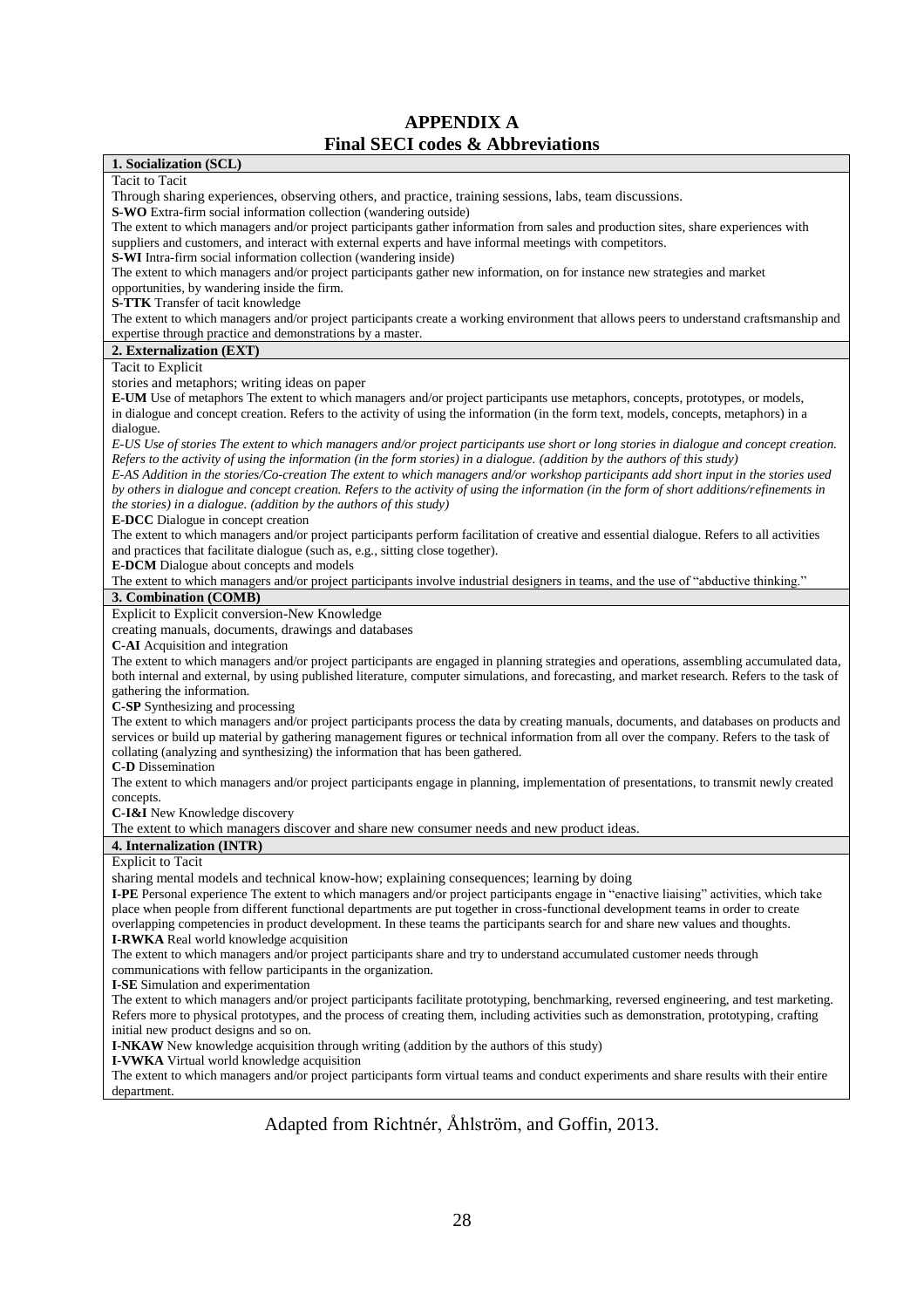### **APPENDIX B Operationalized Measures & Anchoring Rules**

#### *Explicit documented knowledge*

Customer needs identified in market research reports.

*New knowledge*

New customer needs that were discussed by the team

#### *New justified knowledge*

New customer needs that were novel to the Corporation A and were agreed in the workshop and written on flipcharts by the facilitator

#### *Stories*

During the workshop and each narration was measured by the type of the protagonist (storyteller or other fictional/ real character) and the type of the plot. Plots include incidents, experiences, summaries of person-to-person and/or person-to-product relationships, and resolutions.

#### *Metaphors*

Metaphors were measured when incidents during dialogues involved two different words or meanings that were connected by the verb 'to be' of the copula is/as. Metaphors were also measured when incidents during dialogues included analogies using the word "like" or "as".

#### *Strong triggers*

New crystallized knowledge includes 3 (or more) product codes of those firstly mentioned during the narration of the story/metaphor.

#### *Medium triggers*

New crystallized knowledge includes 1-2 product codes of those firstly mentioned during the narration of the story/metaphor.

#### *Non-Triggers*

New crystallized knowledge includes 0 product codes of those firstly mentioned during the narration of the story/metaphor.